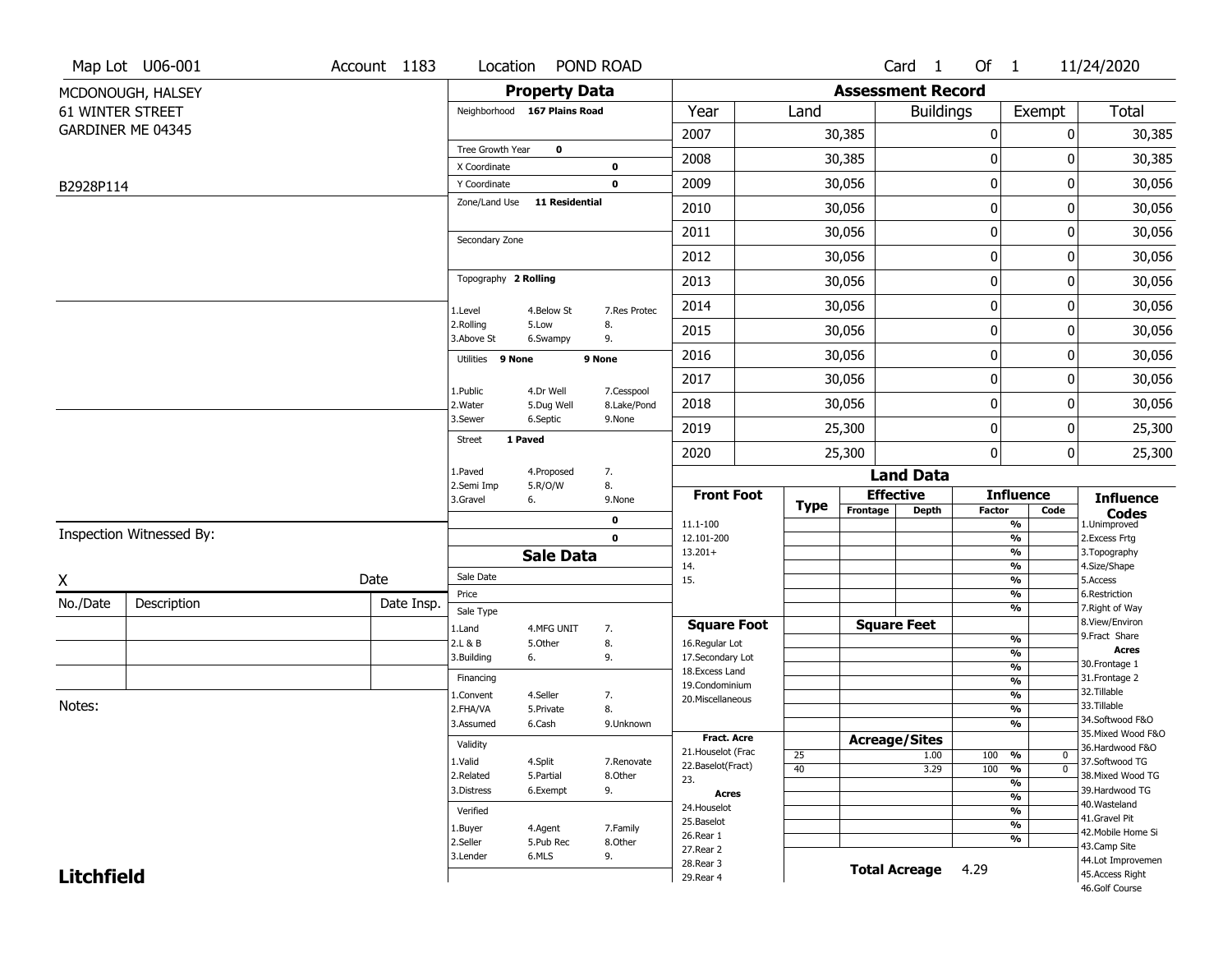|                       |                 |                                                   |                       |                  |            |                                       |                          |                        |            | <b>Litchfield</b>  |        |        |            |
|-----------------------|-----------------|---------------------------------------------------|-----------------------|------------------|------------|---------------------------------------|--------------------------|------------------------|------------|--------------------|--------|--------|------------|
|                       | Map Lot U06-001 |                                                   |                       |                  |            | Account 1183                          |                          | Location               |            | POND ROAD          | Card 1 | Of $1$ | 11/24/2020 |
| <b>Building Style</b> |                 |                                                   | <b>SF Bsmt Living</b> |                  |            |                                       |                          | Layout                 |            |                    |        |        |            |
| 0.Uncoded             | 4.Cape          | 8.Log                                             | Fin Bsmt Grade        |                  |            |                                       |                          | 1. Typical             | 4.         | 7.                 |        |        |            |
| 1.Conv.               | 5.Garrison      | 9.Other                                           |                       | OPEN-5-CUSTOMIZE |            |                                       |                          | 2.Inadeq               | 5.         | 8.                 |        |        |            |
| 2.Ranch               | 6.Split         | 10.Tri-Lev                                        | Heat Type             | 0%               |            |                                       |                          | 3.                     | 6.         | 9.                 |        |        |            |
| 3.R Ranch             | 7.Contemp       | 11.Earth O                                        | 0.Uncoded             |                  | 4.Steam    |                                       | 8.Fl/Wall                | Attic                  |            |                    |        |        |            |
| <b>Dwelling Units</b> |                 |                                                   | 1.HWBB                |                  | 5.FWA      |                                       | 9.No Heat                | 1.1/4 Fin              | 4.Full Fin | 7.                 |        |        |            |
| Other Units           |                 |                                                   | 2.HWCI                |                  | 6.GravWA   |                                       | 10.Radiant               | 2.1/2 Fin              | 5.Fl/Stair | 8.                 |        |        |            |
| <b>Stories</b>        |                 |                                                   | 3.H Pump              |                  | 7.Electric |                                       | 11.Radiant               | 3.3/4 Fin              | 6.         | 9.None             |        |        |            |
|                       | 4.1.5           |                                                   |                       | 0%               |            |                                       |                          |                        |            |                    |        |        |            |
| 1.1                   |                 | 7.1.25                                            | Cool Type             |                  |            |                                       |                          | Insulation             |            |                    |        |        |            |
| 2.2                   | 5.1.75          | 8.3.5                                             | 1.Refrig              |                  | 4.W&C Air  |                                       | 7.RadHW                  | 1.Full                 | 4.Minimal  | 7.                 |        |        |            |
| 3.3                   | 6.2.5           | 9.4                                               | 2.Evapor              |                  | 5.Monitor- | 8.                                    |                          | 2. Heavy               | 5.Partial  | 8.                 |        |        |            |
| <b>Exterior Walls</b> |                 |                                                   | 3.H Pump              |                  | 6.Monitor- | 9.None                                |                          | 3.Capped               | 6.         | 9.None             |        |        |            |
| 0.Uncoded             | 4.Asbestos      | 8.Concrete                                        | Kitchen Style         |                  |            |                                       |                          | Unfinished %           |            |                    |        |        |            |
| 1.Wd Clapb            | 5.Stucco        | 9.Other                                           | 1.Modern              |                  | 4.Obsolete | 7.                                    |                          | Grade & Factor         |            |                    |        |        |            |
| 2.Vinyl               | 6.Brick         | 10.Wd shin                                        | 2.Typical             |                  | 5.         | 8.                                    |                          | 1.E Grade              | 4.B Grade  | 7.AAA Grad         |        |        |            |
| 3.Compos.             | 7.Stone         | 11.T1-11                                          | 3.Old Type            |                  | 6.         | 9.None                                |                          | 2.D Grade              | 5.A Grade  | 8.M&S              |        |        |            |
| Roof Surface          |                 |                                                   | Bath(s) Style         |                  |            |                                       |                          | 3.C Grade              | 6.AA Grade | 9.Same             |        |        |            |
| 1.Asphalt             | 4.Composit      | 7.Rolled R                                        | 1.Modern              |                  | 4.Obsolete | 7.                                    |                          | SQFT (Footprint)       |            |                    |        |        |            |
| 2.Slate               | 5.Wood          | 8.                                                | 2.Typical             |                  | 5.         | 8.                                    |                          | Condition              |            |                    |        |        |            |
| 3.Metal               | 6.Other         | 9.                                                | 3.Old Type            |                  | 6.         | 9.None                                |                          | 1.Poor                 | 4.Avg      | 7.V G              |        |        |            |
| SF Masonry Trim       |                 |                                                   | # Rooms               |                  |            |                                       |                          | 2.Fair                 | $5.Avg+$   | 8.Exc              |        |        |            |
| OPEN-3-CUSTOM         |                 |                                                   | # Bedrooms            |                  |            |                                       |                          | 3.Avg-                 | 6.Good     | 9.Same             |        |        |            |
| OPEN-4-CUSTOM         |                 |                                                   |                       |                  |            |                                       |                          |                        |            |                    |        |        |            |
|                       |                 |                                                   | # Full Baths          |                  |            |                                       |                          | Phys. % Good           |            |                    |        |        |            |
| Year Built            |                 |                                                   | # Half Baths          |                  |            |                                       |                          | Funct. % Good          |            |                    |        |        |            |
| Year Remodeled        |                 |                                                   | # Addn Fixtures       |                  |            |                                       |                          | <b>Functional Code</b> |            |                    |        |        |            |
| Foundation            |                 |                                                   | # Fireplaces          |                  |            |                                       |                          | 1.Incomp               | 4.Delap    | 7.No Power         |        |        |            |
| 1.Concrete            | 4.Wood          | 7.                                                |                       |                  |            |                                       |                          | 2.O-Built              | 5.Bsmt     | 8.LongTerm         |        |        |            |
| 2.C Block             | 5.Slab          | 8.                                                |                       |                  |            |                                       |                          | 3.Damage               | 6.Common   | 9.None             |        |        |            |
| 3.Br/Stone            | 6.Piers         | 9.                                                |                       |                  |            |                                       |                          | Econ. % Good           |            |                    |        |        |            |
| Basement              |                 |                                                   |                       |                  |            |                                       |                          | Economic Code          |            |                    |        |        |            |
| 1.1/4 Bmt             | 4.Full Bmt      | 7.                                                |                       |                  |            |                                       |                          | 0.None                 | 3.No Power | 9.None             |        |        |            |
| 2.1/2 Bmt             | 5.Crawl Sp      | 8.                                                |                       |                  |            |                                       |                          | 1.Location             | 4.Generate | 8.                 |        |        |            |
| 3.3/4 Bmt             | 6.              | 9.None                                            |                       |                  |            | <i>Software</i>                       |                          | 2.Encroach             | 5.Multi-Fa | 9.                 |        |        |            |
| Bsmt Gar # Cars       |                 |                                                   |                       |                  |            |                                       |                          | <b>Entrance Code</b>   | $\bf{0}$   |                    |        |        |            |
| Wet Basement          |                 |                                                   |                       |                  |            | A Division of Harris Computer Systems |                          | 1.Interior             | 4.Vacant   | 7.                 |        |        |            |
| 1.Dry                 | 4.Dirt Flr      | 7.                                                |                       |                  |            |                                       |                          | 2.Refusal              | 5.Estimate | 8.                 |        |        |            |
|                       | 5.              | 8.                                                |                       |                  |            |                                       |                          | 3.Informed             | 6.Existing | 9.                 |        |        |            |
| 2.Damp                |                 |                                                   |                       |                  |            |                                       |                          |                        |            |                    |        |        |            |
| 3.Wet                 | 6.              | 9.                                                |                       |                  |            |                                       |                          | Information Code 0     |            |                    |        |        |            |
|                       |                 |                                                   |                       |                  |            |                                       |                          | 1.0wner                | 4.Agent    | 7.Vacant           |        |        |            |
|                       |                 |                                                   |                       |                  |            |                                       |                          | 2.Relative             | 5.Estimate | 8.                 |        |        |            |
|                       |                 |                                                   | Date Inspected        |                  |            |                                       |                          | 3.Tenant               | 6.Other    | 9.                 |        |        |            |
|                       |                 | <b>Additions, Outbuildings &amp; Improvements</b> |                       |                  |            |                                       |                          |                        |            | 1.One Story Fram   |        |        |            |
|                       |                 |                                                   |                       |                  |            |                                       |                          |                        |            | 2. Two Story Fram  |        |        |            |
| Type                  |                 | Year                                              | Units                 | Grade            | Cond       | Phys.                                 | Funct.                   | Sound Value            |            | 3. Three Story Fr  |        |        |            |
|                       |                 |                                                   |                       |                  |            | $\%$                                  | $\%$                     |                        |            | 4.1 & 1/2 Story    |        |        |            |
|                       |                 |                                                   |                       |                  |            | $\%$                                  | $\%$                     |                        |            | 5.1 & 3/4 Story    |        |        |            |
|                       |                 |                                                   |                       |                  |            |                                       |                          |                        |            | 6.2 & 1/2 Story    |        |        |            |
|                       |                 |                                                   |                       |                  |            | %                                     | $\%$                     |                        |            | 21. Open Frame Por |        |        |            |
|                       |                 |                                                   |                       |                  |            | $\frac{1}{2}$                         | $\frac{0}{0}$            |                        |            |                    |        |        |            |
|                       |                 |                                                   |                       |                  |            | $\frac{1}{2}$                         | $\overline{\frac{0}{6}}$ |                        |            | 22.Encl Frame Por  |        |        |            |
|                       |                 |                                                   |                       |                  |            |                                       |                          |                        |            | 23. Frame Garage   |        |        |            |
|                       |                 |                                                   |                       |                  |            | $\frac{1}{2}$                         | $\overline{\frac{0}{6}}$ |                        |            | 24.Frame Shed      |        |        |            |
|                       |                 |                                                   |                       |                  |            | $\sqrt{6}$                            | $\overline{\frac{0}{6}}$ |                        |            | 25.Frame Bay Wind  |        |        |            |
|                       |                 |                                                   |                       |                  |            | $\frac{1}{2}$                         | $\%$                     |                        |            | 26.1SFr Overhang   |        |        |            |
|                       |                 |                                                   |                       |                  |            |                                       |                          |                        |            | 27.Unfin Basement  |        |        |            |
|                       |                 |                                                   |                       |                  |            | $\%$                                  | $\%$                     |                        |            | 28.Unfinished Att  |        |        |            |
|                       |                 |                                                   |                       |                  |            | $\%$                                  | $\%$                     |                        |            | 29. Finished Attic |        |        |            |
|                       |                 |                                                   |                       |                  |            |                                       |                          |                        |            |                    |        |        |            |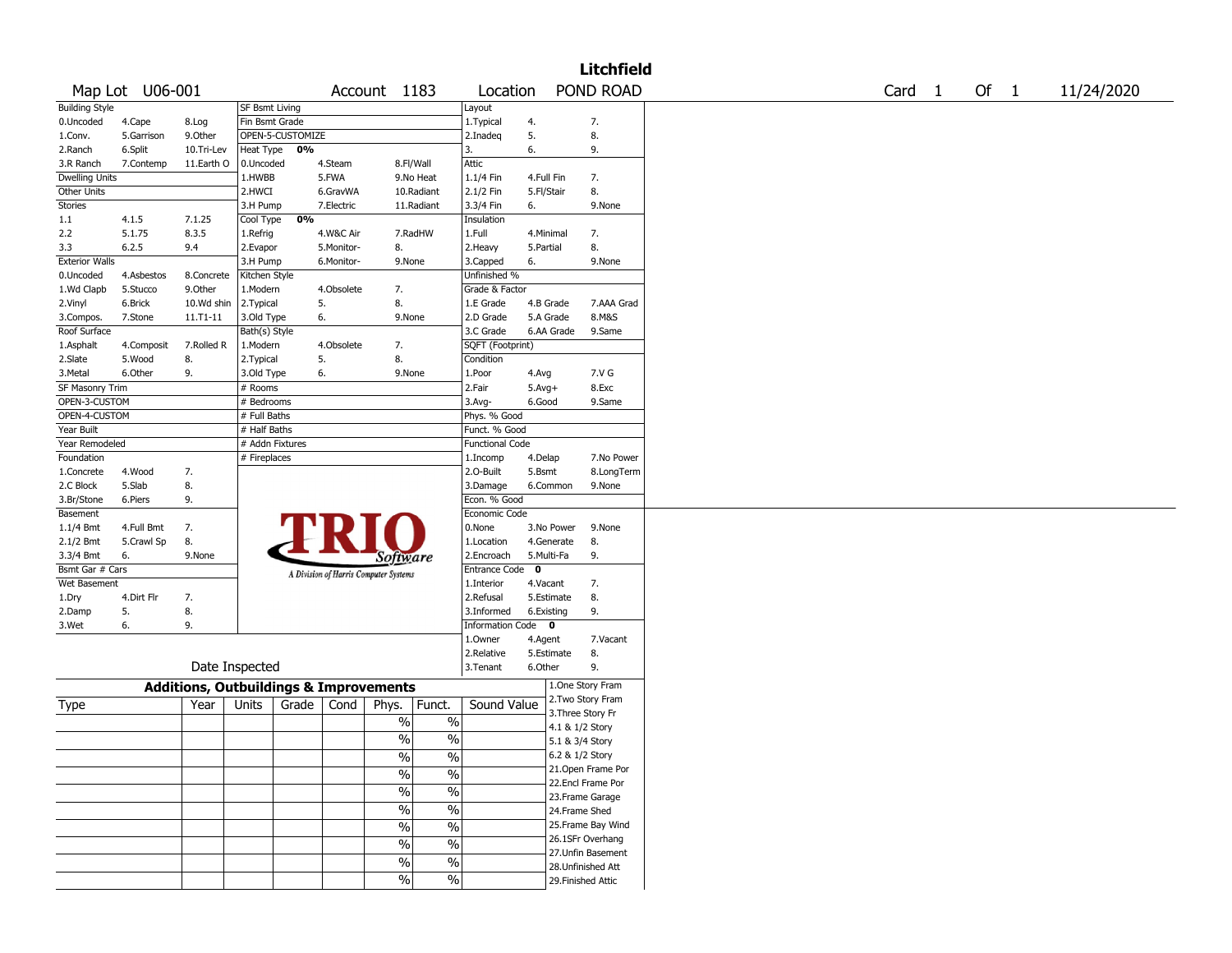|                   | Map Lot U06-002          | Account 33 | Location                       |                         | 58 MILITARY LANE       |                          |                       |                          | Card <sub>1</sub>    | Of 1          |                                  | 11/24/2020                           |
|-------------------|--------------------------|------------|--------------------------------|-------------------------|------------------------|--------------------------|-----------------------|--------------------------|----------------------|---------------|----------------------------------|--------------------------------------|
| HINTON, JERRY A   |                          |            |                                | <b>Property Data</b>    |                        |                          |                       | <b>Assessment Record</b> |                      |               |                                  |                                      |
| HINTON, CAROL A   |                          |            | Neighborhood 135 Military Lane |                         |                        | Year                     | Land                  |                          | <b>Buildings</b>     |               | Exempt                           | <b>Total</b>                         |
| 116 PLYMOUTH ST   |                          |            |                                |                         |                        | 2007                     |                       | 93,863                   |                      | 69,277        | 0                                | 163,140                              |
|                   | PORTLAND ME 04103        |            | Tree Growth Year               | $\mathbf 0$             |                        |                          |                       |                          |                      |               |                                  |                                      |
|                   |                          |            | X Coordinate                   |                         | $\mathbf 0$            | 2008                     |                       | 93,863                   |                      | 69,277        | 0                                | 163,140                              |
| B6757P266         |                          |            | Y Coordinate                   |                         | $\mathbf 0$            | 2009                     |                       | 119,925                  |                      | 81,481        | 0                                | 201,406                              |
|                   |                          |            | Zone/Land Use                  | <b>24 Pleasant Pond</b> |                        | 2010                     |                       | 119,925                  |                      | 66,687        | 0                                | 186,612                              |
|                   |                          |            | Secondary Zone                 |                         |                        | 2011                     |                       | 119,925                  |                      | 83,908        | 0                                | 203,833                              |
|                   |                          |            |                                |                         |                        | 2012                     |                       | 119,925                  |                      | 83,908        | 0                                | 203,833                              |
|                   |                          |            | Topography 2 Rolling           |                         |                        | 2013                     |                       | 119,925                  |                      | 83,908        | 0                                | 203,833                              |
|                   |                          |            | 1.Level                        | 4.Below St              | 7.Res Protec           | 2014                     |                       | 119,925                  |                      | 83,763        | 0                                | 203,688                              |
|                   |                          |            | 2.Rolling<br>3.Above St        | 5.Low<br>6.Swampy       | 8.<br>9.               | 2015                     |                       | 119,925                  |                      | 83,763        | 0                                | 203,688                              |
|                   |                          |            | Utilities 4 Drilled Well       |                         | <b>6 Septic System</b> | 2016                     |                       | 119,925                  |                      | 83,619        | 0                                | 203,544                              |
|                   |                          |            |                                | 4.Dr Well               | 7.Cesspool             | 2017                     |                       | 119,925                  |                      | 83,619        | 0                                | 203,544                              |
|                   |                          |            | 1.Public<br>2. Water           | 5.Dug Well              | 8.Lake/Pond            | 2018                     |                       | 119,925                  |                      | 83,475        | 0                                | 203,400                              |
|                   |                          |            | 3.Sewer                        | 6.Septic                | 9.None                 | 2019                     |                       | 128,400                  |                      | 124,500       | 0                                | 252,900                              |
|                   |                          |            | 3 Gravel<br><b>Street</b>      |                         |                        | 2020                     |                       | 128,400                  |                      | 124,500       | 0                                | 252,900                              |
|                   |                          |            | 1.Paved                        | 4.Proposed              | 7.                     |                          |                       |                          | <b>Land Data</b>     |               |                                  |                                      |
|                   |                          |            | 2.Semi Imp<br>3.Gravel         | 5.R/O/W<br>6.           | 8.<br>9.None           | <b>Front Foot</b>        | <b>Type</b>           | <b>Effective</b>         |                      |               | <b>Influence</b>                 | <b>Influence</b>                     |
|                   |                          |            |                                |                         | 0                      | 11.1-100                 |                       | Frontage                 | <b>Depth</b>         | <b>Factor</b> | Code<br>%                        | <b>Codes</b><br>1.Unimproved         |
|                   | Inspection Witnessed By: |            |                                |                         | $\mathbf 0$            | 12.101-200               |                       |                          |                      |               | $\frac{9}{6}$                    | 2.Excess Frtg                        |
|                   |                          |            |                                | <b>Sale Data</b>        |                        | $13.201+$<br>14.         |                       |                          |                      |               | %<br>%                           | 3. Topography<br>4.Size/Shape        |
| X                 |                          | Date       | Sale Date                      |                         | 7/01/1997              | 15.                      |                       |                          |                      |               | $\frac{9}{6}$                    | 5.Access                             |
| No./Date          | Description              | Date Insp. | Price                          |                         | 139,900                |                          |                       |                          |                      |               | %                                | 6.Restriction                        |
|                   |                          |            | Sale Type                      | 2 Land & Buildings      |                        | <b>Square Foot</b>       |                       | <b>Square Feet</b>       |                      |               | %                                | 7. Right of Way<br>8.View/Environ    |
|                   |                          |            | 1.Land<br>2.L & B              | 4.MFG UNIT<br>5.Other   | 7.<br>8.               | 16.Regular Lot           |                       |                          |                      |               | $\frac{9}{6}$                    | 9.Fract Share                        |
|                   |                          |            | 3.Building                     | 6.                      | 9.                     | 17.Secondary Lot         |                       |                          |                      |               | $\frac{9}{6}$                    | <b>Acres</b>                         |
|                   |                          |            | Financing                      | 9 Unknown               |                        | 18. Excess Land          |                       |                          |                      |               | $\frac{9}{6}$<br>$\frac{9}{6}$   | 30.Frontage 1<br>31. Frontage 2      |
|                   |                          |            | 1.Convent                      | 4.Seller                | 7.                     | 19.Condominium           |                       |                          |                      |               | $\frac{9}{6}$                    | 32. Tillable                         |
| Notes:            |                          |            | 2.FHA/VA                       | 5.Private               | 8.                     | 20.Miscellaneous         |                       |                          |                      |               | $\frac{9}{6}$                    | 33.Tillable                          |
|                   |                          |            | 3.Assumed                      | 6.Cash                  | 9.Unknown              |                          |                       |                          |                      |               | %                                | 34.Softwood F&O                      |
|                   |                          |            | Validity                       | 1 Arms Length Sale      |                        | Fract. Acre              |                       | <b>Acreage/Sites</b>     |                      |               |                                  | 35. Mixed Wood F&O                   |
|                   |                          |            | 1.Valid                        | 4.Split                 | 7.Renovate             | 21. Houselot (Frac       | 21                    |                          | 0.50                 | 100           | %<br>0                           | 36.Hardwood F&O<br>37.Softwood TG    |
|                   |                          |            | 2.Related                      | 5.Partial               | 8.Other                | 22.Baselot(Fract)<br>23. | 30                    |                          | 0.25                 | 100           | $\frac{9}{6}$<br>$\mathbf 0$     | 38. Mixed Wood TG                    |
|                   |                          |            | 3.Distress                     | 6.Exempt                | 9.                     | <b>Acres</b>             | 26<br>$\overline{44}$ |                          | 0.72                 | 100           | %<br>$\mathbf 0$<br>$\mathbf{0}$ | 39.Hardwood TG                       |
|                   |                          |            | Verified                       | <b>5 Public Record</b>  |                        | 24. Houselot             |                       |                          | 1.00                 | 100           | $\frac{9}{6}$<br>%               | 40.Wasteland                         |
|                   |                          |            |                                |                         |                        | 25.Baselot               |                       |                          |                      |               | $\frac{9}{6}$                    | 41.Gravel Pit                        |
|                   |                          |            | 1.Buyer<br>2.Seller            | 4.Agent<br>5.Pub Rec    | 7.Family<br>8.Other    | 26.Rear 1                |                       |                          |                      |               | %                                | 42. Mobile Home Si                   |
|                   |                          |            |                                |                         |                        |                          |                       |                          |                      |               |                                  | 43.Camp Site                         |
|                   |                          |            | 3.Lender                       | 6.MLS                   | 9.                     | 27.Rear 2                |                       |                          |                      |               |                                  |                                      |
| <b>Litchfield</b> |                          |            |                                |                         |                        | 28. Rear 3<br>29. Rear 4 |                       |                          | <b>Total Acreage</b> | 1.47          |                                  | 44.Lot Improvemen<br>45.Access Right |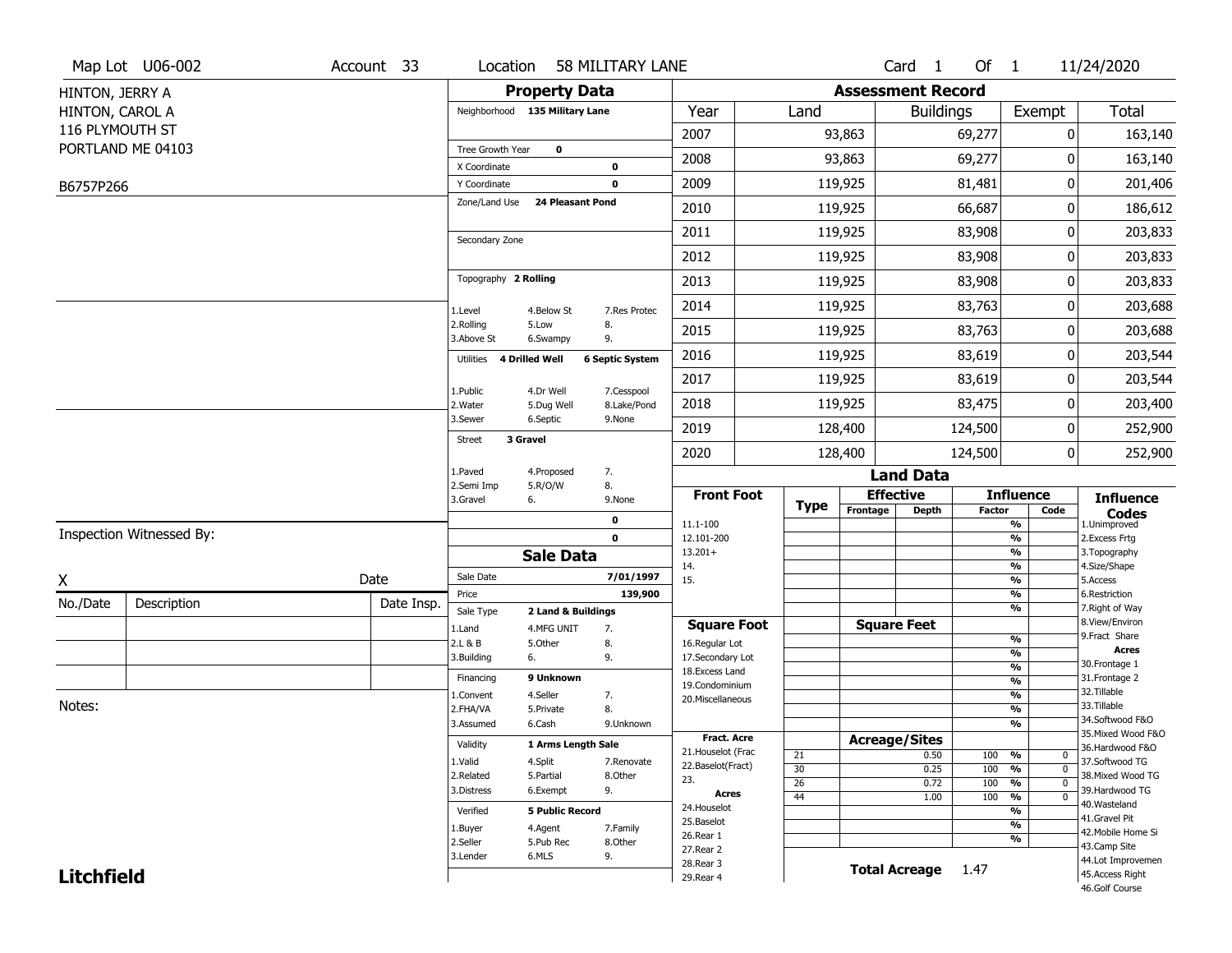|                          | <b>Litchfield</b><br>58 MILITARY LANE<br>Map Lot U06-002<br>Account 33<br>Location<br>$\mathbf{1}$ |                       |                           |                                                   |                                       |                   |                                |                                  |            |                 |                                        |  |  |       |                 |        |                    |            |
|--------------------------|----------------------------------------------------------------------------------------------------|-----------------------|---------------------------|---------------------------------------------------|---------------------------------------|-------------------|--------------------------------|----------------------------------|------------|-----------------|----------------------------------------|--|--|-------|-----------------|--------|--------------------|------------|
|                          |                                                                                                    |                       |                           |                                                   |                                       |                   |                                |                                  |            |                 |                                        |  |  |       |                 | Card   | Of<br>$\mathbf{1}$ | 11/24/2020 |
|                          | <b>Building Style 1 Conventional</b>                                                               |                       | SF Bsmt Living            |                                                   | $\mathbf 0$                           |                   |                                | Layout                           | 1 Typical  |                 |                                        |  |  |       |                 |        |                    |            |
| 0.Uncoded                | 4.Cape                                                                                             | 8.Log                 |                           | Fin Bsmt Grade                                    | 0 <sub>0</sub>                        |                   |                                | 1. Typical                       | 4.         |                 | 7.                                     |  |  |       | 80 <sup>°</sup> | 26.0'  | 10.0'              |            |
| 1.Conv.                  | 5.Garrison                                                                                         | 9.Other               |                           | OPEN-5-CUSTOMIZE                                  | $\mathbf{o}$                          |                   |                                | 2.Inadeg                         | 5.         |                 | 8.                                     |  |  |       |                 | EP     |                    |            |
| 2.Ranch                  | 6.Split                                                                                            | 10.Tri-Lev            | Heat Type                 | 100%                                              |                                       | 8 Floor/Wall Unit |                                | 3.                               | 6.         |                 | 9.                                     |  |  |       |                 |        | 22.0'              |            |
| 3.R Ranch                | 7.Contemp                                                                                          | 11.Earth O            | 0.Uncoded                 |                                                   | 4.Steam                               |                   | 8.Fl/Wall                      | 9 None<br>Attic                  |            |                 |                                        |  |  |       |                 |        |                    |            |
| Dwelling Units 1         |                                                                                                    |                       | 1.HWBB                    |                                                   | 5.FWA                                 |                   | 9.No Heat                      | 1.1/4 Fin                        | 4.Full Fin |                 | 7.                                     |  |  |       |                 | 2sFr/P | 1sFr               |            |
| Other Units              | $\mathbf 0$                                                                                        |                       | 2.HWCI                    |                                                   | 6.GravWA                              |                   | 10.Radiant                     | 2.1/2 Fin                        | 5.Fl/Stair |                 | 8.                                     |  |  |       |                 |        |                    |            |
| Stories                  | 2 Two Story                                                                                        |                       | 3.H Pump                  |                                                   | 7.Electric                            |                   | 11.Radiant                     | 3.3/4 Fin                        | 6.         |                 | 9.None                                 |  |  |       |                 |        |                    |            |
| 1.1                      | 4.1.5                                                                                              | 7.1.25                | Cool Type                 | 0%                                                |                                       | 9 None            |                                | Insulation                       | 1 Full     |                 |                                        |  |  |       | WD              |        |                    |            |
| 2.2                      | 5.1.75                                                                                             | 8.3.5                 | 1.Refrig                  |                                                   | 4.W&C Air                             |                   | 7.RadHW                        | 1.Full                           | 4.Minimal  |                 | 7.                                     |  |  |       |                 | 38.0'  | WD                 |            |
| 3.3                      | 6.2.5                                                                                              | 9.4                   | 2. Evapor                 |                                                   | 5.Monitor-                            | 8.                |                                | 2. Heavy                         | 5.Partial  |                 | 8.                                     |  |  |       |                 |        |                    |            |
| <b>Exterior Walls</b>    | 2 Vinyl                                                                                            |                       | 3.H Pump                  |                                                   | 6.Monitor-                            |                   | 9.None                         | 3.Capped<br>Unfinished %         | 6.<br>0%   |                 | 9.None                                 |  |  |       |                 |        | 26.0               |            |
| 0.Uncoded<br>1.Wd Clapb  | 4.Asbestos<br>5.Stucco                                                                             | 8.Concrete<br>9.Other | Kitchen Style<br>1.Modern |                                                   | 2 Typical<br>4.Obsolete               | 7.                |                                | Grade & Factor 3 Average 100%    |            |                 |                                        |  |  |       |                 |        |                    |            |
| 2.Vinyl                  | 6.Brick                                                                                            | 10.Wd shin            | 2. Typical                |                                                   | 5.                                    | 8.                |                                | 1.E Grade                        |            | 4.B Grade       | 7.AAA Grad                             |  |  |       |                 |        |                    | Shed       |
| 3.Compos.                | 7.Stone                                                                                            | 11.T1-11              | 3.Old Type                |                                                   | 6.                                    |                   | 9.None                         | 2.D Grade                        |            | 5.A Grade       | 8.M&S                                  |  |  |       | 6.0'            | 20.0"  |                    | 14.0'      |
| Roof Surface             | 1 Asphalt Shingles                                                                                 |                       | Bath(s) Style             |                                                   |                                       | 2 Typical Bath(s) |                                | 3.C Grade                        |            | 6.AA Grade      | 9.Same                                 |  |  |       |                 |        | 10.0"              | 12.0'      |
| 1.Asphalt                | 4.Composit                                                                                         | 7.Rolled R            | 1.Modern                  |                                                   | 4.Obsolete                            | 7.                |                                | SQFT (Footprint) 760             |            |                 |                                        |  |  |       |                 |        |                    |            |
| 2.Slate                  | 5.Wood                                                                                             | 8.                    | 2. Typical                |                                                   | 5.                                    | 8.                |                                | Condition                        | 6 Good     |                 |                                        |  |  |       |                 |        |                    |            |
| 3.Metal                  | 6.Other                                                                                            | 9.                    | 3.Old Type                |                                                   | 6.                                    |                   | 9.None                         | 1.Poor                           | 4.Avg      |                 | 7.V G                                  |  |  |       |                 |        |                    |            |
| SF Masonry Trim 0        |                                                                                                    |                       | # Rooms                   |                                                   | $\overline{\phantom{a}}$              |                   |                                | 2.Fair                           | $5.Avg+$   |                 | 8.Exc                                  |  |  |       |                 |        |                    |            |
| OPEN-3-CUSTOM 0          |                                                                                                    |                       | # Bedrooms                |                                                   | 0                                     |                   |                                | 3.Avg-                           | 6.Good     |                 | 9.Same                                 |  |  | Gar   |                 |        |                    |            |
| OPEN-4-CUSTOM 0          |                                                                                                    |                       | # Full Baths              |                                                   | 1                                     |                   |                                | Phys. % Good                     |            | 0%              |                                        |  |  |       |                 |        |                    |            |
| Year Built               | 1925                                                                                               |                       | # Half Baths              |                                                   | 0                                     |                   |                                | Funct. % Good                    |            | 100%            |                                        |  |  | 24.0  |                 |        |                    |            |
| Year Remodeled 1970      |                                                                                                    |                       |                           | # Addn Fixtures                                   | 0                                     |                   |                                | Functional Code 9 None           |            |                 |                                        |  |  |       |                 |        |                    |            |
| Foundation               | <b>6 Piers</b>                                                                                     |                       | # Fireplaces              |                                                   | 1                                     |                   |                                | 1.Incomp                         | 4.Delap    |                 | 7.No Power                             |  |  |       |                 |        |                    |            |
| 1.Concrete               | 4.Wood                                                                                             | 7.                    |                           |                                                   |                                       |                   |                                | 2.O-Built                        | 5.Bsmt     |                 | 8.LongTerm                             |  |  | 20.0' |                 |        |                    |            |
| 2.C Block                | 5.Slab                                                                                             | 8.                    |                           |                                                   |                                       |                   |                                | 3.Damage                         |            | 6.Common        | 9.None                                 |  |  |       |                 |        |                    |            |
| 3.Br/Stone               | 6.Piers                                                                                            | 9.                    |                           |                                                   |                                       |                   |                                | Econ. % Good                     | 100%       |                 |                                        |  |  |       |                 |        |                    |            |
| Basement                 | 9 No Basement                                                                                      |                       |                           |                                                   |                                       |                   |                                | Economic Code None               |            |                 |                                        |  |  |       |                 |        |                    |            |
| $1.1/4$ Bmt<br>2.1/2 Bmt | 4.Full Bmt                                                                                         | 7.<br>8.              |                           |                                                   |                                       |                   |                                | 0.None                           |            | 3.No Power      | 9.None                                 |  |  |       |                 |        |                    |            |
| 3.3/4 Bmt                | 5.Crawl Sp<br>6.                                                                                   | 9.None                |                           |                                                   |                                       |                   |                                | 1.Location<br>2.Encroach         | 5.Multi-Fa | 4.Generate      | 8.<br>9.                               |  |  |       |                 |        |                    |            |
| Bsmt Gar # Cars 0        |                                                                                                    |                       |                           |                                                   |                                       |                   | Software                       | Entrance Code 1 Interior Inspect |            |                 |                                        |  |  |       |                 |        |                    |            |
| Wet Basement 0           |                                                                                                    |                       |                           |                                                   | A Division of Harris Computer Systems |                   |                                | 1.Interior                       | 4.Vacant   |                 | 7.                                     |  |  |       |                 |        |                    |            |
| 1.Dry                    | 4.Dirt Flr                                                                                         | 7.                    |                           |                                                   |                                       |                   |                                | 2.Refusal                        |            | 5.Estimate      | 8.                                     |  |  |       |                 |        |                    |            |
| 2.Damp                   | 5.                                                                                                 | 8.                    |                           |                                                   |                                       |                   |                                | 3.Informed                       | 6.Existing |                 | 9.                                     |  |  |       |                 |        |                    |            |
| 3.Wet                    | 6.                                                                                                 | 9.                    |                           |                                                   |                                       |                   |                                | Information Code 1 Owner         |            |                 |                                        |  |  |       |                 |        |                    |            |
|                          |                                                                                                    |                       |                           |                                                   |                                       |                   |                                | 1.0wner                          | 4.Agent    |                 | 7.Vacant                               |  |  |       |                 |        |                    |            |
|                          |                                                                                                    |                       |                           |                                                   |                                       |                   |                                | 2.Relative                       |            | 5.Estimate      | 8.                                     |  |  |       |                 |        |                    |            |
|                          |                                                                                                    |                       |                           | Date Inspected 8/30/2018                          |                                       |                   |                                | 3.Tenant                         | 6.Other    |                 | 9.                                     |  |  |       |                 |        |                    |            |
|                          |                                                                                                    |                       |                           | <b>Additions, Outbuildings &amp; Improvements</b> |                                       |                   |                                |                                  |            |                 | 1.One Story Fram                       |  |  |       |                 |        |                    |            |
| Type                     |                                                                                                    | Year                  | Units                     |                                                   | Grade   Cond                          | Phys.             | Funct.                         | Sound Value                      |            |                 | 2. Two Story Fram                      |  |  |       |                 |        |                    |            |
| 68 Wood Deck/s           |                                                                                                    | 0                     | 228                       | 0 <sub>0</sub>                                    | 10                                    | 0                 | $\%$<br>% 0                    |                                  |            |                 | 3. Three Story Fr                      |  |  |       |                 |        |                    |            |
|                          |                                                                                                    |                       |                           |                                                   |                                       |                   |                                |                                  |            | 4.1 & 1/2 Story |                                        |  |  |       |                 |        |                    |            |
| 22 Encl Frame            |                                                                                                    | 0                     | 208                       | 00                                                | ٥١                                    | 0                 | % 0<br>$\%$                    |                                  |            | 5.1 & 3/4 Story |                                        |  |  |       |                 |        |                    |            |
|                          | 1 One Story Frame                                                                                  | 0                     | 220                       | 0 0                                               | 0                                     | 10                | $\sqrt{20}$<br>$\%$ 0          |                                  |            |                 | 6.2 & 1/2 Story                        |  |  |       |                 |        |                    |            |
| 68 Wood Deck/s           |                                                                                                    | 10                    | 260                       | 00                                                | 0                                     | 0                 | $\sqrt[6]{0}$<br>$\frac{1}{2}$ |                                  |            |                 | 21.Open Frame Por                      |  |  |       |                 |        |                    |            |
| 23 Frame Garage          |                                                                                                    | 1960                  | 480                       | 2 100                                             | $ 4\rangle$                           | 0                 | $\frac{9}{6}$ 100 %            |                                  |            |                 | 22.Encl Frame Por                      |  |  |       |                 |        |                    |            |
|                          |                                                                                                    | 10                    |                           |                                                   |                                       | 0                 | $\frac{9}{6}$ 75<br>$\%$       |                                  |            |                 | 23. Frame Garage                       |  |  |       |                 |        |                    |            |
| 24 Frame Shed            |                                                                                                    |                       | 168                       | 2 100                                             | 13                                    |                   |                                |                                  |            |                 | 24.Frame Shed                          |  |  |       |                 |        |                    |            |
|                          |                                                                                                    |                       |                           |                                                   |                                       |                   | $\frac{1}{2}$<br>%             |                                  |            |                 | 25. Frame Bay Wind<br>26.1SFr Overhang |  |  |       |                 |        |                    |            |
|                          |                                                                                                    |                       |                           |                                                   |                                       |                   | $\frac{1}{2}$<br>$\%$          |                                  |            |                 | 27. Unfin Basement                     |  |  |       |                 |        |                    |            |
|                          |                                                                                                    |                       |                           |                                                   |                                       |                   | $\sqrt{6}$<br>%                |                                  |            |                 | 28. Unfinished Att                     |  |  |       |                 |        |                    |            |
|                          |                                                                                                    |                       |                           |                                                   |                                       |                   | $\sqrt{20}$<br>$\frac{0}{0}$   |                                  |            |                 | 29. Finished Attic                     |  |  |       |                 |        |                    |            |
|                          |                                                                                                    |                       |                           |                                                   |                                       |                   |                                |                                  |            |                 |                                        |  |  |       |                 |        |                    |            |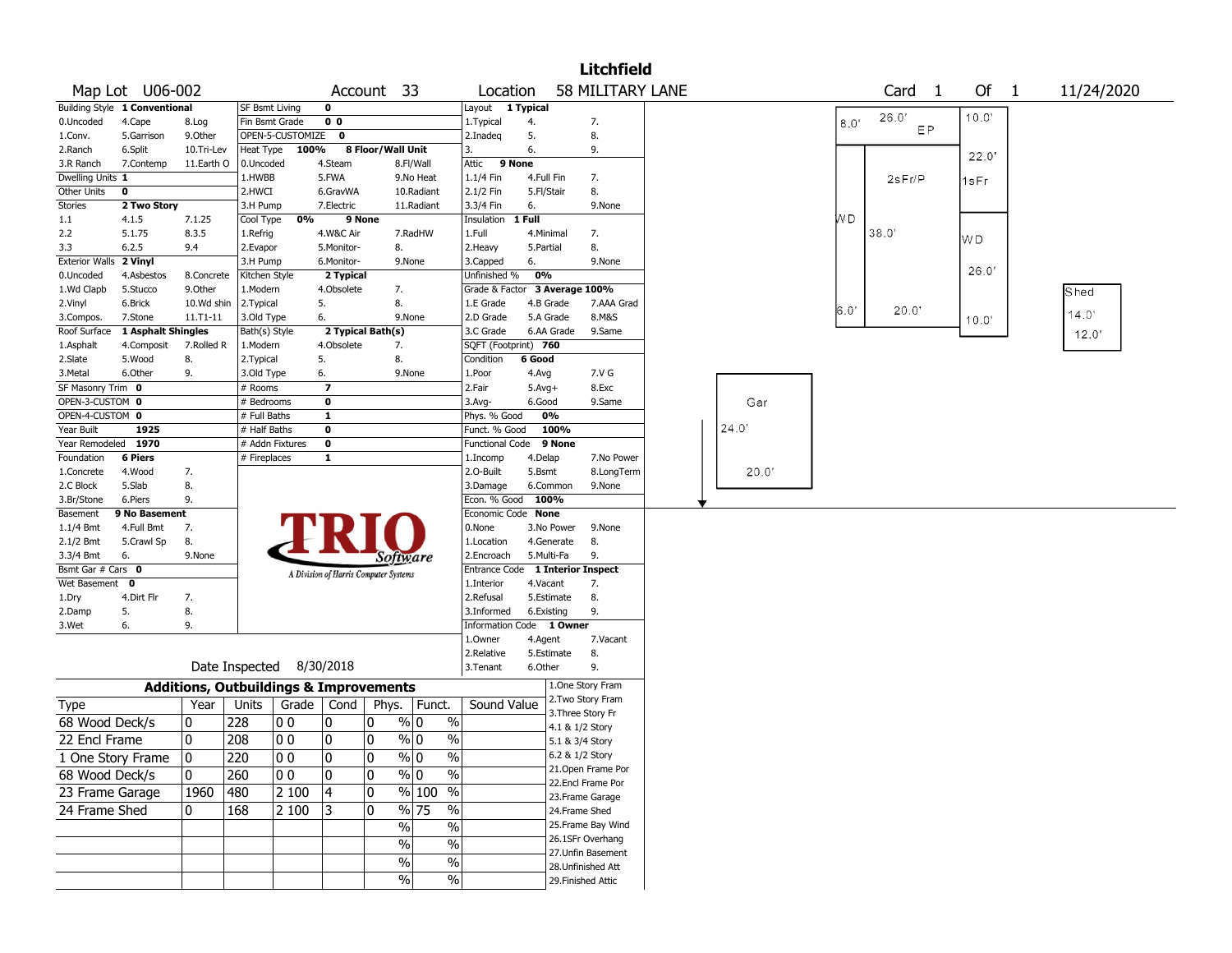|                        | Map Lot U06-003                   | Account 236 | Location                       |                         | 52 MILITARY LANE       |                                         |                       |          | Card <sub>1</sub>        | Of $1$        |                                                  | 11/24/2020                            |
|------------------------|-----------------------------------|-------------|--------------------------------|-------------------------|------------------------|-----------------------------------------|-----------------------|----------|--------------------------|---------------|--------------------------------------------------|---------------------------------------|
|                        | <b>BULLINER, CAROLYN R</b>        |             |                                | <b>Property Data</b>    |                        |                                         |                       |          | <b>Assessment Record</b> |               |                                                  |                                       |
| <b>6 CURTIS STREET</b> |                                   |             | Neighborhood 135 Military Lane |                         |                        | Year                                    | Land                  |          | <b>Buildings</b>         |               | Exempt                                           | <b>Total</b>                          |
|                        | BRUNSWICK ME 04011                |             |                                |                         |                        | 2007                                    |                       | 125,000  |                          | 71,876        | 0                                                | 196,876                               |
|                        |                                   |             | Tree Growth Year               | $\mathbf 0$             |                        | 2008                                    |                       | 125,000  |                          | 71,755        | 0                                                | 196,755                               |
| B1998P195              |                                   |             | X Coordinate<br>Y Coordinate   |                         | 0<br>0                 | 2009                                    |                       | 143,000  |                          | 83,196        | 0                                                | 226,196                               |
|                        |                                   |             | Zone/Land Use                  | <b>24 Pleasant Pond</b> |                        | 2010                                    |                       | 143,000  |                          | 65,384        | 0                                                | 208,384                               |
|                        |                                   |             |                                |                         |                        | 2011                                    |                       | 143,000  |                          | 99,961        | 0                                                | 242,961                               |
|                        |                                   |             | Secondary Zone                 |                         |                        | 2012                                    |                       | 143,000  |                          | 99,961        | 0                                                | 242,961                               |
|                        |                                   |             | Topography 2 Rolling           |                         |                        | 2013                                    |                       | 143,000  |                          | 99,955        | 0                                                | 242,955                               |
|                        |                                   |             |                                |                         |                        | 2014                                    |                       | 143,000  |                          | 99,955        | 0                                                | 242,955                               |
|                        |                                   |             | 1.Level<br>2.Rolling           | 4.Below St<br>5.Low     | 7.Res Protec<br>8.     | 2015                                    |                       | 143,000  |                          | 99,949        | 0                                                | 242,949                               |
|                        |                                   |             | 3.Above St                     | 6.Swampy                | 9.                     | 2016                                    |                       | 143,000  |                          | 99,949        | 0                                                | 242,949                               |
|                        |                                   |             | Utilities                      | 4 Drilled Well          | <b>6 Septic System</b> | 2017                                    |                       | 143,000  |                          | 99,942        | 0                                                | 242,942                               |
|                        |                                   |             | 1.Public                       | 4.Dr Well               | 7.Cesspool             | 2018                                    |                       | 143,000  |                          | 99,942        | 0                                                | 242,942                               |
|                        |                                   |             | 2. Water<br>3.Sewer            | 5.Dug Well<br>6.Septic  | 8.Lake/Pond<br>9.None  |                                         |                       |          |                          |               |                                                  |                                       |
|                        |                                   |             | <b>Street</b>                  | 3 Gravel                |                        | 2019                                    |                       | 156,000  |                          | 120,600       | 0<br>0                                           | 276,600                               |
|                        |                                   |             | 1.Paved                        | 4.Proposed              | 7.                     | 2020                                    |                       | 156,000  | <b>Land Data</b>         | 120,600       |                                                  | 276,600                               |
|                        |                                   |             | 2.Semi Imp                     | 5.R/O/W                 | 8.                     | <b>Front Foot</b>                       |                       |          | <b>Effective</b>         |               | <b>Influence</b>                                 | <b>Influence</b>                      |
|                        |                                   |             | 3.Gravel                       | 6.                      | 9.None<br>0            |                                         | <b>Type</b>           | Frontage | <b>Depth</b>             | <b>Factor</b> | Code                                             | <b>Codes</b>                          |
|                        | Inspection Witnessed By:          |             |                                |                         | $\mathbf 0$            | 11.1-100<br>12.101-200                  |                       |          |                          |               | %<br>%                                           | 1.Unimproved<br>2.Excess Frtg         |
|                        |                                   |             |                                | <b>Sale Data</b>        |                        | $13.201+$                               |                       |          |                          |               | %                                                | 3. Topography                         |
| X                      |                                   | Date        | Sale Date                      |                         |                        | 14.<br>15.                              |                       |          |                          |               | %<br>%                                           | 4.Size/Shape<br>5.Access              |
| No./Date               | Description                       | Date Insp.  | Price                          |                         |                        |                                         |                       |          |                          |               | %                                                | 6.Restriction                         |
|                        |                                   |             | Sale Type                      |                         |                        | <b>Square Foot</b>                      |                       |          | <b>Square Feet</b>       |               | %                                                | 7. Right of Way<br>8.View/Environ     |
|                        |                                   |             | 1.Land<br>2.L & B              | 4.MFG UNIT<br>5.Other   | 7.<br>8.               | 16.Regular Lot                          |                       |          |                          |               | %                                                | 9.Fract Share                         |
|                        |                                   |             | 3.Building                     | 6.                      | 9.                     | 17.Secondary Lot                        |                       |          |                          |               | %                                                | <b>Acres</b><br>30. Frontage 1        |
|                        |                                   |             | Financing                      |                         |                        | 18. Excess Land                         |                       |          |                          |               | $\frac{9}{6}$<br>$\overline{\frac{9}{6}}$        | 31. Frontage 2                        |
|                        |                                   |             | 1.Convent                      | 4.Seller                | 7.                     | 19.Condominium<br>20.Miscellaneous      |                       |          |                          |               | $\overline{\frac{9}{6}}$                         | 32.Tillable                           |
| Notes:                 |                                   |             | 2.FHA/VA                       | 5.Private               | 8.                     |                                         |                       |          |                          |               | $\overline{\frac{9}{6}}$                         | 33.Tillable                           |
|                        | 7/28/11-PERMIT #11-058-SHED 12X12 |             | 3.Assumed                      | 6.Cash                  | 9.Unknown              |                                         |                       |          |                          |               | $\frac{9}{6}$                                    | 34.Softwood F&O                       |
|                        |                                   |             | Validity                       |                         |                        | <b>Fract. Acre</b>                      |                       |          | <b>Acreage/Sites</b>     |               |                                                  | 35. Mixed Wood F&O<br>36.Hardwood F&O |
|                        |                                   |             | 1.Valid                        | 4.Split                 | 7.Renovate             | 21. Houselot (Frac<br>22.Baselot(Fract) | 21                    |          | 0.50                     | 100           | %<br>$\mathbf 0$                                 | 37.Softwood TG                        |
|                        |                                   |             | 2.Related                      | 5.Partial               | 8.Other                | 23.                                     | 30                    |          | 0.45                     | 100           | %<br>$\mathbf 0$<br>$\frac{9}{6}$<br>$\mathbf 0$ | 38. Mixed Wood TG                     |
|                        |                                   |             | 3.Distress                     | 6.Exempt                | 9.                     | <b>Acres</b>                            | 26<br>$\overline{27}$ |          | 5.00<br>13.05            | 100<br>100    | %<br>$\mathbf 0$                                 | 39.Hardwood TG                        |
|                        |                                   |             | Verified                       |                         |                        | 24. Houselot                            | 44                    |          | 1.00                     | 100           | %<br>$\mathbf 0$                                 | 40. Wasteland                         |
|                        |                                   |             | 1.Buyer                        | 4.Agent                 | 7.Family               | 25.Baselot                              |                       |          |                          |               | %                                                | 41.Gravel Pit                         |
|                        |                                   |             | 2.Seller                       | 5.Pub Rec               | 8.Other                | 26.Rear 1                               |                       |          |                          |               | %                                                | 42. Mobile Home Si<br>43.Camp Site    |
|                        |                                   |             | 3.Lender                       | 6.MLS                   | 9.                     | 27. Rear 2<br>28. Rear 3                |                       |          |                          |               |                                                  | 44.Lot Improvemen                     |
| <b>Litchfield</b>      |                                   |             |                                |                         |                        | 29. Rear 4                              |                       |          | <b>Total Acreage</b>     | 19.00         |                                                  | 45.Access Right                       |
|                        |                                   |             |                                |                         |                        |                                         |                       |          |                          |               |                                                  | 46.Golf Course                        |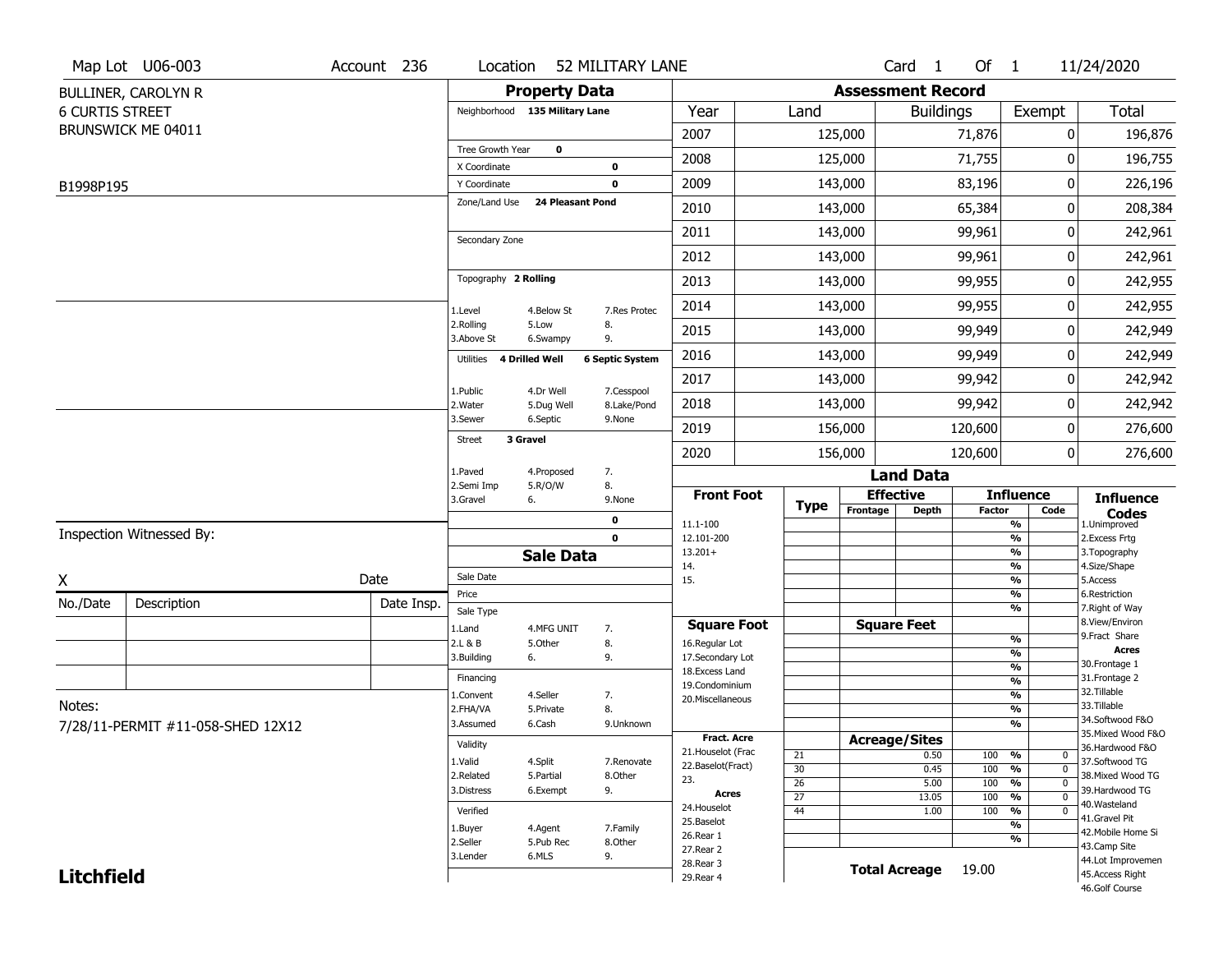|                                |                             |                                                   |                        |                          |                                       |                 |                                           |                                                |                          |                                       | <b>Litchfield</b> |         |      |              |                   |                 |           |            |
|--------------------------------|-----------------------------|---------------------------------------------------|------------------------|--------------------------|---------------------------------------|-----------------|-------------------------------------------|------------------------------------------------|--------------------------|---------------------------------------|-------------------|---------|------|--------------|-------------------|-----------------|-----------|------------|
|                                | Map Lot U06-003             |                                                   |                        |                          |                                       | Account 236     |                                           | Location                                       |                          |                                       | 52 MILITARY LANE  |         |      |              | Card <sub>1</sub> |                 | Of $1$    | 11/24/2020 |
|                                | Building Style 15 Cottage   |                                                   | <b>SF Bsmt Living</b>  |                          | $\mathbf 0$                           |                 |                                           | Layout 1 Typical                               |                          |                                       |                   |         |      | 34.0'        |                   |                 |           |            |
| 0.Uncoded                      | 4.Cape                      | 8.Log                                             | Fin Bsmt Grade         |                          | 0 <sub>0</sub>                        |                 |                                           | 1.Typical                                      | 4.                       | 7.                                    |                   |         |      |              |                   |                 |           |            |
| 1.Conv.                        | 5.Garrison                  | 9.0ther                                           |                        | OPEN-5-CUSTOMIZE         | 0                                     |                 |                                           | 2.Inadeq                                       | 5.                       | 8.                                    |                   |         |      |              |                   |                 | 4.0'      |            |
| 2.Ranch                        | 6.Split                     | 10.Tri-Lev                                        | Heat Type              | 100%                     |                                       | 1 Hot Water BB  |                                           | 3.                                             | 6.                       | 9.                                    |                   |         |      | 32.0'        |                   |                 |           |            |
| 3.R Ranch                      | 7.Contemp                   | 11.Earth O                                        | 0.Uncoded              |                          | 4.Steam                               |                 | 8.Fl/Wall                                 | Attic                                          | 9 None                   |                                       |                   | 10.0"   |      |              |                   | $\overline{50}$ | <b>WD</b> |            |
| Dwelling Units 1               |                             |                                                   | 1.HWBB                 |                          | 5.FWA                                 |                 | 9.No Heat                                 | $1.1/4$ Fin                                    | 4.Full Fin               | 7.                                    |                   |         |      | $13/4s$ Fr/B |                   |                 | 14.0'     |            |
| Other Units                    | $\mathbf 0$                 |                                                   | 2.HWCI                 |                          | 6.GravWA                              |                 | 10.Radiant                                | 2.1/2 Fin                                      | 5.Fl/Stair               | 8.                                    |                   | 5.0' WD |      |              |                   |                 |           |            |
| <b>Stories</b>                 | 5 One & 3/4 Story           |                                                   | 3.H Pump               |                          | 7.Electric                            |                 | 11.Radiant                                | 3.3/4 Fin                                      | 6.                       |                                       | 9.None            |         |      |              |                   |                 | 13.0'     |            |
| 1.1                            | 4.1.5                       | 7.1.25                                            | Cool Type              | 0%                       |                                       | 9 None          |                                           | Insulation                                     | 1 Full                   |                                       |                   | 1sFr    |      |              | 24.0'             | 3.O'            |           |            |
| 2.2                            | 5.1.75                      | 8.3.5                                             | 1.Refrig               |                          | 4.W&C Air                             |                 | 7.RadHW                                   | 1.Full                                         | 4.Minimal                | 7.                                    |                   |         |      |              |                   | 1.O'            |           |            |
| 3.3                            | 6.2.5                       | 9.4                                               | 2.Evapor               |                          | 5.Monitor-                            | 8.              |                                           | 2.Heavy                                        | 5.Partial                | 8.                                    |                   | 14.0    |      |              |                   |                 |           |            |
| <b>Exterior Walls</b>          | 2 Vinyl                     |                                                   | 3.H Pump               |                          | 6.Monitor-                            |                 | 9.None                                    | 3.Capped                                       | 6.<br>0%                 |                                       | 9.None            | 12.0    |      | 28.0'        |                   | OР              |           |            |
| 0.Uncoded<br>1.Wd Clapb        | 4.Asbestos<br>5.Stucco      | 8.Concrete<br>9.Other                             | Kitchen Style          |                          | 2 Typical<br>4.Obsolete               | 7.              |                                           | Unfinished %<br>Grade & Factor 3 Average 100%  |                          |                                       |                   |         |      |              |                   |                 |           |            |
| 2.Vinyl                        | 6.Brick                     | 10.Wd shin                                        | 1.Modern<br>2. Typical |                          | 5.                                    | 8.              |                                           | 1.E Grade                                      | 4.B Grade                |                                       | 7.AAA Grad        |         |      |              |                   |                 | 20.0      |            |
| 3.Compos.                      | 7.Stone                     | $11. T1 - 11$                                     | 3.Old Type             |                          | 6.                                    |                 | 9.None                                    | 2.D Grade                                      | 5.A Grade                |                                       | 8.M&S             |         | 1sFr |              |                   |                 |           |            |
| Roof Surface                   | 3 Sheet Metal               |                                                   | Bath(s) Style          |                          | 2 Typical Bath(s)                     |                 |                                           | 3.C Grade                                      | 6.AA Grade               |                                       | 9.Same            |         |      |              | 11.0'             | 6.0'            |           |            |
| 1.Asphalt                      | 4.Composit                  | 7.Rolled R                                        | 1.Modern               |                          | 4.Obsolete                            | 7.              |                                           | SQFT (Footprint) 672                           |                          |                                       |                   |         |      | 28.0'        |                   |                 |           |            |
| 2.Slate                        | 5.Wood                      | 8.                                                | 2. Typical             |                          | 5.                                    | 8.              |                                           | Condition                                      |                          | <b>5 Above Average</b>                |                   |         |      |              |                   |                 |           |            |
| 3.Metal                        | 6.Other                     | 9.                                                | 3.Old Type             |                          | 6.                                    |                 | 9.None                                    | 1.Poor                                         | 4.Avg                    |                                       | 7.V G             |         |      |              |                   |                 |           |            |
| SF Masonry Trim 0              |                             |                                                   | # Rooms                |                          | 6                                     |                 |                                           | 2.Fair                                         | $5.Avg+$                 |                                       | 8.Exc             |         |      |              |                   |                 |           | Shed       |
| OPEN-3-CUSTOM 0                |                             |                                                   | # Bedrooms             |                          | 3                                     |                 |                                           | 3.Avg-                                         | 6.Good                   |                                       | 9.Same            |         |      |              |                   |                 |           |            |
| OPEN-4-CUSTOM 0                |                             |                                                   | # Full Baths           |                          | $\mathbf{2}$                          |                 |                                           | Phys. % Good                                   | 0%                       |                                       |                   |         |      |              |                   |                 |           | 18.0       |
| Year Built                     | 1930                        |                                                   | # Half Baths           |                          | 0                                     |                 |                                           | Funct. % Good                                  |                          | 100%                                  |                   |         |      |              |                   |                 |           |            |
| Year Remodeled 0               |                             |                                                   | # Addn Fixtures        |                          | 0                                     |                 |                                           | Functional Code 9 None                         |                          |                                       |                   |         |      |              |                   |                 | Shed      |            |
| Foundation                     | 1 Concrete                  |                                                   | # Fireplaces           |                          | 0                                     |                 |                                           | 1.Incomp                                       | 4.Delap                  |                                       | 7.No Power        |         |      |              |                   |                 |           | 8.0        |
| 1.Concrete                     | 4.Wood                      | 7.                                                |                        |                          |                                       |                 |                                           | 2.0-Built                                      | 5.Bsmt                   |                                       | 8.LongTerm        |         |      |              |                   |                 | 12.0'     |            |
| 2.C Block                      | 5.Slab                      | 8.                                                |                        |                          |                                       |                 |                                           | 3.Damage                                       | 6.Common                 |                                       | 9.None            |         |      |              |                   |                 | 12.0      |            |
| 3.Br/Stone                     | 6.Piers                     | 9.                                                |                        |                          |                                       |                 |                                           | Econ. % Good                                   | 100%                     |                                       |                   |         |      |              |                   |                 |           |            |
| Basement                       | <b>4 Full Basement</b>      |                                                   |                        |                          |                                       |                 |                                           | Economic Code None                             |                          |                                       |                   |         |      |              |                   |                 |           |            |
| 1.1/4 Bmt                      | 4.Full Bmt                  | 7.                                                |                        |                          |                                       |                 |                                           | 0.None                                         | 3.No Power               |                                       | 9.None            |         |      |              |                   |                 |           |            |
| $2.1/2$ Bmt                    | 5.Crawl Sp                  | 8.<br>9.None                                      |                        |                          |                                       |                 |                                           | 1.Location                                     | 4.Generate<br>5.Multi-Fa | 8.<br>9.                              |                   |         |      |              |                   |                 |           |            |
| 3.3/4 Bmt<br>Bsmt Gar # Cars 0 | 6.                          |                                                   |                        |                          |                                       | <i>Software</i> |                                           | 2.Encroach<br>Entrance Code 1 Interior Inspect |                          |                                       |                   |         |      |              |                   |                 |           |            |
|                                | Wet Basement 1 Dry Basement |                                                   |                        |                          | A Division of Harris Computer Systems |                 |                                           | 1.Interior                                     | 4.Vacant                 | 7.                                    |                   |         |      |              |                   |                 |           |            |
| 1.Dry                          | 4.Dirt Flr                  | 7.                                                |                        |                          |                                       |                 |                                           | 2.Refusal                                      | 5.Estimate               | 8.                                    |                   |         |      |              |                   |                 |           |            |
| 2.Damp                         | 5.                          | 8.                                                |                        |                          |                                       |                 |                                           | 3.Informed                                     | 6.Existing               | 9.                                    |                   |         |      |              |                   |                 |           |            |
| 3.Wet                          | 6.                          | 9.                                                |                        |                          |                                       |                 |                                           | Information Code 1 Owner                       |                          |                                       |                   |         |      |              |                   |                 |           |            |
|                                |                             |                                                   |                        |                          |                                       |                 |                                           | 1.Owner                                        | 4.Agent                  |                                       | 7.Vacant          |         |      |              |                   |                 |           |            |
|                                |                             |                                                   |                        |                          |                                       |                 |                                           | 2.Relative                                     | 5.Estimate               | 8.                                    |                   |         |      |              |                   |                 |           |            |
|                                |                             |                                                   |                        | Date Inspected 8/31/2018 |                                       |                 |                                           | 3.Tenant                                       | 6.Other                  | 9.                                    |                   |         |      |              |                   |                 |           |            |
|                                |                             | <b>Additions, Outbuildings &amp; Improvements</b> |                        |                          |                                       |                 |                                           |                                                |                          | 1.One Story Fram                      |                   |         |      |              |                   |                 |           |            |
| <b>Type</b>                    |                             | Year                                              | Units                  | Grade                    | Cond                                  | Phys.           | Funct.                                    | Sound Value                                    |                          | 2. Two Story Fram                     |                   |         |      |              |                   |                 |           |            |
|                                |                             |                                                   |                        |                          |                                       | $\mathbf{0}$    | $\%$ 0                                    |                                                |                          | 3. Three Story Fr                     |                   |         |      |              |                   |                 |           |            |
| 1 One Story Frame              |                             |                                                   | 308                    | O O                      | 0                                     |                 |                                           | $\%$                                           |                          | 4.1 & 1/2 Story                       |                   |         |      |              |                   |                 |           |            |
| 1 One Story Frame              |                             |                                                   | 168                    | 00                       | 0                                     | 0               | $\frac{9}{0}$ 0                           | $\%$                                           |                          | 5.1 & 3/4 Story                       |                   |         |      |              |                   |                 |           |            |
| 1 One Story Frame              |                             | 10                                                | 50                     | 00                       | 0                                     | 0               | $\sqrt[9]{0}$<br>$\overline{\frac{0}{0}}$ |                                                |                          | 6.2 & 1/2 Story                       |                   |         |      |              |                   |                 |           |            |
| 68 Wood Deck/s                 |                             | 10                                                | 251                    | 00                       | $\pmb{0}$                             | 10              | $\sqrt[6]{0}$                             | $\%$                                           |                          | 21.Open Frame Por                     |                   |         |      |              |                   |                 |           |            |
| 68 Wood Deck/s                 |                             | 10                                                | 182                    | 00                       | 0                                     | 10              | $\frac{9}{0}$                             | $\%$                                           |                          | 22.Encl Frame Por                     |                   |         |      |              |                   |                 |           |            |
|                                |                             | 10                                                |                        |                          | 0                                     | 0               | $\frac{9}{0}$                             |                                                |                          | 23. Frame Garage                      |                   |         |      |              |                   |                 |           |            |
| 21 Open Frame                  |                             |                                                   | 135                    | 00                       |                                       |                 |                                           | $\%$                                           |                          | 24.Frame Shed                         |                   |         |      |              |                   |                 |           |            |
| 24 Frame Shed                  |                             | 2011                                              |                        |                          |                                       |                 | $\frac{0}{0}$                             | $\frac{9}{6}$ 500                              |                          | 25.Frame Bay Wind<br>26.1SFr Overhang |                   |         |      |              |                   |                 |           |            |
| 24 Frame Shed                  |                             | 2010                                              |                        |                          |                                       |                 | $\%$                                      | % 1,500                                        |                          | 27.Unfin Basement                     |                   |         |      |              |                   |                 |           |            |
|                                |                             |                                                   |                        |                          |                                       |                 | $\%$                                      | $\%$                                           |                          | 28.Unfinished Att                     |                   |         |      |              |                   |                 |           |            |
|                                |                             |                                                   |                        |                          |                                       |                 | $\sqrt{6}$                                | $\%$                                           |                          | 29. Finished Attic                    |                   |         |      |              |                   |                 |           |            |
|                                |                             |                                                   |                        |                          |                                       |                 |                                           |                                                |                          |                                       |                   |         |      |              |                   |                 |           |            |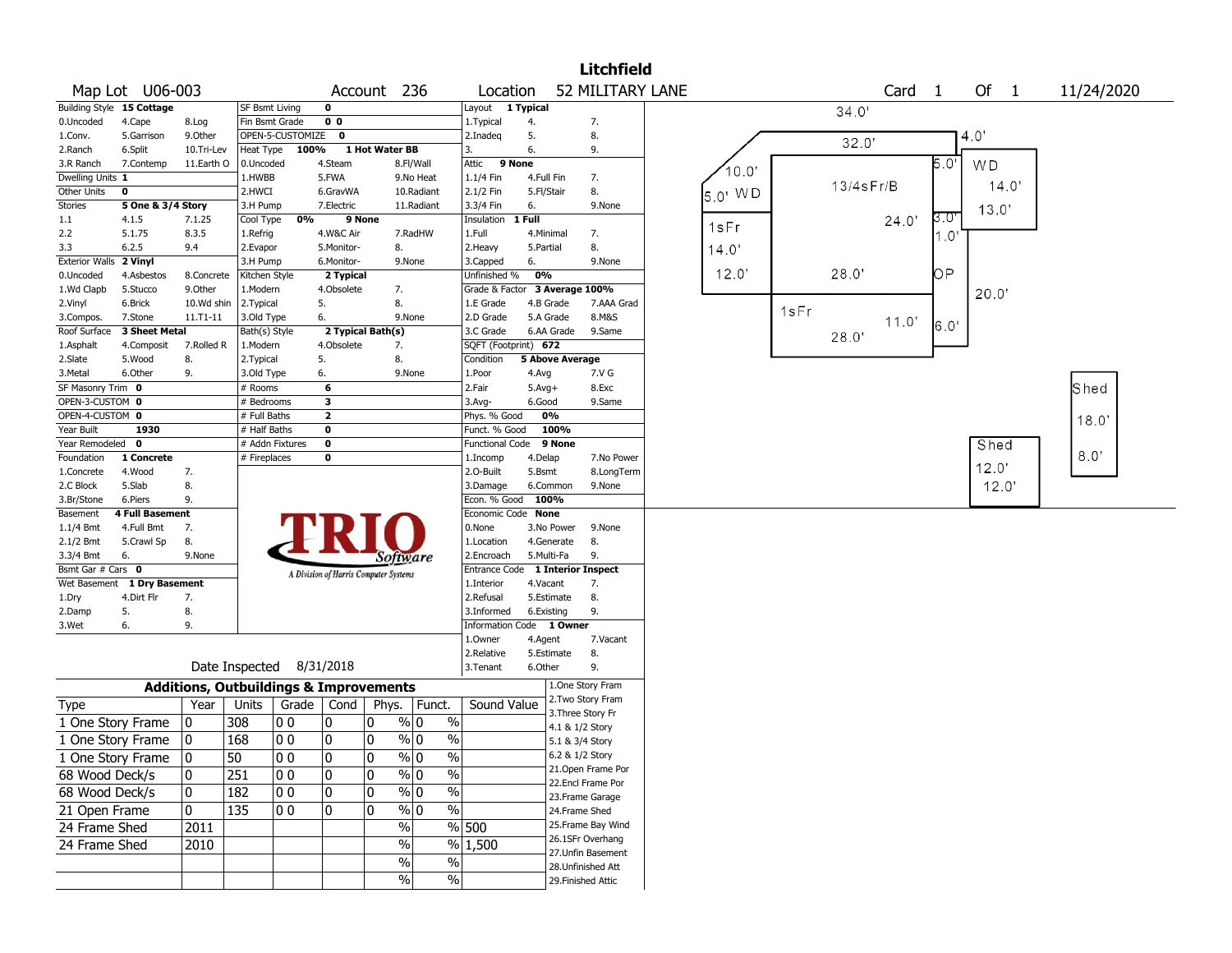|                                          | Map Lot U06-004                                        | Account 1751 |            | Location                       |                         | 50 MILITARY LANE          |                                    |             |                          | $Card \t1$       | Of $1$        |                                 | 11/24/2020                          |
|------------------------------------------|--------------------------------------------------------|--------------|------------|--------------------------------|-------------------------|---------------------------|------------------------------------|-------------|--------------------------|------------------|---------------|---------------------------------|-------------------------------------|
| LUCIA JR., ALAN M                        |                                                        |              |            |                                | <b>Property Data</b>    |                           |                                    |             | <b>Assessment Record</b> |                  |               |                                 |                                     |
|                                          | <b>18 TAMARACK CIRCLE</b>                              |              |            | Neighborhood 135 Military Lane |                         |                           | Year                               | Land        |                          | <b>Buildings</b> |               | Exempt                          | Total                               |
| HOLDEN ME 01520                          |                                                        |              |            |                                |                         |                           | 2007                               |             | 18,440                   |                  | 62,960        | 0                               | 81,400                              |
|                                          |                                                        |              |            | Tree Growth Year               | $\mathbf 0$             |                           | 2008                               |             | 18,440                   |                  | 62,341        | 0                               | 80,781                              |
|                                          |                                                        |              |            | X Coordinate                   |                         | $\mathbf 0$               |                                    |             |                          |                  |               |                                 |                                     |
|                                          | B6876P37 B13315P212                                    |              |            | Y Coordinate                   |                         | $\mathbf 0$               | 2009                               |             | 40,490                   |                  | 71,415        | 0                               | 111,905                             |
| Previous Owner                           |                                                        |              |            | Zone/Land Use                  | <b>24 Pleasant Pond</b> |                           | 2010                               |             | 40,490                   |                  | 62,023        | 0                               | 102,513                             |
| ISAJAR, ELAINE                           | NUSMAN-MURRAY, LISA                                    |              |            | Secondary Zone                 |                         |                           | 2011                               |             | 40,490                   |                  | 74,804        | 0                               | 115,294                             |
| ANN S. FORTUNE                           |                                                        |              |            |                                |                         |                           | 2012                               |             | 40,490                   |                  | 74,804        | 0                               | 115,294                             |
|                                          | PORTLAND ME 04103                                      |              |            | Topography 2 Rolling           |                         |                           | 2013                               |             | 40,490                   |                  | 74,804        | 0                               | 115,294                             |
|                                          | Sale Date: 8/23/2019                                   |              |            |                                |                         |                           |                                    |             |                          |                  |               |                                 |                                     |
| Previous Owner                           |                                                        |              |            | 1.Level<br>2.Rolling           | 4.Below St<br>5.Low     | 7.Res Protec<br>8.        | 2014                               |             | 40,490                   |                  | 74,804        | 0                               | 115,294                             |
|                                          | NUSMAN, THE MAX REVOCABLE TRUST<br>MAX NUSMAN, TRUSTEE |              |            | 3.Above St                     | 6.Swampy                | 9.                        | 2015                               |             | 40,490                   |                  | 74,804        | 0                               | 115,294                             |
| P O BOX 14307                            |                                                        |              |            | Utilities                      | <b>4 Drilled Well</b>   | <b>6 Septic System</b>    | 2016                               |             | 40,490                   |                  | 74,804        | 0                               | 115,294                             |
|                                          | <b>BRADENTON FL 34280</b>                              |              |            |                                |                         |                           | 2017                               |             | 40,490                   |                  | 74,804        | 0                               | 115,294                             |
|                                          | Sale Date: 7/02/2012                                   |              |            | 1.Public<br>2.Water            | 4.Dr Well<br>5.Dug Well | 7.Cesspool<br>8.Lake/Pond | 2018                               |             | 40,490                   |                  | 74,804        | 0                               | 115,294                             |
| Previous Owner                           |                                                        |              |            | 3.Sewer                        | 6.Septic                | 9.None                    | 2019                               |             | 87,800                   |                  | 100,500       | 0                               | 188,300                             |
| AUDIE, OSCAR                             |                                                        |              |            | 3 Gravel<br>Street             |                         |                           | 2020                               |             | 87,800                   |                  | 100,500       | 0                               | 188,300                             |
| <b>AUDIE LINDA L</b><br>50 MILITARY LANE |                                                        |              |            | 1.Paved                        | 4.Proposed              | 7.                        |                                    |             |                          |                  |               |                                 |                                     |
|                                          | LITCHFIELD ME 04350                                    |              |            | 2.Semi Imp                     | 5.R/O/W                 | 8.                        | <b>Front Foot</b>                  |             | <b>Effective</b>         | <b>Land Data</b> |               | <b>Influence</b>                |                                     |
|                                          | Sale Date: 11/07/2005                                  |              |            | 3.Gravel                       | 6.                      | 9.None                    |                                    | <b>Type</b> | Frontage                 | <b>Depth</b>     | <b>Factor</b> | Code                            | <b>Influence</b><br><b>Codes</b>    |
|                                          | Inspection Witnessed By:                               |              |            |                                |                         | 0                         | 11.1-100                           |             |                          |                  |               | %                               | 1.Unimproved                        |
|                                          |                                                        |              |            |                                | <b>Sale Data</b>        | $\mathbf 0$               | 12.101-200<br>$13.201+$            |             |                          |                  |               | %<br>%                          | 2. Excess Frtg<br>3. Topography     |
|                                          |                                                        |              |            |                                |                         |                           | 14.                                |             |                          |                  |               | %                               | 4.Size/Shape                        |
| X                                        |                                                        | Date         |            | Sale Date<br>Price             |                         | 8/23/2019<br>245,000      | 15.                                |             |                          |                  |               | %<br>%                          | 5.Access<br>6.Restriction           |
| No./Date                                 | Description                                            |              | Date Insp. | Sale Type                      | 2 Land & Buildings      |                           |                                    |             |                          |                  |               | %                               | 7. Right of Way                     |
|                                          |                                                        |              |            | 1.Land                         | 4.MFG UNIT              | 7.                        | <b>Square Foot</b>                 |             | <b>Square Feet</b>       |                  |               |                                 | 8.View/Environ<br>9. Fract Share    |
|                                          |                                                        |              |            | 2.L & B                        | 5.Other                 | 8.                        | 16.Regular Lot                     |             |                          |                  |               | %<br>%                          | Acres                               |
|                                          |                                                        |              |            | 3.Building                     | 6.                      | 9.                        | 17.Secondary Lot<br>18.Excess Land |             |                          |                  |               | %                               | 30. Frontage 1                      |
|                                          |                                                        |              |            | Financing                      | 1 Conventional          |                           | 19.Condominium                     |             |                          |                  |               | %                               | 31. Frontage 2<br>32. Tillable      |
| Notes:                                   |                                                        |              |            | 1.Convent<br>2.FHA/VA          | 4.Seller<br>5.Private   | 7.<br>8.                  | 20.Miscellaneous                   |             |                          |                  |               | %<br>$\overline{\frac{9}{6}}$   | 33.Tillable                         |
|                                          |                                                        |              |            | 3.Assumed                      | 6.Cash                  | 9.Unknown                 |                                    |             |                          |                  |               | %                               | 34.Softwood F&O                     |
|                                          |                                                        |              |            |                                |                         |                           | <b>Fract. Acre</b>                 |             | <b>Acreage/Sites</b>     |                  |               |                                 | 35. Mixed Wood F&O                  |
|                                          |                                                        |              |            | Validity                       | 1 Arms Length Sale      |                           | 21. Houselot (Frac                 | 21          |                          | 0.23             | 100           | %<br>0                          | 36.Hardwood F&O                     |
|                                          |                                                        |              |            | 1.Valid                        | 4.Split                 | 7.Renovate                | 22.Baselot(Fract)                  | 44          |                          | 1.00             | 100           | $\overline{0}$<br>$\frac{9}{6}$ | 37.Softwood TG                      |
|                                          |                                                        |              |            | 2.Related<br>3.Distress        | 5.Partial<br>6.Exempt   | 8.Other<br>9.             | 23.                                |             |                          |                  |               | %                               | 38. Mixed Wood TG<br>39.Hardwood TG |
|                                          |                                                        |              |            |                                |                         |                           | Acres                              |             |                          |                  |               | %                               | 40. Wasteland                       |
|                                          |                                                        |              |            | Verified                       | <b>5 Public Record</b>  |                           | 24. Houselot<br>25.Baselot         |             |                          |                  |               | %                               | 41.Gravel Pit                       |
|                                          |                                                        |              |            | 1.Buyer                        | 4.Agent                 | 7.Family                  | 26.Rear 1                          |             |                          |                  |               | %<br>%                          | 42. Mobile Home Si                  |
|                                          |                                                        |              |            | 2.Seller                       | 5.Pub Rec               | 8.Other                   | 27. Rear 2                         |             |                          |                  |               |                                 | 43.Camp Site                        |
|                                          |                                                        |              |            | 3.Lender                       | 6.MLS                   | 9.                        | 28. Rear 3                         |             | <b>Total Acreage</b>     |                  | 0.23          |                                 | 44.Lot Improvemen                   |
| <b>Litchfield</b>                        |                                                        |              |            |                                |                         |                           | 29. Rear 4                         |             |                          |                  |               |                                 | 45.Access Right                     |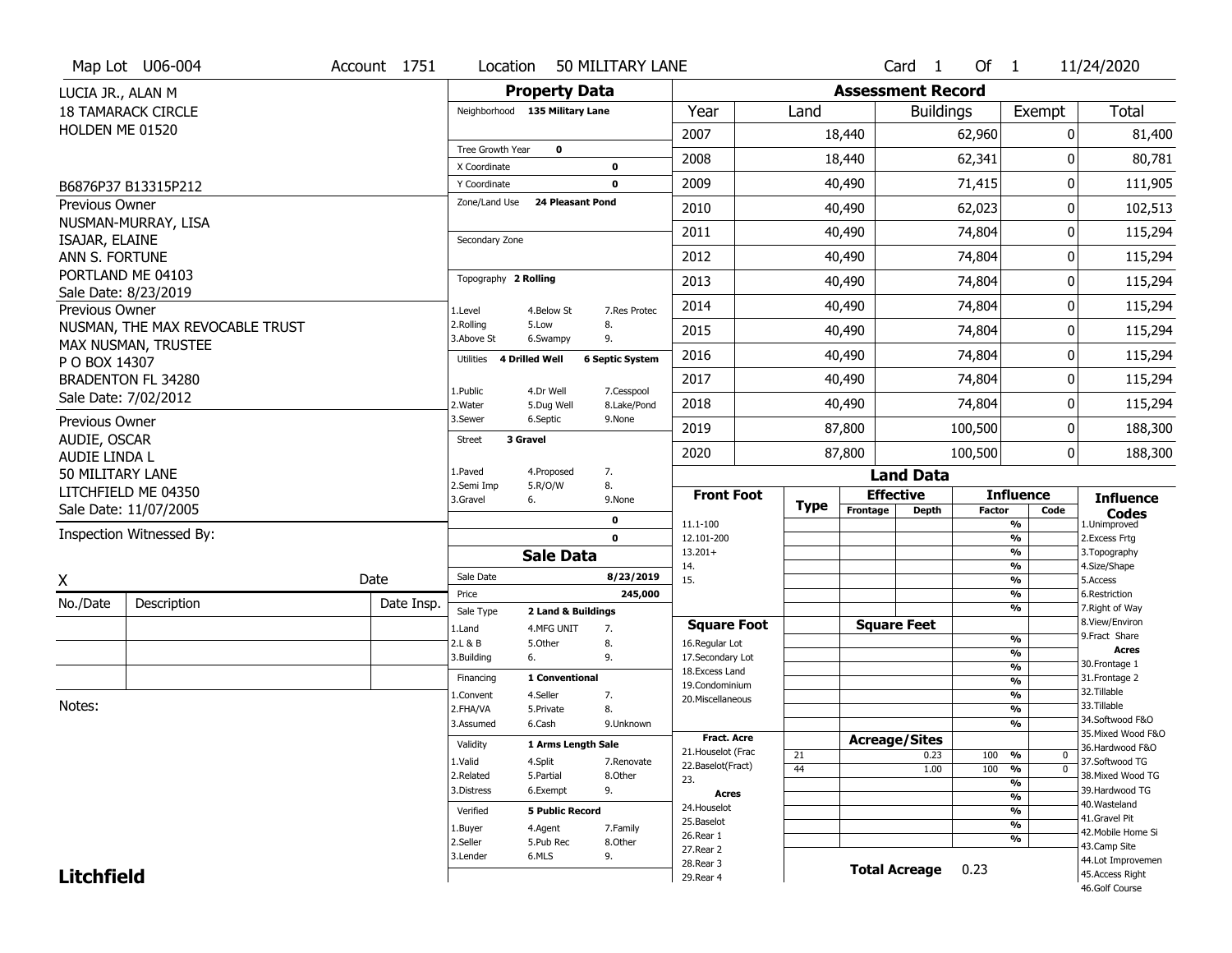|                    |                            |                                                   |                         |                  |                |                                       |                          |                        |                  | <b>Litchfield</b>                       |       |                |       |                   |        |            |
|--------------------|----------------------------|---------------------------------------------------|-------------------------|------------------|----------------|---------------------------------------|--------------------------|------------------------|------------------|-----------------------------------------|-------|----------------|-------|-------------------|--------|------------|
|                    | Map Lot U06-004            |                                                   |                         |                  |                | Account 1751                          |                          | Location               |                  | 50 MILITARY LANE                        |       |                |       | Card <sub>1</sub> | Of $1$ | 11/24/2020 |
|                    | Building Style 15 Cottage  |                                                   | <b>SF Bsmt Living</b>   |                  | 0              |                                       |                          | Layout 1 Typical       |                  |                                         |       |                |       |                   |        |            |
| 0.Uncoded          | 4.Cape                     | 8.Log                                             | Fin Bsmt Grade          |                  | 0 <sub>0</sub> |                                       |                          | 1. Typical             | 4.               | 7.                                      |       |                |       |                   |        |            |
| 1.Conv.            | 5.Garrison                 | 9.0ther                                           |                         | OPEN-5-CUSTOMIZE | $\mathbf 0$    |                                       |                          | 2.Inadeq               | 5.               | 8.                                      |       | 20.0'          |       |                   |        |            |
| 2.Ranch            | 6.Split                    | 10.Tri-Lev                                        | Heat Type               | 100%             |                | 1 Hot Water BB                        |                          | 3.                     | 6.               | 9.                                      |       |                | 8.0'  |                   |        |            |
| 3.R Ranch          | 7.Contemp                  | 11.Earth O                                        | 0.Uncoded               |                  | 4.Steam        |                                       | 8.Fl/Wall                | 9 None<br>Attic        |                  |                                         |       | OP             |       |                   |        |            |
| Dwelling Units 1   |                            |                                                   | 1.HWBB                  |                  | 5.FWA          |                                       | 9.No Heat                | 1.1/4 Fin              | 4.Full Fin       | 7.                                      |       |                |       |                   |        |            |
| Other Units        | 0                          |                                                   | 2.HWCI                  |                  | 6.GravWA       |                                       | 10.Radiant               | 2.1/2 Fin              | 5.Fl/Stair       | 8.                                      |       |                |       |                   |        |            |
| <b>Stories</b>     | 5 One & 3/4 Story          |                                                   | 3.H Pump                |                  | 7.Electric     |                                       | 11.Radiant               | 3.3/4 Fin              | 6.               | 9.None                                  |       | 32.0'          |       | 10.0'             |        |            |
| 1.1                | 4.1.5                      | 7.1.25                                            | Cool Type               | 0%               | 9 None         |                                       |                          | Insulation             | 1 Full           |                                         |       |                |       |                   |        |            |
| 2.2                | 5.1.75                     | 8.3.5                                             | 1.Refrig                |                  | 4.W&C Air      |                                       | 7.RadHW                  | 1.Full                 | 4.Minimal        | 7.                                      | 12.0' |                |       | 14.0'             |        |            |
| 3.3                | 6.2.5                      | 9.4                                               | 2.Evapor                |                  | 5.Monitor-     | 8.                                    |                          | 2.Heavy                | 5.Partial        | 8.                                      | 12.0' | 13/4sFr/B      |       |                   |        |            |
|                    | Exterior Walls 1 Clapboard |                                                   | 3.H Pump                |                  | 6.Monitor-     | 9.None                                |                          | 3.Capped               | 6.               | 9.None                                  |       |                |       |                   |        |            |
| 0.Uncoded          | 4.Asbestos                 | 8.Concrete                                        | Kitchen Style           |                  | 2 Typical      |                                       |                          | Unfinished %           | $\overline{0\%}$ |                                         |       |                |       | 1sFr              |        |            |
| 1.Wd Clapb         | 5.Stucco                   | 9.0ther                                           | 1.Modern                |                  | 4.Obsolete     | 7.                                    |                          | Grade & Factor         |                  | 3 Average 100%                          |       |                | 26.0' |                   |        |            |
| 2.Vinyl            | 6.Brick                    | 10.Wd shin                                        | 2.Typical               |                  | 5.             | 8.                                    |                          | 1.E Grade              | 4.B Grade        | 7.AAA Grad                              |       |                |       |                   |        |            |
| 3.Compos.          | 7.Stone                    | 11.T1-11                                          | 3.Old Type              |                  | 6.             | 9.None                                |                          | 2.D Grade              | 5.A Grade        | 8.M&S                                   |       |                |       |                   |        |            |
| Roof Surface       | 1 Asphalt Shingles         |                                                   | Bath(s) Style           |                  |                | 2 Typical Bath(s)                     |                          | 3.C Grade              | 6.AA Grade       | 9.Same                                  |       | 14.0           |       |                   |        |            |
| 1.Asphalt          | 4.Composit                 | 7.Rolled R                                        | 1.Modern                |                  | 4.Obsolete     | 7.<br>8.                              |                          | SQFT (Footprint) 664   | 6 Good           |                                         |       |                |       |                   |        |            |
| 2.Slate<br>3.Metal | 5.Wood<br>6.Other          | 8.<br>9.                                          | 2.Typical<br>3.Old Type |                  | 5.             | 9.None                                |                          | Condition<br>1.Poor    | 4.Avg            | 7.V G                                   |       | 20.0'          |       |                   |        |            |
| SF Masonry Trim 0  |                            |                                                   | $#$ Rooms               |                  | 6.<br>5        |                                       |                          | 2.Fair                 | $5.Avg+$         | 8.Exc                                   |       |                |       |                   |        |            |
| OPEN-3-CUSTOM 0    |                            |                                                   | # Bedrooms              |                  | з              |                                       |                          | 3.Avg-                 | 6.Good           | 9.Same                                  |       |                |       |                   |        |            |
| OPEN-4-CUSTOM 0    |                            |                                                   | # Full Baths            |                  | $\mathbf{1}$   |                                       |                          | Phys. % Good           | 0%               |                                         |       | W <sub>D</sub> |       |                   |        | Shed       |
| Year Built         | 1950                       |                                                   | $#$ Half Baths          |                  | 0              |                                       |                          | Funct. % Good          | 100%             |                                         |       |                | 8.0'  |                   |        |            |
| Year Remodeled 0   |                            |                                                   | # Addn Fixtures         |                  | $\pmb{0}$      |                                       |                          | <b>Functional Code</b> | 9 None           |                                         |       |                |       |                   |        | 10.0'      |
| Foundation         | 1 Concrete                 |                                                   | # Fireplaces            |                  | 0              |                                       |                          | 1.Incomp               | 4.Delap          | 7.No Power                              |       | 16.0'          |       |                   |        |            |
| 1.Concrete         | 4.Wood                     | 7.                                                |                         |                  |                |                                       |                          | 2.0-Built              | 5.Bsmt           | 8.LongTerm                              |       |                |       |                   |        | 16.0'      |
| 2.C Block          | 5.Slab                     | 8.                                                |                         |                  |                |                                       |                          | 3.Damage               | 6.Common         | 9.None                                  |       |                |       |                   |        |            |
| 3.Br/Stone         | 6.Piers                    | 9.                                                |                         |                  |                |                                       |                          | Econ. % Good           | 100%             |                                         |       |                |       |                   |        |            |
| Basement           | <b>4 Full Basement</b>     |                                                   |                         |                  |                |                                       |                          | Economic Code None     |                  |                                         |       |                |       |                   |        |            |
| 1.1/4 Bmt          | 4.Full Bmt                 | 7.                                                |                         |                  |                |                                       |                          | 0.None                 | 3.No Power       | 9.None                                  |       |                |       |                   |        |            |
| 2.1/2 Bmt          | 5.Crawl Sp                 | 8.                                                |                         |                  |                |                                       |                          | 1.Location             | 4.Generate       | 8.                                      |       |                |       |                   |        |            |
| 3.3/4 Bmt          | 6.                         | 9.None                                            |                         |                  |                | Software                              |                          | 2.Encroach             | 5.Multi-Fa       | 9.                                      |       |                |       |                   |        |            |
| Bsmt Gar # Cars 0  |                            |                                                   |                         |                  |                | A Division of Harris Computer Systems |                          | Entrance Code          |                  | <b>3 Information Only</b>               |       |                |       |                   |        |            |
| Wet Basement       | 1 Dry Basement             |                                                   |                         |                  |                |                                       |                          | 1.Interior             | 4.Vacant         | 7.                                      |       |                |       |                   |        |            |
| 1.Dry              | 4.Dirt Flr                 | 7.                                                |                         |                  |                |                                       |                          | 2.Refusal              | 5.Estimate       | 8.                                      |       |                |       |                   |        |            |
| 2.Damp             | 5.                         | 8.                                                |                         |                  |                |                                       |                          | 3.Informed             | 6.Existing       | 9.                                      |       |                |       |                   |        |            |
| 3.Wet              | 6.                         | 9.                                                |                         |                  |                |                                       |                          | Information Code 0     |                  |                                         |       |                |       |                   |        |            |
|                    |                            |                                                   |                         |                  |                |                                       |                          | 1.0wner                | 4.Agent          | 7.Vacant                                |       |                |       |                   |        |            |
|                    |                            |                                                   |                         |                  |                |                                       |                          | 2.Relative             | 5.Estimate       | 8.                                      |       |                |       |                   |        |            |
|                    |                            |                                                   | Date Inspected          |                  |                |                                       |                          | 3. Tenant              | 6.Other          | 9.                                      |       |                |       |                   |        |            |
|                    |                            | <b>Additions, Outbuildings &amp; Improvements</b> |                         |                  |                |                                       |                          |                        |                  | 1.One Story Fram                        |       |                |       |                   |        |            |
| Type               |                            | Year                                              | Units                   | Grade $ $        | Cond           | Phys.                                 | Funct.                   | Sound Value            |                  | 2. Two Story Fram                       |       |                |       |                   |        |            |
| 38 1 Story Bsmt    |                            | 10                                                | 140                     | 0 <sub>0</sub>   | 0              | 0                                     | $\%$ 0<br>$\%$           |                        |                  | 3. Three Story Fr                       |       |                |       |                   |        |            |
|                    |                            |                                                   |                         |                  |                |                                       |                          |                        |                  | 4.1 & 1/2 Story                         |       |                |       |                   |        |            |
| 21 Open Frame      |                            | 10                                                | 160                     | 0 <sub>0</sub>   | 0              | 0                                     | $\%$ 0<br>$\%$           |                        |                  | 5.1 & 3/4 Story                         |       |                |       |                   |        |            |
| 68 Wood Deck/s     |                            | 0                                                 | 128                     | 00               | 0              | $\mathbf 0$<br>% 0                    | $\%$                     |                        |                  | 6.2 & 1/2 Story                         |       |                |       |                   |        |            |
| 24 Frame Shed      |                            | 10                                                |                         |                  |                | $\%$                                  |                          | % 1,500                |                  | 21. Open Frame Por<br>22.Encl Frame Por |       |                |       |                   |        |            |
|                    |                            |                                                   |                         |                  |                | $\%$                                  | $\frac{0}{0}$            |                        |                  |                                         |       |                |       |                   |        |            |
|                    |                            |                                                   |                         |                  |                | $\%$                                  | $\overline{\frac{0}{0}}$ |                        |                  | 23. Frame Garage                        |       |                |       |                   |        |            |
|                    |                            |                                                   |                         |                  |                |                                       |                          |                        |                  | 24.Frame Shed<br>25. Frame Bay Wind     |       |                |       |                   |        |            |
|                    |                            |                                                   |                         |                  |                | $\%$                                  | $\%$                     |                        |                  | 26.1SFr Overhang                        |       |                |       |                   |        |            |
|                    |                            |                                                   |                         |                  |                | $\frac{0}{0}$                         | $\%$                     |                        |                  | 27. Unfin Basement                      |       |                |       |                   |        |            |
|                    |                            |                                                   |                         |                  |                | $\%$                                  | $\%$                     |                        |                  | 28. Unfinished Att                      |       |                |       |                   |        |            |
|                    |                            |                                                   |                         |                  |                | $\%$                                  | $\%$                     |                        |                  | 29. Finished Attic                      |       |                |       |                   |        |            |
|                    |                            |                                                   |                         |                  |                |                                       |                          |                        |                  |                                         |       |                |       |                   |        |            |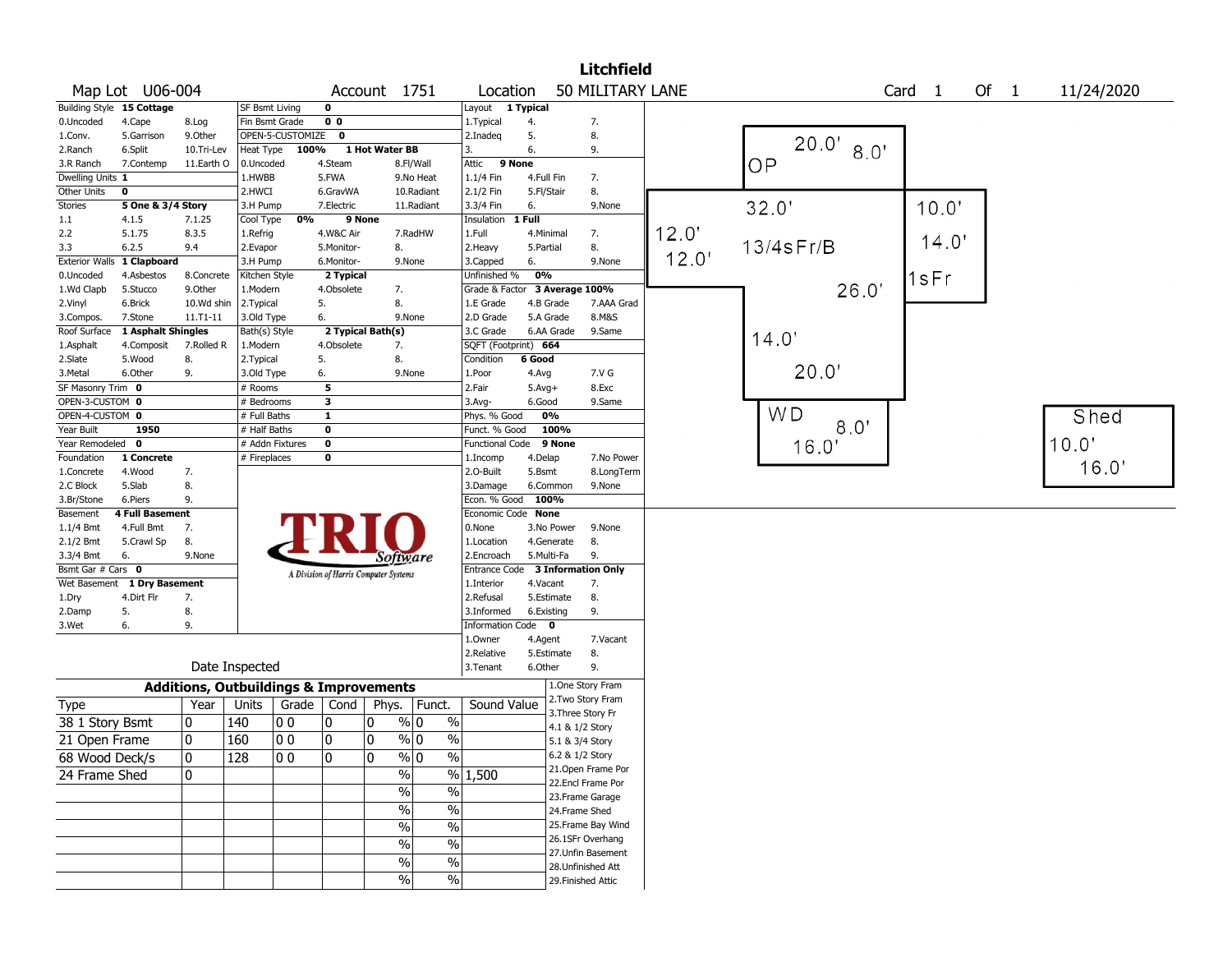|                   | Map Lot U06-005          | Account 1683 | Location                       |                         | <b>48 MILITARY LANE</b>    |                                          |                       |          | Card <sub>1</sub>        | Of $2$        |                                           | 11/24/2020                        |
|-------------------|--------------------------|--------------|--------------------------------|-------------------------|----------------------------|------------------------------------------|-----------------------|----------|--------------------------|---------------|-------------------------------------------|-----------------------------------|
| STINSON, JOHN E   |                          |              |                                | <b>Property Data</b>    |                            |                                          |                       |          | <b>Assessment Record</b> |               |                                           |                                   |
| STINSON, ELAINE   |                          |              | Neighborhood 135 Military Lane |                         |                            | Year                                     | Land                  |          | <b>Buildings</b>         |               | Exempt                                    | Total                             |
| 48 MILITARY LANE  |                          |              |                                |                         |                            | 2007                                     |                       | 80,569   |                          | 178,312       | 13,000                                    | 245,881                           |
|                   | LITCHFIELD ME 04350      |              | Tree Growth Year               | $\mathbf 0$             |                            | 2008                                     |                       | 80,569   |                          | 178,312       | 12,350                                    | 246,531                           |
| B4255P61          |                          |              | X Coordinate<br>Y Coordinate   |                         | $\mathbf 0$<br>$\mathbf 0$ | 2009                                     |                       | 99,725   |                          | 144,699       | 9,500                                     | 234,924                           |
|                   |                          |              | Zone/Land Use                  | <b>24 Pleasant Pond</b> |                            | 2010                                     |                       | 99,725   |                          | 175,360       | 10,000                                    | 265,085                           |
|                   |                          |              |                                |                         |                            | 2011                                     |                       | 99,725   |                          |               |                                           |                                   |
|                   |                          |              | Secondary Zone                 |                         |                            |                                          |                       |          |                          | 156,134       | 10,000                                    | 245,859                           |
|                   |                          |              |                                |                         |                            | 2012                                     |                       | 99,725   |                          | 156,134       | 10,000                                    | 245,859                           |
|                   |                          |              | Topography 2 Rolling           |                         |                            | 2013                                     |                       | 99,725   |                          | 170,111       | 10,000                                    | 259,836                           |
|                   |                          |              | 1.Level                        | 4.Below St              | 7.Res Protec               | 2014                                     |                       | 99,725   |                          | 170,111       | 10,000                                    | 259,836                           |
|                   |                          |              | 2.Rolling<br>3.Above St        | 5.Low<br>6.Swampy       | 8.<br>9.                   | 2015                                     |                       | 99,725   |                          | 169,848       | 10,000                                    | 259,573                           |
|                   |                          |              | Utilities                      | <b>4 Drilled Well</b>   | <b>6 Septic System</b>     | 2016                                     |                       | 99,725   |                          | 169,185       | 15,000                                    | 253,910                           |
|                   |                          |              |                                |                         |                            | 2017                                     |                       | 99,725   |                          | 169,185       | 20,000                                    | 248,910                           |
|                   |                          |              | 1.Public<br>2. Water           | 4.Dr Well<br>5.Dug Well | 7.Cesspool<br>8.Lake/Pond  | 2018                                     |                       | 99,725   |                          | 169,185       | 19,200                                    | 249,710                           |
|                   |                          |              | 3.Sewer                        | 6.Septic                | 9.None                     | 2019                                     |                       | 125,300  |                          | 172,900       | 20,000                                    | 278,200                           |
|                   |                          |              | 3 Gravel<br>Street             |                         |                            | 2020                                     |                       | 125,300  |                          | 172,900       | 25,000                                    | 273,200                           |
|                   |                          |              | 1.Paved                        | 4.Proposed              | 7.                         |                                          |                       |          | <b>Land Data</b>         |               |                                           |                                   |
|                   |                          |              | 2.Semi Imp<br>3.Gravel         | 5.R/O/W<br>6.           | 8.<br>9.None               | <b>Front Foot</b>                        |                       |          | <b>Effective</b>         |               | <b>Influence</b>                          | <b>Influence</b>                  |
|                   |                          |              |                                |                         | 0                          | 11.1-100                                 | <b>Type</b>           | Frontage | <b>Depth</b>             | <b>Factor</b> | Code<br>$\frac{9}{6}$                     | <b>Codes</b><br>1.Unimproved      |
|                   | Inspection Witnessed By: |              |                                |                         | $\mathbf 0$                | 12.101-200                               |                       |          |                          |               | $\frac{9}{6}$                             | 2. Excess Frtg                    |
|                   |                          |              |                                | <b>Sale Data</b>        |                            | $13.201+$<br>14.                         |                       |          |                          |               | $\frac{9}{6}$<br>$\frac{9}{6}$            | 3. Topography<br>4.Size/Shape     |
| X                 |                          | Date         | Sale Date                      |                         |                            | 15.                                      |                       |          |                          |               | $\frac{9}{6}$                             | 5.Access                          |
| No./Date          | Description              | Date Insp.   | Price                          |                         |                            |                                          |                       |          |                          |               | $\overline{\frac{9}{6}}$<br>$\frac{9}{6}$ | 6.Restriction<br>7. Right of Way  |
|                   |                          |              | Sale Type<br>1.Land            | 4.MFG UNIT              | 7.                         | <b>Square Foot</b>                       |                       |          | <b>Square Feet</b>       |               |                                           | 8.View/Environ                    |
|                   |                          |              | 2.L & B                        | 5.Other                 | 8.                         | 16.Regular Lot                           |                       |          |                          |               | $\frac{9}{6}$                             | 9.Fract Share<br><b>Acres</b>     |
|                   |                          |              | 3.Building                     | 6.                      | 9.                         | 17.Secondary Lot                         |                       |          |                          |               | %<br>$\frac{9}{6}$                        | 30.Frontage 1                     |
|                   |                          |              | Financing                      |                         |                            | 18.Excess Land<br>19.Condominium         |                       |          |                          |               | $\overline{\frac{9}{6}}$                  | 31. Frontage 2                    |
|                   |                          |              | 1.Convent                      | 4.Seller                | 7.                         | 20.Miscellaneous                         |                       |          |                          |               | $\frac{9}{6}$                             | 32.Tillable                       |
| Notes:            |                          |              | 2.FHA/VA                       | 5.Private               | 8.                         |                                          |                       |          |                          |               | $\frac{9}{6}$                             | 33.Tillable<br>34.Softwood F&O    |
|                   |                          |              | 3.Assumed                      | 6.Cash                  | 9.Unknown                  |                                          |                       |          |                          |               | $\frac{9}{6}$                             | 35. Mixed Wood F&O                |
|                   |                          |              | Validity                       |                         |                            | <b>Fract. Acre</b><br>21. Houselot (Frac |                       |          | <b>Acreage/Sites</b>     |               |                                           | 36.Hardwood F&O                   |
|                   |                          |              | 1.Valid                        | 4.Split                 | 7.Renovate                 | 22.Baselot(Fract)                        | 21<br>$\overline{30}$ |          | 0.50<br>0.09             | 100<br>100    | %<br>0<br>$\frac{9}{6}$<br>$\mathbf 0$    | 37.Softwood TG                    |
|                   |                          |              | 2.Related                      | 5.Partial               | 8.Other                    | 23.                                      | $\overline{26}$       |          | 1.02                     | 100           | $\overline{\frac{9}{6}}$<br>$\mathbf 0$   | 38. Mixed Wood TG                 |
|                   |                          |              | 3.Distress                     | 6.Exempt                | 9.                         | Acres                                    | $\overline{44}$       |          | 1.00                     | 100           | $\overline{\frac{9}{6}}$<br>$\mathbf 0$   | 39.Hardwood TG                    |
|                   |                          |              | Verified                       |                         |                            | 24. Houselot                             |                       |          |                          |               | $\frac{9}{6}$                             | 40. Wasteland<br>41.Gravel Pit    |
|                   |                          |              | 1.Buyer                        | 4.Agent                 | 7.Family                   | 25.Baselot                               |                       |          |                          |               | $\frac{9}{6}$                             | 42. Mobile Home Si                |
|                   |                          |              | 2.Seller                       | 5.Pub Rec               | 8.Other                    | 26.Rear 1<br>27. Rear 2                  |                       |          |                          |               | $\frac{9}{6}$                             | 43.Camp Site                      |
|                   |                          |              | 3.Lender                       | 6.MLS                   | 9.                         | 28. Rear 3                               |                       |          |                          |               |                                           | 44.Lot Improvemen                 |
| <b>Litchfield</b> |                          |              |                                |                         |                            | 29. Rear 4                               |                       |          | <b>Total Acreage</b>     | 1.61          |                                           | 45.Access Right<br>46.Golf Course |
|                   |                          |              |                                |                         |                            |                                          |                       |          |                          |               |                                           |                                   |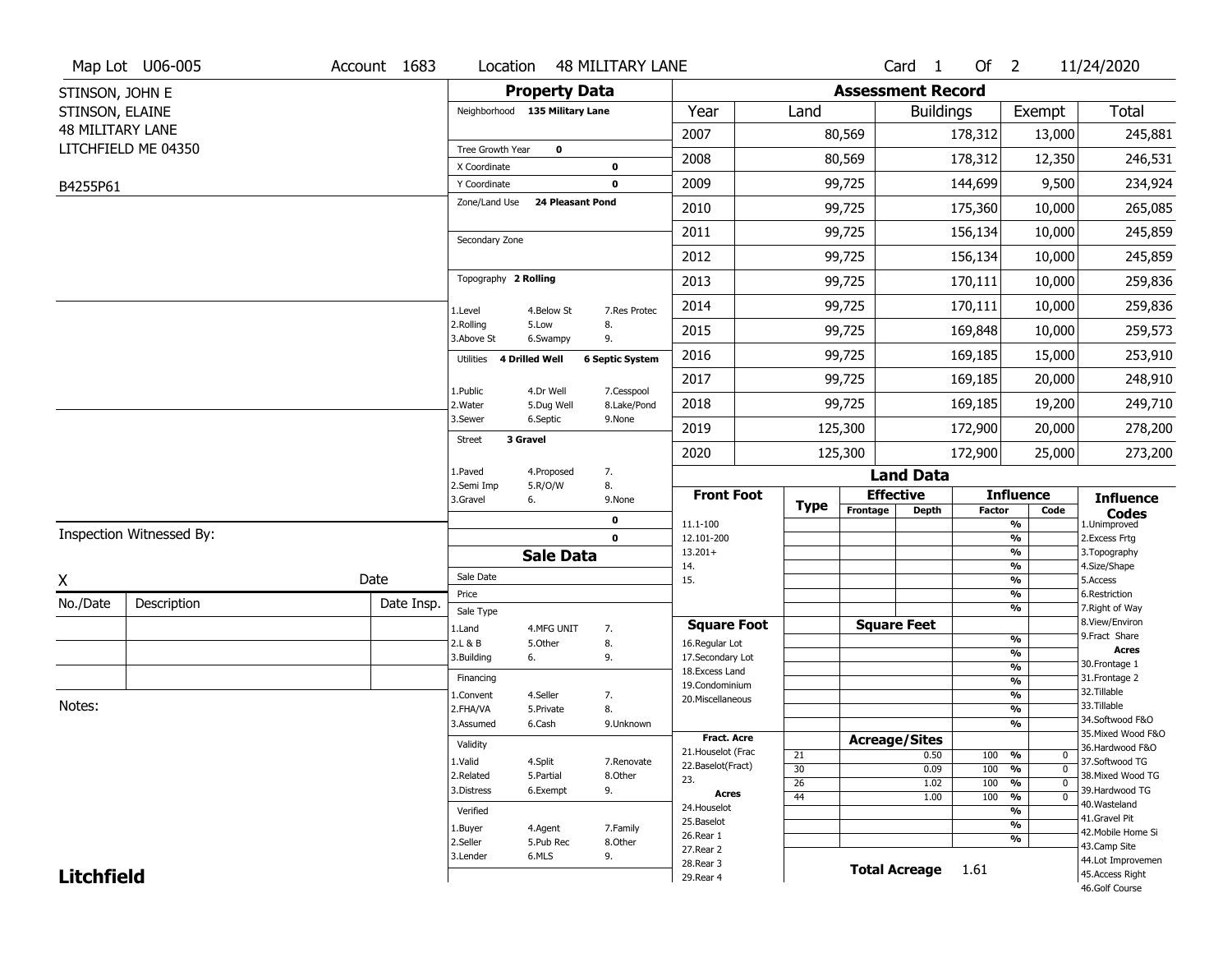|                              |                               |              |                                                   |       |                                       |                |                       |                               |                        |                 | <b>Litchfield</b>                     |         |       |            |                   |     |        |       |            |
|------------------------------|-------------------------------|--------------|---------------------------------------------------|-------|---------------------------------------|----------------|-----------------------|-------------------------------|------------------------|-----------------|---------------------------------------|---------|-------|------------|-------------------|-----|--------|-------|------------|
|                              | Map Lot U06-005               |              |                                                   |       |                                       |                | Account 1683          | Location                      |                        |                 | <b>48 MILITARY LANE</b>               |         |       |            | Card <sub>1</sub> |     | Of 2   |       | 11/24/2020 |
|                              | Building Style 1 Conventional |              | <b>SF Bsmt Living</b>                             |       | $\mathbf 0$                           |                |                       | Layout                        | $\overline{1}$ Typical |                 |                                       | Canopy  |       |            |                   |     |        |       |            |
| 0.Uncoded                    | 4.Cape                        | 8.Log        | Fin Bsmt Grade                                    |       | 0 <sub>0</sub>                        |                |                       | 1. Typical                    | 4.                     |                 | 7.                                    |         |       | 18.0'      |                   |     |        |       |            |
| 1.Conv.                      | 5.Garrison                    | 9.Other      | OPEN-5-CUSTOMIZE                                  |       | 0                                     |                |                       | 2.Inadeg                      | 5.                     |                 | 8.                                    | 6.0'    |       | 10.0'      |                   |     |        |       |            |
| 2.Ranch                      | 6.Split                       | 10.Tri-Lev   | Heat Type                                         | 100%  |                                       | 1 Hot Water BB |                       | 3.                            | 6.                     |                 | 9.                                    |         |       | <b>WD</b>  |                   |     |        |       |            |
| 3.R Ranch                    | 7.Contemp                     | 11.Earth O   | 0.Uncoded                                         |       | 4.Steam                               |                | 8.Fl/Wall             | Attic                         | 9 None                 |                 |                                       | 8.0"    |       |            |                   |     |        |       |            |
| Dwelling Units 1             |                               |              | 1.HWBB                                            |       | 5.FWA                                 |                | 9.No Heat             | 1.1/4 Fin                     |                        | 4.Full Fin      | 7.                                    |         |       |            |                   |     |        |       |            |
| Other Units                  | 0                             |              | 2.HWCI                                            |       | 6.GravWA                              |                | 10.Radiant            | 2.1/2 Fin                     |                        | 5.Fl/Stair      | 8.                                    | Shed    |       |            |                   |     |        |       |            |
| Stories                      | 1 One Story                   |              | 3.H Pump                                          |       | 7.Electric                            |                | 11.Radiant            | 3.3/4 Fin                     | 6.                     |                 | 9.None                                | 10.0    |       | 11/2sFr    |                   |     | 1sFr/C |       |            |
| 1.1                          | 4.1.5                         | 7.1.25       | Cool Type                                         | 0%    |                                       | 9 None         |                       | Insulation                    | 1 Full                 |                 |                                       |         |       |            |                   |     |        |       |            |
| 2.2                          | 5.1.75                        | 8.3.5        | 1.Refrig                                          |       | 4.W&C Air                             |                | 7.RadHW               | 1.Full                        |                        | 4.Minimal       | 7.                                    |         |       | 30.0'      |                   |     |        | 30.0' |            |
| 3.3<br><b>Exterior Walls</b> | 6.2.5<br>2 Vinyl              | 9.4          | 2.Evapor                                          |       | 5.Monitor-                            |                | 8.                    | 2. Heavy                      | 5.Partial              |                 | 8.                                    |         |       |            |                   |     |        |       | 28.0'      |
| 0.Uncoded                    | 4.Asbestos                    | 8.Concrete   | 3.H Pump<br>Kitchen Style                         |       | 6.Monitor-<br>2 Typical               |                | 9.None                | 3.Capped<br>Unfinished %      | 6.<br>0%               |                 | 9.None                                |         |       |            |                   |     |        |       | EP         |
| 1.Wd Clapb                   | 5.Stucco                      | 9.Other      | 1.Modern                                          |       | 4.Obsolete                            |                | 7.                    | Grade & Factor 3 Average 100% |                        |                 |                                       |         |       |            |                   |     |        |       |            |
| 2.Vinyl                      | 6.Brick                       | 10.Wd shin   | 2. Typical                                        |       | 5.                                    |                | 8.                    | 1.E Grade                     |                        | 4.B Grade       | 7.AAA Grad                            |         |       |            |                   |     |        |       |            |
| 3.Compos.                    | 7.Stone                       | $11.71 - 11$ | 3.Old Type                                        |       | 6.                                    |                | 9.None                | 2.D Grade                     |                        | 5.A Grade       | 8.M&S                                 |         |       | 20.0       |                   |     | 36.0'  |       | 10.0"      |
| Roof Surface                 | 1 Asphalt Shingles            |              | Bath(s) Style                                     |       | 2 Typical Bath(s)                     |                |                       | 3.C Grade                     |                        | 6.AA Grade      | 9.Same                                |         |       |            |                   |     |        |       |            |
| 1.Asphalt                    | 4.Composit                    | 7.Rolled R   | 1.Modern                                          |       | 4.Obsolete                            |                | 7.                    | SQFT (Footprint) 1080         |                        |                 |                                       |         |       | 4.0'<br>OP |                   | OP  | 4.0'   |       |            |
| 2.Slate                      | 5.Wood                        | 8.           | 2. Typical                                        |       | 5.                                    |                | 8.                    | Condition                     |                        | 5 Above Average |                                       | Cottage |       |            |                   |     |        |       |            |
| 3.Metal                      | 6.Other                       | 9.           | 3.Old Type                                        |       | 6.                                    |                | 9.None                | 1.Poor                        | 4.Avg                  |                 | 7.V G                                 |         |       | 8.0'       |                   | 8.0 |        |       |            |
| SF Masonry Trim 0            |                               |              | # Rooms                                           |       | 8                                     |                |                       | 2.Fair                        | $5.$ Avg $+$           |                 | 8.Exc                                 |         |       |            |                   |     |        |       |            |
| OPEN-3-CUSTOM 0              |                               |              | # Bedrooms                                        |       | 5                                     |                |                       | 3.Avg-                        | 6.Good                 |                 | 9.Same                                |         | 10.0' |            |                   |     |        |       |            |
| OPEN-4-CUSTOM 0              |                               |              | # Full Baths                                      |       | $\mathbf{2}$                          |                |                       | Phys. % Good                  |                        | 0%              |                                       |         | OP    |            |                   |     |        |       |            |
| Year Built                   | 1932                          |              | # Half Baths                                      |       | $\mathbf{1}$                          |                |                       | Funct. % Good                 |                        | 100%            |                                       |         |       |            |                   |     |        |       |            |
| Year Remodeled               | 2005                          |              | # Addn Fixtures                                   |       | $\mathbf 0$                           |                |                       | <b>Functional Code</b>        |                        | 9 None          |                                       | 12.0'   | 4.0'  |            |                   |     |        |       |            |
| Foundation                   | 1 Concrete                    |              | # Fireplaces                                      |       | $\mathbf{1}$                          |                |                       | 1.Incomp                      | 4.Delap                |                 | 7.No Power                            |         |       |            |                   |     |        |       |            |
| 1.Concrete                   | 4.Wood                        | 7.           |                                                   |       |                                       |                |                       | 2.O-Built                     | 5.Bsmt                 |                 | 8.LongTerm                            | DP 7.0  |       |            |                   |     |        |       |            |
| 2.C Block                    | 5.Slab                        | 8.           |                                                   |       |                                       |                |                       | 3.Damage                      |                        | 6.Common        | 9.None                                |         |       |            |                   |     |        |       |            |
| 3.Br/Stone                   | 6.Piers                       | 9.           |                                                   |       |                                       |                |                       | Econ. % Good 100%             |                        |                 |                                       | 12.0'   |       |            |                   |     |        |       |            |
| Basement                     | <b>5 Crawl Space</b>          |              |                                                   |       |                                       |                |                       | Economic Code None            |                        |                 |                                       |         |       |            |                   |     |        |       |            |
| $1.1/4$ Bmt                  | 4.Full Bmt                    | 7.           |                                                   |       |                                       |                |                       | 0.None                        |                        | 3.No Power      | 9.None                                |         |       |            |                   |     |        |       |            |
| 2.1/2 Bmt                    | 5.Crawl Sp                    | 8.           |                                                   |       |                                       |                |                       | 1.Location                    |                        | 4.Generate      | 8.                                    |         |       |            |                   |     |        |       |            |
| 3.3/4 Bmt                    | 6.                            | 9.None       |                                                   |       |                                       |                | Software              | 2.Encroach                    |                        | 5.Multi-Fa      | 9.                                    |         |       |            |                   |     |        |       |            |
| Bsmt Gar $#$ Cars $0$        |                               |              |                                                   |       | A Division of Harris Computer Systems |                |                       | Entrance Code                 |                        |                 | <b>1 Interior Inspect</b>             |         |       |            |                   |     |        |       |            |
| Wet Basement                 | 1 Dry Basement                |              |                                                   |       |                                       |                |                       | 1.Interior                    | 4.Vacant               |                 | 7.                                    |         |       |            |                   |     |        |       |            |
| 1.Dry                        | 4.Dirt Flr                    | 7.           |                                                   |       |                                       |                |                       | 2.Refusal                     |                        | 5.Estimate      | 8.                                    |         |       |            |                   |     |        |       |            |
| 2.Damp                       | 5.                            | 8.           |                                                   |       |                                       |                |                       | 3.Informed                    |                        | 6.Existing      | 9.                                    |         |       |            |                   |     |        |       |            |
| 3.Wet                        | 6.                            | 9.           |                                                   |       |                                       |                |                       | Information Code 1 Owner      |                        |                 |                                       |         |       |            |                   |     |        |       |            |
|                              |                               |              |                                                   |       |                                       |                |                       | 1.Owner                       | 4.Agent                |                 | 7.Vacant                              |         |       |            |                   |     |        |       |            |
|                              |                               |              | Date Inspected                                    |       | 8/30/2018                             |                |                       | 2.Relative                    | 6.Other                | 5.Estimate      | 8.                                    |         |       |            |                   |     |        |       |            |
|                              |                               |              |                                                   |       |                                       |                |                       | 3.Tenant                      |                        |                 | 9.                                    |         |       |            |                   |     |        |       |            |
|                              |                               |              | <b>Additions, Outbuildings &amp; Improvements</b> |       |                                       |                |                       |                               |                        |                 | 1.One Story Fram<br>2. Two Story Fram |         |       |            |                   |     |        |       |            |
| Type                         |                               | Year         | Units                                             | Grade | Cond                                  | Phys.          | Funct.                | Sound Value                   |                        |                 | 3. Three Story Fr                     |         |       |            |                   |     |        |       |            |
| 4 1 & 1/2 Story Fr           |                               | 2005         | 600                                               | O O   | $\overline{4}$                        | 10             | $%100$ %              |                               |                        |                 | 4.1 & 1/2 Story                       |         |       |            |                   |     |        |       |            |
| 68 Wood Deck/s               |                               | 2005         | 180                                               | 00    | 4                                     | 10             | % 100 %               |                               |                        |                 | 5.1 & 3/4 Story                       |         |       |            |                   |     |        |       |            |
| 22 Encl Frame                |                               | 0            | 280                                               | 0 O   | $\Omega$                              | ١o             | % 0<br>$\frac{0}{0}$  |                               |                        |                 | 6.2 & 1/2 Story                       |         |       |            |                   |     |        |       |            |
| 21 Open Frame                |                               | 0            | 32                                                | 00    | 0                                     | 0              | $\%$ 0<br>$\%$        |                               |                        |                 | 21.Open Frame Por                     |         |       |            |                   |     |        |       |            |
| 21 Open Frame                |                               | 2005         | 32                                                | 00    | $\overline{\mathbf{4}}$               | 10             | % 100 %               |                               |                        |                 | 22.Encl Frame Por                     |         |       |            |                   |     |        |       |            |
| 24 Frame Shed                |                               | 0            |                                                   |       |                                       |                | $\%$                  | $%$ 500                       |                        |                 | 23. Frame Garage                      |         |       |            |                   |     |        |       |            |
|                              |                               |              |                                                   |       |                                       |                |                       |                               |                        |                 | 24.Frame Shed<br>25. Frame Bay Wind   |         |       |            |                   |     |        |       |            |
| 61 Canopy/s                  |                               | 0            | 60                                                | 2 100 | 4                                     | 10             | $\frac{1}{2}$<br>% 75 |                               |                        |                 | 26.1SFr Overhang                      |         |       |            |                   |     |        |       |            |
| 95 Cottage                   |                               | 1955 384     |                                                   | 2 100 | 4                                     | 0              | % 100 %               |                               |                        |                 | 27. Unfin Basement                    |         |       |            |                   |     |        |       |            |
| 21 Open Frame                |                               | 1955   84    |                                                   | 3 100 | 4                                     | 0              | $\frac{9}{6}$ 100 %   |                               |                        |                 | 28.Unfinished Att                     |         |       |            |                   |     |        |       |            |
| 21 Open Frame                |                               | 1955 40      |                                                   | 3 100 | 4                                     | 10             | % 100 %               |                               |                        |                 | 29. Finished Attic                    |         |       |            |                   |     |        |       |            |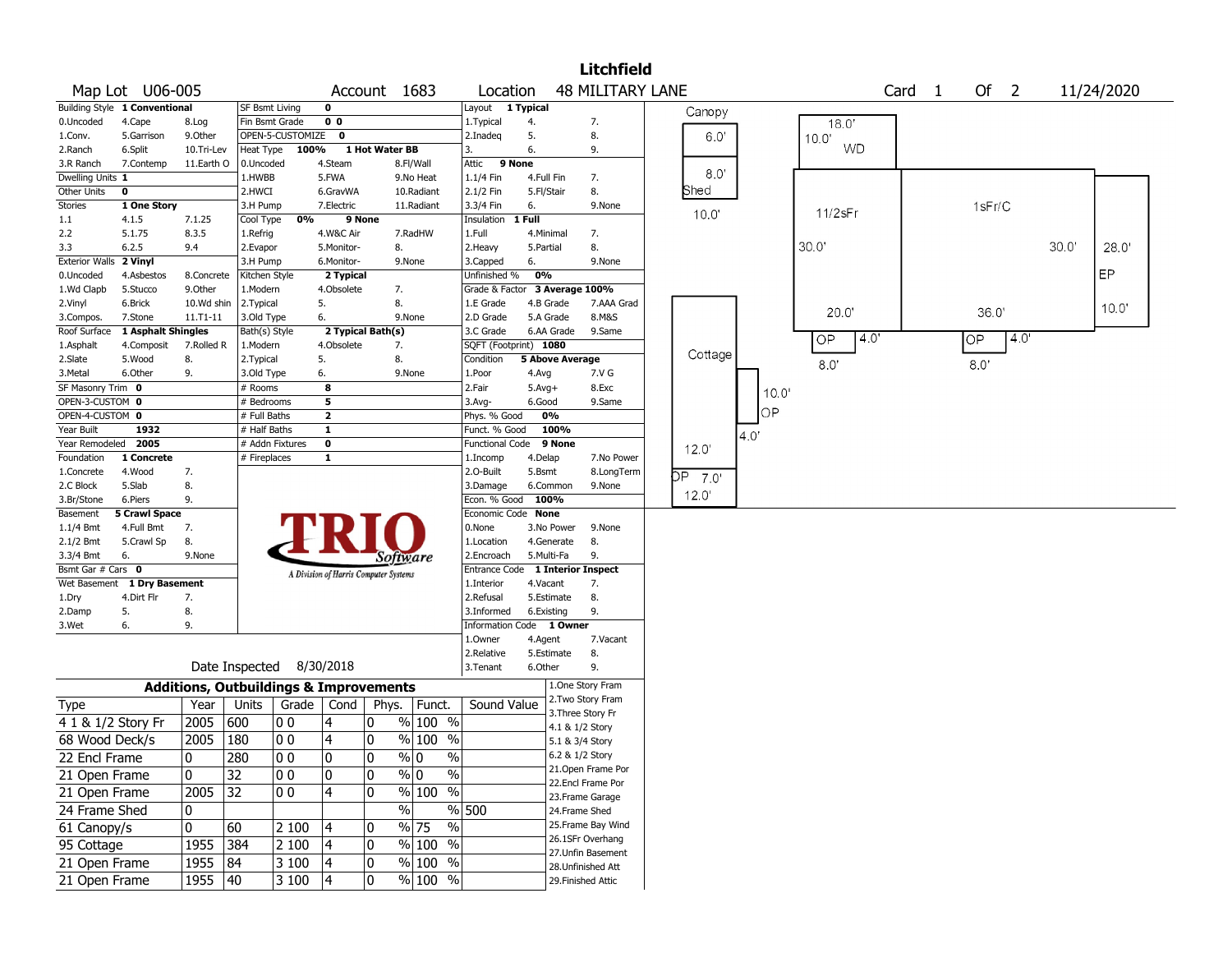|                         | Map Lot U06-005          | Account 1683 | Location                       |                         | <b>48 MILITARY LANE</b>    |                                         |      |             |          | Card <sub>2</sub>        | Of 2   |                                           |        | 11/24/2020                            |
|-------------------------|--------------------------|--------------|--------------------------------|-------------------------|----------------------------|-----------------------------------------|------|-------------|----------|--------------------------|--------|-------------------------------------------|--------|---------------------------------------|
| STINSON, JOHN E         |                          |              |                                | <b>Property Data</b>    |                            |                                         |      |             |          | <b>Assessment Record</b> |        |                                           |        |                                       |
| STINSON, ELAINE         |                          |              | Neighborhood 135 Military Lane |                         |                            | Year                                    | Land |             |          | <b>Buildings</b>         |        |                                           | Exempt | Total                                 |
| <b>48 MILITARY LANE</b> |                          |              |                                |                         |                            | 2011                                    |      |             | 0        |                          | 6,308  |                                           | 0      | 6,308                                 |
|                         | LITCHFIELD ME 04350      |              | Tree Growth Year               | $\mathbf 0$             |                            | 2012                                    |      |             | 0        |                          | 6,308  |                                           | 0      | 6,308                                 |
|                         |                          |              | X Coordinate<br>Y Coordinate   |                         | $\mathbf 0$<br>$\mathbf 0$ | 2013                                    |      |             | 0        |                          | 6,308  |                                           | 0      | 6,308                                 |
| B4255P61                |                          |              | Zone/Land Use                  | <b>24 Pleasant Pond</b> |                            |                                         |      |             |          |                          | 6,308  |                                           |        |                                       |
|                         |                          |              |                                |                         |                            | 2014                                    |      |             | 0        |                          |        |                                           | 0      | 6,308                                 |
|                         |                          |              | Secondary Zone                 |                         |                            | 2015                                    |      |             | 0        |                          | 6,308  |                                           | 0      | 6,308                                 |
|                         |                          |              |                                |                         |                            | 2016                                    |      |             | 0        |                          | 6,308  |                                           | 0      | 6,308                                 |
|                         |                          |              | Topography 2 Rolling           |                         |                            | 2017                                    |      |             | 0        |                          | 6,308  |                                           | 0      | 6,308                                 |
|                         |                          |              | 1.Level                        | 4.Below St              | 7.Res Protec               | 2018                                    |      |             | 0        |                          | 6,308  |                                           | 0      | 6,308                                 |
|                         |                          |              | 2.Rolling<br>3.Above St        | 5.Low<br>6.Swampy       | 8.<br>9.                   | 2019                                    |      |             | 0        |                          | 26,800 |                                           | 0      | 26,800                                |
|                         |                          |              | Utilities 4 Drilled Well       |                         | <b>6 Septic System</b>     | 2020                                    |      |             | 0        |                          | 26,800 |                                           | 0      | 26,800                                |
|                         |                          |              |                                |                         |                            |                                         |      |             |          |                          |        |                                           |        |                                       |
|                         |                          |              | 1.Public<br>2. Water           | 4.Dr Well<br>5.Dug Well | 7.Cesspool<br>8.Lake/Pond  |                                         |      |             |          |                          |        |                                           |        |                                       |
|                         |                          |              | 3.Sewer                        | 6.Septic                | 9.None                     |                                         |      |             |          |                          |        |                                           |        |                                       |
|                         |                          |              | 3 Gravel<br><b>Street</b>      |                         |                            |                                         |      |             |          |                          |        |                                           |        |                                       |
|                         |                          |              | 1.Paved                        | 4.Proposed              | 7.                         |                                         |      |             |          | <b>Land Data</b>         |        |                                           |        |                                       |
|                         |                          |              | 2.Semi Imp                     | 5.R/O/W                 | 8.                         | <b>Front Foot</b>                       |      |             |          | <b>Effective</b>         |        | <b>Influence</b>                          |        | <b>Influence</b>                      |
|                         |                          |              | 3.Gravel                       | 6.                      | 9.None                     |                                         |      | <b>Type</b> | Frontage | <b>Depth</b>             | Factor |                                           | Code   | <b>Codes</b>                          |
|                         | Inspection Witnessed By: |              |                                |                         | $\mathbf 0$<br>$\mathbf 0$ | 11.1-100<br>12.101-200                  |      |             |          |                          |        | $\overline{\frac{9}{6}}$<br>$\frac{9}{6}$ |        | 1.Unimproved<br>2.Excess Frtg         |
|                         |                          |              |                                | <b>Sale Data</b>        |                            | $13.201+$                               |      |             |          |                          |        | $\frac{9}{6}$                             |        | 3. Topography                         |
| X                       |                          | Date         | Sale Date                      |                         |                            | 14.<br>15.                              |      |             |          |                          |        | $\frac{9}{6}$<br>$\frac{9}{6}$            |        | 4.Size/Shape<br>5.Access              |
|                         |                          | Date Insp.   | Price                          |                         |                            |                                         |      |             |          |                          |        | %                                         |        | 6.Restriction                         |
| No./Date                | Description              |              | Sale Type                      |                         |                            |                                         |      |             |          |                          |        | $\overline{\frac{9}{6}}$                  |        | 7. Right of Way<br>8.View/Environ     |
|                         |                          |              | 1.Land<br>2.L & B              | 4.MFG UNIT<br>5.Other   | 7.<br>8.                   | <b>Square Foot</b><br>16.Regular Lot    |      |             |          | <b>Square Feet</b>       |        | %                                         |        | 9. Fract Share                        |
|                         |                          |              | 3.Building                     | 6.                      | 9.                         | 17.Secondary Lot                        |      |             |          |                          |        | %                                         |        | <b>Acres</b>                          |
|                         |                          |              | Financing                      |                         |                            | 18.Excess Land                          |      |             |          |                          |        | $\frac{9}{6}$<br>$\frac{9}{6}$            |        | 30. Frontage 1<br>31. Frontage 2      |
|                         |                          |              | 1.Convent                      | 4.Seller                | 7.                         | 19.Condominium<br>20.Miscellaneous      |      |             |          |                          |        | %                                         |        | 32.Tillable                           |
| Notes:                  |                          |              | 2.FHA/VA                       | 5.Private               | 8.                         |                                         |      |             |          |                          |        | %                                         |        | 33.Tillable                           |
|                         |                          |              | 3.Assumed                      | 6.Cash                  | 9.Unknown                  |                                         |      |             |          |                          |        | %                                         |        | 34.Softwood F&O                       |
|                         |                          |              | Validity                       |                         |                            | <b>Fract. Acre</b>                      |      |             |          | <b>Acreage/Sites</b>     |        |                                           |        | 35. Mixed Wood F&O<br>36.Hardwood F&O |
|                         |                          |              | 1.Valid                        | 4.Split                 | 7.Renovate                 | 21. Houselot (Frac<br>22.Baselot(Fract) |      |             |          |                          |        | %                                         |        | 37.Softwood TG                        |
|                         |                          |              | 2.Related                      | 5.Partial               | 8.Other                    | 23.                                     |      |             |          |                          |        | $\frac{9}{6}$<br>$\frac{9}{6}$            |        | 38. Mixed Wood TG                     |
|                         |                          |              | 3.Distress                     | 6.Exempt                | 9.                         | <b>Acres</b>                            |      |             |          |                          |        | $\frac{9}{6}$                             |        | 39.Hardwood TG                        |
|                         |                          |              | Verified                       |                         |                            | 24. Houselot                            |      |             |          |                          |        | $\frac{9}{6}$                             |        | 40. Wasteland<br>41.Gravel Pit        |
|                         |                          |              | 1.Buyer                        | 4.Agent                 | 7.Family                   | 25.Baselot                              |      |             |          |                          |        | $\frac{9}{6}$                             |        | 42. Mobile Home Si                    |
|                         |                          |              | 2.Seller                       | 5.Pub Rec               | 8.Other                    | 26.Rear 1<br>27.Rear 2                  |      |             |          |                          |        | %                                         |        | 43.Camp Site                          |
|                         |                          |              | 3.Lender                       | 6.MLS                   | 9.                         | 28.Rear 3                               |      |             |          |                          |        |                                           |        | 44.Lot Improvemen                     |
| <b>Litchfield</b>       |                          |              |                                |                         |                            | 29. Rear 4                              |      |             |          | <b>Total Acreage</b>     | 0.00   |                                           |        | 45.Access Right<br>46.Golf Course     |
|                         |                          |              |                                |                         |                            |                                         |      |             |          |                          |        |                                           |        |                                       |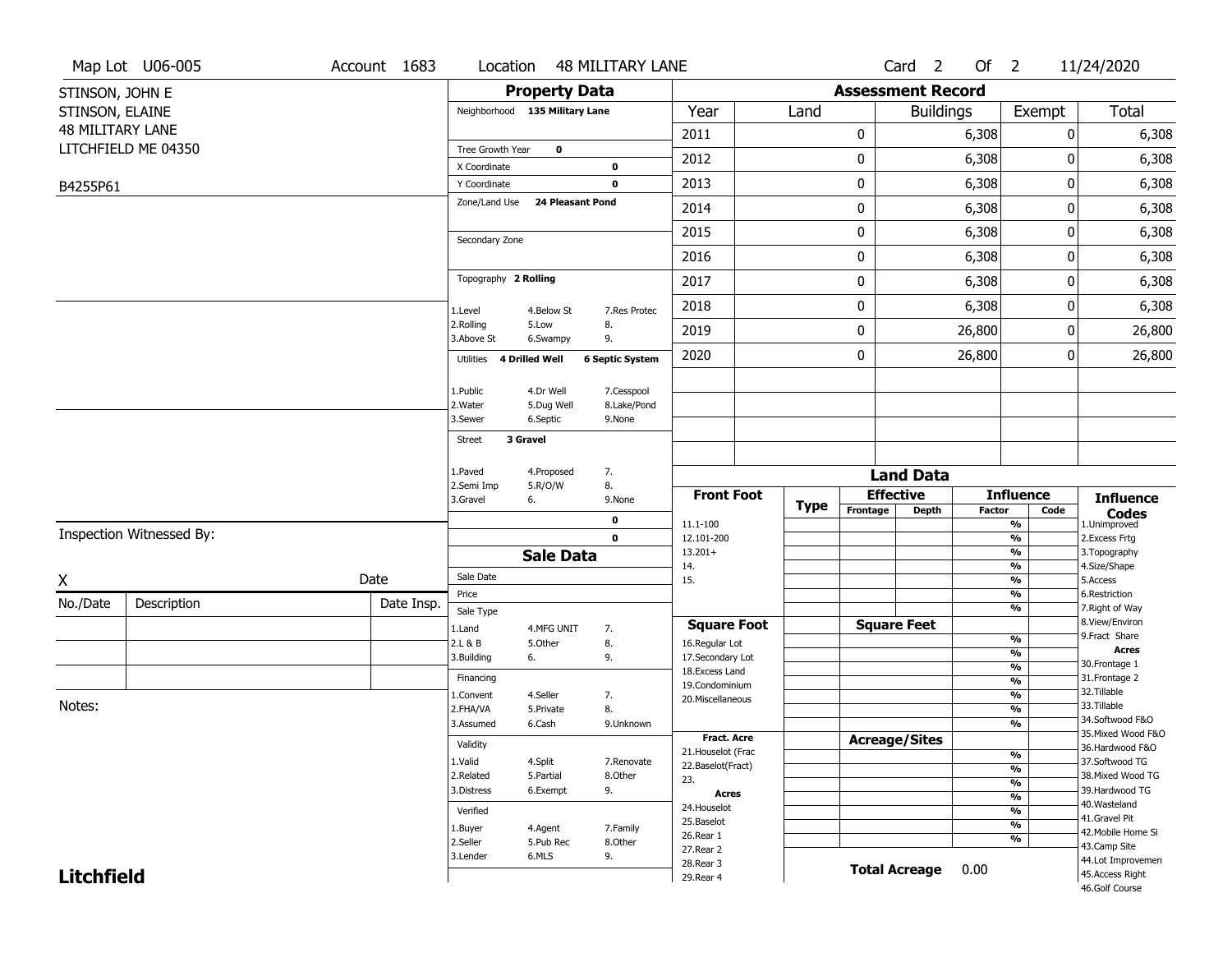|                       |                 |            |                                                   |                                       |              |                             |                        |              | <b>Litchfield</b>                     |              |       |       |                   |      |                |            |  |
|-----------------------|-----------------|------------|---------------------------------------------------|---------------------------------------|--------------|-----------------------------|------------------------|--------------|---------------------------------------|--------------|-------|-------|-------------------|------|----------------|------------|--|
|                       | Map Lot U06-005 |            |                                                   |                                       | Account 1683 |                             | Location               |              | <b>48 MILITARY LANE</b>               |              |       |       | Card <sub>2</sub> | Of   | $\overline{2}$ | 11/24/2020 |  |
| <b>Building Style</b> |                 |            | <b>SF Bsmt Living</b>                             |                                       |              |                             | Layout                 |              |                                       |              |       |       |                   |      |                |            |  |
| 0.Uncoded             | 4.Cape          | 8.Log      | Fin Bsmt Grade                                    |                                       |              |                             | 1. Typical             | 4.           | 7.                                    |              |       |       |                   |      | 8.0"           |            |  |
| 1.Conv.               | 5.Garrison      | 9.Other    | OPEN-5-CUSTOMIZE                                  |                                       |              |                             | 2.Inadeq               | 5.           | 8.                                    |              |       |       |                   |      |                | Canopy     |  |
| 2.Ranch               | 6.Split         | 10.Tri-Lev | Heat Type                                         | 100%                                  |              |                             | 3.                     | 6.           | 9.                                    |              |       |       |                   |      |                |            |  |
| 3.R Ranch             | 7.Contemp       | 11.Earth O | 0.Uncoded                                         | 4.Steam                               |              | 8.Fl/Wall                   | Attic                  |              |                                       |              |       |       |                   |      | 12.0'          | Gar        |  |
| <b>Dwelling Units</b> |                 |            | 1.HWBB                                            | 5.FWA                                 |              | 9.No Heat                   | 1.1/4 Fin              | 4.Full Fin   | 7.                                    |              | Gar   |       |                   |      |                |            |  |
| Other Units           |                 |            | 2.HWCI                                            | 6.GravWA                              |              | 10.Radiant                  | 2.1/2 Fin              | 5.Fl/Stair   | 8.                                    |              |       | 24.0' |                   |      |                | 20.0       |  |
| Stories               |                 |            | 3.H Pump                                          | 7.Electric                            |              | 11.Radiant                  | 3.3/4 Fin              | 6.           | 9.None                                |              |       |       |                   |      |                |            |  |
| 1.1                   | 4.1.5           | 7.1.25     | 0%<br>Cool Type                                   |                                       |              |                             | Insulation             |              |                                       |              |       |       |                   |      |                |            |  |
| 2.2                   | 5.1.75          | 8.3.5      | 1.Refrig                                          | 4.W&C Air                             |              | 7.RadHW                     | 1.Full                 | 4.Minimal    | 7.                                    |              | 24.0' |       |                   |      |                |            |  |
| 3.3                   | 6.2.5           | 9.4        | 2.Evapor                                          | 5.Monitor-                            | 8.           |                             | 2. Heavy               | 5.Partial    | 8.                                    |              |       |       |                   |      |                |            |  |
| <b>Exterior Walls</b> |                 |            | 3.H Pump                                          | 6.Monitor-                            |              | 9.None                      | 3.Capped               | 6.           | 9.None                                |              |       |       |                   |      |                |            |  |
| 0.Uncoded             | 4.Asbestos      | 8.Concrete | Kitchen Style                                     |                                       |              |                             | Unfinished %           |              |                                       |              |       |       |                   |      |                |            |  |
| 1.Wd Clapb            | 5.Stucco        | 9.0ther    | 1.Modern                                          | 4.Obsolete                            | 7.           |                             | Grade & Factor         |              |                                       |              |       |       |                   |      |                |            |  |
| 2.Vinyl               | 6.Brick         | 10.Wd shin | 2.Typical                                         | 5.                                    | 8.           |                             | 1.E Grade              | 4.B Grade    | 7.AAA Grad                            | 8.0          |       |       |                   |      |                |            |  |
| 3.Compos.             | 7.Stone         | 11.T1-11   | 3.Old Type                                        | 6.                                    |              | 9.None                      | 2.D Grade              | 5.A Grade    | 8.M&S                                 |              |       |       |                   |      |                |            |  |
| Roof Surface          |                 |            | Bath(s) Style                                     |                                       |              |                             | 3.C Grade              | 6.AA Grade   | 9.Same                                | Shed         |       |       |                   |      |                |            |  |
| 1.Asphalt             | 4.Composit      | 7.Rolled R | 1.Modern                                          | 4.Obsolete                            | 7.           |                             | SQFT (Footprint)       |              |                                       | 4.0'         |       |       |                   |      |                |            |  |
| 2.Slate               | 5.Wood          | 8.         | 2. Typical                                        | 5.                                    | 8.           |                             | Condition              |              |                                       |              |       |       |                   |      |                |            |  |
| 3.Metal               | 6.Other         | 9.         | 3.Old Type                                        | 6.                                    |              | 9.None                      | 1.Poor                 | 4.Avg        | 7.V G                                 |              |       |       |                   |      |                |            |  |
| SF Masonry Trim       |                 |            | # Rooms                                           |                                       |              |                             | 2.Fair                 | $5.$ Avg $+$ | 8.Exc                                 |              |       | Gar   |                   |      |                |            |  |
| OPEN-3-CUSTOM         |                 |            | # Bedrooms                                        |                                       |              |                             | 3.Avg-                 | 6.Good       | 9.Same                                |              |       |       |                   |      |                |            |  |
| OPEN-4-CUSTOM         |                 |            | # Full Baths                                      |                                       |              |                             | Phys. % Good           |              |                                       |              |       |       | 36.0              |      |                |            |  |
| Year Built            |                 |            | # Half Baths                                      |                                       |              |                             | Funct. % Good          |              |                                       |              |       |       |                   |      |                |            |  |
| Year Remodeled        |                 |            | # Addn Fixtures                                   |                                       |              |                             | <b>Functional Code</b> |              |                                       | Shed<br>8.0' |       |       |                   |      |                |            |  |
| Foundation            |                 |            | # Fireplaces                                      |                                       |              |                             | 1.Incomp               | 4.Delap      | 7.No Power                            | 16.0'        |       |       |                   |      |                |            |  |
| 1.Concrete            | 4.Wood          | 7.         |                                                   |                                       |              |                             | 2.O-Built              | 5.Bsmt       | 8.LongTerm                            |              |       |       |                   | Shed | 8.0            |            |  |
| 2.C Block             | 5.Slab          | 8.         |                                                   |                                       |              |                             | 3.Damage               | 6.Common     | 9.None                                |              |       | 24.0' |                   |      |                |            |  |
| 3.Br/Stone            | 6.Piers         | 9.         |                                                   |                                       |              |                             | Econ. % Good           |              |                                       |              |       |       |                   | 10.0 |                |            |  |
| Basement              |                 |            |                                                   |                                       |              |                             | Economic Code          |              |                                       |              |       |       |                   |      |                |            |  |
| 1.1/4 Bmt             | 4.Full Bmt      | 7.         |                                                   |                                       |              |                             | 0.None                 | 3.No Power   | 9.None                                |              |       |       |                   |      |                |            |  |
| 2.1/2 Bmt             | 5.Crawl Sp      | 8.         |                                                   |                                       |              |                             | 1.Location             | 4.Generate   | 8.                                    |              |       |       |                   |      |                |            |  |
| 3.3/4 Bmt             | 6.              | 9.None     |                                                   |                                       |              | Software                    | 2.Encroach             | 5.Multi-Fa   | 9.                                    |              |       |       |                   |      |                |            |  |
| Bsmt Gar # Cars       |                 |            |                                                   | A Division of Harris Computer Systems |              |                             | Entrance Code          | $\mathbf 0$  |                                       |              |       |       |                   |      |                |            |  |
| Wet Basement          |                 |            |                                                   |                                       |              |                             | 1.Interior             | 4.Vacant     | 7.                                    |              |       |       |                   |      |                |            |  |
| 1.Dry                 | 4.Dirt Flr      | 7.         |                                                   |                                       |              |                             | 2.Refusal              | 5.Estimate   | 8.                                    |              |       |       |                   |      |                |            |  |
| 2.Damp                | 5.              | 8.         |                                                   |                                       |              |                             | 3.Informed             | 6.Existing   | 9.                                    |              |       |       |                   |      |                |            |  |
| 3.Wet                 | 6.              | 9.         |                                                   |                                       |              |                             | Information Code 0     |              |                                       |              |       |       |                   |      |                |            |  |
|                       |                 |            |                                                   |                                       |              |                             | 1.Owner                | 4.Agent      | 7.Vacant                              |              |       |       |                   |      |                |            |  |
|                       |                 |            |                                                   |                                       |              |                             | 2.Relative             | 5.Estimate   | 8.                                    |              |       |       |                   |      |                |            |  |
|                       |                 |            | Date Inspected                                    | 7/26/2011                             |              |                             | 3. Tenant              | 6.Other      | 9.                                    |              |       |       |                   |      |                |            |  |
|                       |                 |            | <b>Additions, Outbuildings &amp; Improvements</b> |                                       |              |                             |                        |              | 1.One Story Fram<br>2. Two Story Fram |              |       |       |                   |      |                |            |  |
| <b>Type</b>           |                 | Year       | Units<br>Grade                                    | Cond                                  | Phys.        | Funct.                      | Sound Value            |              | 3. Three Story Fr                     |              |       |       |                   |      |                |            |  |
| 23 Frame Garage       |                 | 1932       | 240<br>2 100                                      | 2                                     | 10           | $\frac{9}{6}$ 75<br>$\%$    |                        |              | 4.1 & 1/2 Story                       |              |       |       |                   |      |                |            |  |
| 61 Canopy/s           |                 | 1932       | 2 100<br>160                                      | 2                                     | 0            | % 75<br>$\%$                |                        |              | 5.1 & 3/4 Story                       |              |       |       |                   |      |                |            |  |
| 23 Frame Garage       |                 | 1932       | 576<br>3 100                                      | 3                                     | 0            | $\frac{9}{6}$ 75<br>$\%$    |                        |              | 6.2 & 1/2 Story                       |              |       |       |                   |      |                |            |  |
| 24 Frame Shed         |                 | 0          |                                                   |                                       |              | $\%$                        | % 200                  |              | 21. Open Frame Por                    |              |       |       |                   |      |                |            |  |
| 24 Frame Shed         |                 | 0          |                                                   |                                       |              | $\%$                        | $\sqrt{800}$           |              | 22.Encl Frame Por                     |              |       |       |                   |      |                |            |  |
|                       |                 | 2005 864   | 3 100                                             | 4                                     | 10           | % 100<br>$\%$               |                        |              | 23. Frame Garage                      |              |       |       |                   |      |                |            |  |
| 23 Frame Garage       |                 |            |                                                   |                                       |              |                             |                        |              | 24.Frame Shed<br>25. Frame Bay Wind   |              |       |       |                   |      |                |            |  |
| 24 Frame Shed         |                 | 0          |                                                   |                                       |              | $\%$                        | % 600                  |              | 26.1SFr Overhang                      |              |       |       |                   |      |                |            |  |
|                       |                 |            |                                                   |                                       |              | $\%$<br>$\%$                |                        |              | 27.Unfin Basement                     |              |       |       |                   |      |                |            |  |
|                       |                 |            |                                                   |                                       |              | $\%$<br>%                   |                        |              | 28.Unfinished Att                     |              |       |       |                   |      |                |            |  |
|                       |                 |            |                                                   |                                       |              | $\sqrt{6}$<br>$\frac{0}{0}$ |                        |              | 29. Finished Attic                    |              |       |       |                   |      |                |            |  |
|                       |                 |            |                                                   |                                       |              |                             |                        |              |                                       |              |       |       |                   |      |                |            |  |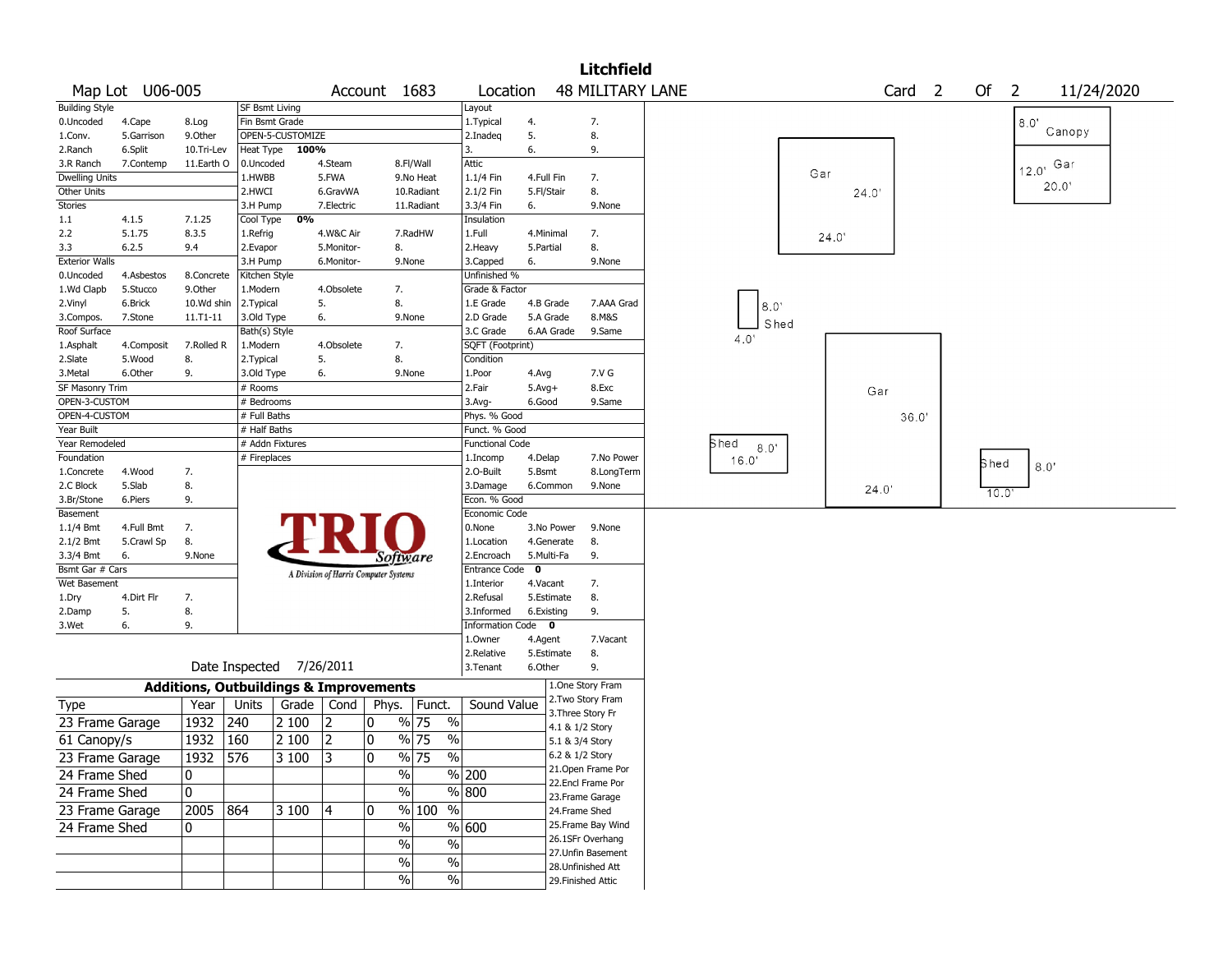|                   | Map Lot U06-006          | Account 497 | Location                       |                      | <b>40 MILITARY LANE</b> |                                  |             |                          | Card <sub>1</sub> | Of $1$        |                                   | 11/24/2020                        |
|-------------------|--------------------------|-------------|--------------------------------|----------------------|-------------------------|----------------------------------|-------------|--------------------------|-------------------|---------------|-----------------------------------|-----------------------------------|
| DOTY, AULTMAN     |                          |             |                                | <b>Property Data</b> |                         |                                  |             | <b>Assessment Record</b> |                   |               |                                   |                                   |
| 428 WOODSIDE RD   |                          |             | Neighborhood 135 Military Lane |                      |                         | Year                             | Land        |                          | <b>Buildings</b>  |               | Exempt                            | <b>Total</b>                      |
|                   | BRUNSWICK ME 04011 7434  |             |                                |                      |                         | 2007                             |             | 81,980                   |                   | 39,674        | 0                                 | 121,654                           |
|                   |                          |             | Tree Growth Year               | $\mathbf 0$          |                         | 2008                             |             | 81,980                   |                   | 39,674        | $\Omega$                          | 121,654                           |
| B4333P336         |                          |             | X Coordinate<br>Y Coordinate   |                      | $\bf{0}$<br>$\mathbf 0$ | 2009                             |             | 104,400                  |                   | 56,000        | 0                                 | 160,400                           |
|                   |                          |             | Zone/Land Use                  |                      | <b>24 Pleasant Pond</b> | 2010                             |             | 104,400                  |                   | 39,674        | 0                                 | 144,074                           |
|                   |                          |             |                                |                      |                         |                                  |             |                          |                   |               |                                   |                                   |
|                   |                          |             | Secondary Zone                 |                      |                         | 2011                             |             | 108,000                  |                   | 44,766        | 0                                 | 152,766                           |
|                   |                          |             |                                |                      |                         | 2012                             |             | 108,000                  |                   | 44,766        | $\pmb{0}$                         | 152,766                           |
|                   |                          |             | Topography 2 Rolling           |                      |                         | 2013                             |             | 108,000                  |                   | 44,766        | 0                                 | 152,766                           |
|                   |                          |             | 1.Level                        | 4.Below St           | 7.Res Protec            | 2014                             |             | 108,000                  |                   | 44,766        | 0                                 | 152,766                           |
|                   |                          |             | 2.Rolling<br>3.Above St        | 5.Low<br>6.Swampy    | 8.<br>9.                | 2015                             |             | 108,000                  |                   | 44,766        | 0                                 | 152,766                           |
|                   |                          |             | Utilities 8 Lake/Pond          |                      | <b>6 Septic System</b>  | 2016                             |             | 108,000                  |                   | 44,766        | 0                                 | 152,766                           |
|                   |                          |             | 1.Public                       | 4.Dr Well            | 7.Cesspool              | 2017                             |             | 108,000                  |                   | 44,766        | 0                                 | 152,766                           |
|                   |                          |             | 2. Water                       | 5.Dug Well           | 8.Lake/Pond             | 2018                             |             | 108,000                  |                   | 44,766        | 0                                 | 152,766                           |
|                   |                          |             | 3.Sewer                        | 6.Septic             | 9.None                  | 2019                             |             | 121,600                  |                   | 34,100        | 0                                 | 155,700                           |
|                   |                          |             | <b>Street</b>                  | 3 Gravel             |                         | 2020                             |             | 121,600                  |                   | 34,100        | 0                                 | 155,700                           |
|                   |                          |             | 1.Paved                        | 4.Proposed           | 7.                      |                                  |             |                          | <b>Land Data</b>  |               |                                   |                                   |
|                   |                          |             | 2.Semi Imp<br>3.Gravel         | 5.R/O/W<br>6.        | 8.<br>9.None            | <b>Front Foot</b>                |             | <b>Effective</b>         |                   |               | <b>Influence</b>                  | <b>Influence</b>                  |
|                   |                          |             |                                |                      | 0                       | 11.1-100                         | <b>Type</b> | Frontage                 | <b>Depth</b>      | <b>Factor</b> | Code<br>%                         | <b>Codes</b><br>1.Unimproved      |
|                   | Inspection Witnessed By: |             |                                |                      | $\mathbf 0$             | 12.101-200                       |             |                          |                   |               | %                                 | 2.Excess Frtg                     |
|                   |                          |             |                                | <b>Sale Data</b>     |                         | $13.201+$<br>14.                 |             |                          |                   |               | %<br>%                            | 3. Topography<br>4.Size/Shape     |
| χ                 |                          | Date        | Sale Date                      |                      |                         | 15.                              |             |                          |                   |               | %                                 | 5.Access                          |
| No./Date          | Description              | Date Insp.  | Price                          |                      |                         |                                  |             |                          |                   |               | %<br>%                            | 6.Restriction<br>7. Right of Way  |
|                   |                          |             | Sale Type<br>1.Land            | 4.MFG UNIT           | 7.                      | <b>Square Foot</b>               |             | <b>Square Feet</b>       |                   |               |                                   | 8.View/Environ                    |
|                   |                          |             | 2.L & B                        | 5.Other              | 8.                      | 16.Regular Lot                   |             |                          |                   |               | %                                 | 9.Fract Share<br><b>Acres</b>     |
|                   |                          |             | 3.Building                     | 6.                   | 9.                      | 17.Secondary Lot                 |             |                          |                   |               | %<br>$\frac{9}{6}$                | 30.Frontage 1                     |
|                   |                          |             | Financing                      |                      |                         | 18.Excess Land<br>19.Condominium |             |                          |                   |               | $\frac{9}{6}$                     | 31. Frontage 2                    |
|                   |                          |             | 1.Convent                      | 4.Seller             | 7.                      | 20.Miscellaneous                 |             |                          |                   |               | $\frac{9}{6}$                     | 32.Tillable                       |
| Notes:            |                          |             | 2.FHA/VA                       | 5.Private            | 8.                      |                                  |             |                          |                   |               | $\frac{9}{6}$                     | 33.Tillable<br>34.Softwood F&O    |
|                   |                          |             | 3.Assumed                      | 6.Cash               | 9.Unknown               | Fract. Acre                      |             |                          |                   |               | %                                 | 35. Mixed Wood F&O                |
|                   |                          |             | Validity                       |                      |                         | 21. Houselot (Frac               |             | <b>Acreage/Sites</b>     |                   | 100           | %                                 | 36.Hardwood F&O                   |
|                   |                          |             | 1.Valid                        | 4.Split              | 7.Renovate              | 22.Baselot(Fract)                | 21<br>30    |                          | 0.50<br>0.25      | 100           | 0<br>$\frac{9}{6}$<br>$\mathbf 0$ | 37.Softwood TG                    |
|                   |                          |             | 2.Related                      | 5.Partial            | 8.Other                 | 23.                              | 26          |                          | 0.45              | 100           | $\frac{9}{6}$<br>$\mathbf 0$      | 38. Mixed Wood TG                 |
|                   |                          |             | 3.Distress                     | 6.Exempt             | 9.                      | <b>Acres</b>                     | 44          |                          | 1.00              | 70            | $\frac{9}{6}$<br>$\mathbf 0$      | 39.Hardwood TG<br>40.Wasteland    |
|                   |                          |             | Verified                       |                      |                         | 24. Houselot                     |             |                          |                   |               | %                                 | 41.Gravel Pit                     |
|                   |                          |             | 1.Buyer                        | 4.Agent              | 7.Family                | 25.Baselot<br>26.Rear 1          |             |                          |                   |               | $\frac{9}{6}$                     | 42. Mobile Home Si                |
|                   |                          |             | 2.Seller                       | 5.Pub Rec            | 8.Other                 | 27.Rear 2                        |             |                          |                   |               | $\frac{9}{6}$                     | 43.Camp Site                      |
|                   |                          |             | 3.Lender                       | 6.MLS                | 9.                      | 28. Rear 3                       |             | <b>Total Acreage</b>     |                   | 1.20          |                                   | 44.Lot Improvemen                 |
| <b>Litchfield</b> |                          |             |                                |                      |                         | 29. Rear 4                       |             |                          |                   |               |                                   | 45.Access Right<br>46.Golf Course |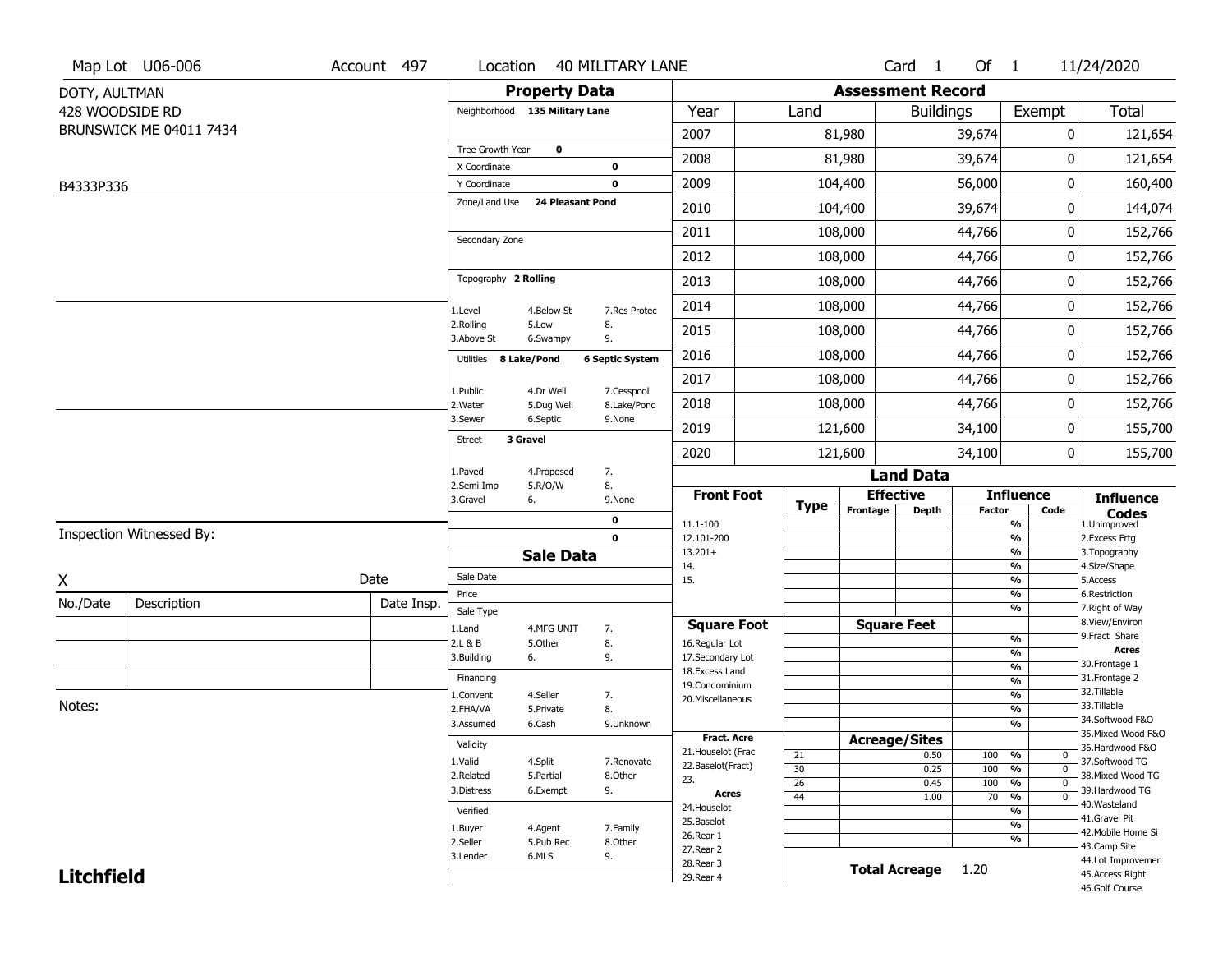|                       |                           |                                                   |                       |                          |                |                                       |                             |                           |                             | <b>Litchfield</b>                    |  |       |       |                 |       |      |            |  |
|-----------------------|---------------------------|---------------------------------------------------|-----------------------|--------------------------|----------------|---------------------------------------|-----------------------------|---------------------------|-----------------------------|--------------------------------------|--|-------|-------|-----------------|-------|------|------------|--|
|                       | Map Lot U06-006           |                                                   |                       |                          |                | Account 497                           |                             | Location                  |                             | <b>40 MILITARY LANE</b>              |  |       |       | Card 1          | Of 1  |      | 11/24/2020 |  |
|                       | Building Style 15 Cottage |                                                   | <b>SF Bsmt Living</b> |                          | $\mathbf 0$    |                                       |                             | Layout 1 Typical          |                             |                                      |  |       |       |                 |       |      |            |  |
| 0.Uncoded             | 4.Cape                    | 8.Log                                             | Fin Bsmt Grade        |                          | 0 <sub>0</sub> |                                       |                             | 1.Typical                 | 4.                          | 7.                                   |  |       |       |                 |       |      |            |  |
| 1.Conv.               | 5.Garrison                | 9.Other                                           |                       | OPEN-5-CUSTOMIZE         | $\mathbf 0$    |                                       |                             | 2.Inadeg                  | 5.                          | 8.                                   |  |       | 32.0' |                 |       |      |            |  |
| 2.Ranch               | 6.Split                   | 10.Tri-Lev                                        | Heat Type             | 100%                     |                | 8 Floor/Wall Unit                     |                             | 3.                        | 6.                          | 9.                                   |  |       |       |                 |       |      |            |  |
| 3.R Ranch             | 7.Contemp                 | 11.Earth O                                        | 0.Uncoded             |                          | 4.Steam        |                                       | 8.Fl/Wall                   | 9 None<br>Attic           |                             |                                      |  | OP    |       |                 | 10.0" |      |            |  |
| Dwelling Units 1      |                           |                                                   | 1.HWBB                |                          | 5.FWA          |                                       | 9.No Heat                   | $1.1/4$ Fin               | 4.Full Fin                  | 7.                                   |  |       |       |                 |       |      |            |  |
| Other Units           | $\mathbf 0$               |                                                   | 2.HWCI                |                          | 6.GravWA       |                                       | 10.Radiant                  | 2.1/2 Fin                 | 5.Fl/Stair                  | 8.                                   |  |       |       |                 |       |      |            |  |
| Stories               | 4 One & 1/2 Story         |                                                   | 3.H Pump              |                          | 7.Electric     |                                       | 11.Radiant                  | 3.3/4 Fin                 | 6.                          | 9.None                               |  |       |       |                 |       |      |            |  |
| 1.1                   | 4.1.5                     | 7.1.25                                            | Cool Type             | 0%                       |                | 9 None                                |                             | Insulation                | 9 None                      |                                      |  |       |       |                 |       |      |            |  |
| 2.2                   | 5.1.75                    | 8.3.5                                             | 1.Refrig              |                          | 4.W&C Air      |                                       | 7.RadHW                     | 1.Full                    | 4.Minimal                   | 7.                                   |  |       |       |                 |       |      |            |  |
| 3.3                   | 6.2.5                     | 9.4                                               | 2.Evapor              |                          | 5.Monitor-     | 8.                                    |                             | 2. Heavy                  | 5.Partial                   | 8.                                   |  |       |       |                 |       |      |            |  |
| <b>Exterior Walls</b> | 10 Wood Shingle           |                                                   | 3.H Pump              |                          | 6.Monitor-     |                                       | 9.None                      | 3.Capped                  | 6.                          | 9.None                               |  | 1sFr  |       |                 |       |      |            |  |
|                       |                           |                                                   |                       |                          |                |                                       |                             | Unfinished %              | 0%                          |                                      |  |       |       | $11/2$ s $Fr/P$ |       |      |            |  |
| 0.Uncoded             | 4.Asbestos                | 8.Concrete                                        | Kitchen Style         |                          | 2 Typical      |                                       |                             |                           |                             |                                      |  |       |       |                 |       |      |            |  |
| 1.Wd Clapb            | 5.Stucco                  | 9.0ther                                           | 1.Modern              |                          | 4.Obsolete     | 7.                                    |                             | Grade & Factor 2 Fair 90% |                             |                                      |  |       |       |                 |       |      |            |  |
| 2.Vinyl               | 6.Brick                   | 10.Wd shin                                        | 2.Typical             |                          | 5.             | 8.                                    |                             | 1.E Grade                 | 4.B Grade                   | 7.AAA Grad                           |  | 14.0' |       |                 | 14.0' |      |            |  |
| 3.Compos.             | 7.Stone                   | 11.T1-11                                          | 3.Old Type            |                          | 6.             |                                       | 9.None                      | 2.D Grade                 | 5.A Grade                   | 8.M&S                                |  |       |       |                 |       |      |            |  |
| Roof Surface          | 1 Asphalt Shingles        |                                                   | Bath(s) Style         |                          |                | 2 Typical Bath(s)                     |                             | 3.C Grade                 | 6.AA Grade                  | 9.Same                               |  |       |       |                 |       |      |            |  |
| 1.Asphalt             | 4.Composit                | 7.Rolled R                                        | 1.Modern              |                          | 4.Obsolete     | 7.                                    |                             | SQFT (Footprint) 308      |                             |                                      |  | 10.0" |       | 22.0'           |       |      |            |  |
| 2.Slate               | 5.Wood                    | 8.                                                | 2.Typical             |                          | 5.             | 8.                                    |                             | Condition                 | <b>3 Below Average</b>      |                                      |  |       |       |                 |       |      | 3.0'       |  |
| 3. Metal              | 6.Other                   | 9.                                                | 3.Old Type            |                          | 6.             |                                       | 9.None                      | 1.Poor                    | 4.Avg                       | 7.V G                                |  |       |       |                 |       |      |            |  |
| SF Masonry Trim 0     |                           |                                                   | # Rooms               |                          | 5              |                                       |                             | 2.Fair                    | $5.$ Avg $+$                | 8.Exc                                |  |       |       |                 |       |      |            |  |
| OPEN-3-CUSTOM 0       |                           |                                                   | # Bedrooms            |                          | 4              |                                       |                             | 3.Avg-                    | 6.Good                      | 9.Same                               |  |       |       |                 |       |      |            |  |
| OPEN-4-CUSTOM 0       |                           |                                                   | # Full Baths          |                          | $\mathbf{1}$   |                                       |                             | Phys. % Good              | 0%                          |                                      |  |       |       |                 |       |      |            |  |
| Year Built            | 1925                      |                                                   | # Half Baths          |                          | $\mathbf 0$    |                                       |                             | Funct. % Good             | 100%                        |                                      |  |       |       | 1sFr            |       |      |            |  |
| Year Remodeled 0      |                           |                                                   |                       | # Addn Fixtures          | $\mathbf 0$    |                                       |                             |                           | Functional Code 9 None      |                                      |  |       |       |                 |       | 9.0' |            |  |
| Foundation            | <b>6 Piers</b>            |                                                   | # Fireplaces          |                          | 0              |                                       |                             | 1.Incomp                  | 4.Delap                     | 7.No Power                           |  |       |       |                 |       |      |            |  |
| 1.Concrete            | 4.Wood                    | 7.                                                |                       |                          |                |                                       |                             | 2.O-Built                 | 5.Bsmt                      | 8.LongTerm                           |  |       |       |                 | 20.0' |      |            |  |
| 2.C Block             | 5.Slab                    | 8.                                                |                       |                          |                |                                       |                             | 3.Damage                  | 6.Common                    | 9.None                               |  |       |       |                 |       |      |            |  |
| 3.Br/Stone            | 6.Piers                   | 9.                                                |                       |                          |                |                                       |                             | Econ. % Good 100%         |                             |                                      |  |       |       |                 |       |      |            |  |
| Basement              | 9 No Basement             |                                                   |                       |                          |                |                                       |                             | Economic Code None        |                             |                                      |  |       |       |                 |       |      |            |  |
| $1.1/4$ Bmt           | 4.Full Bmt                | 7.                                                |                       |                          |                |                                       |                             | 0.None                    | 3.No Power                  | 9.None                               |  |       |       |                 |       |      |            |  |
| 2.1/2 Bmt             | 5.Crawl Sp                | 8.                                                |                       |                          |                |                                       |                             | 1.Location                | 4.Generate                  | 8.                                   |  |       |       |                 |       |      |            |  |
| 3.3/4 Bmt             | 6.                        | 9.None                                            |                       |                          |                | Software                              |                             | 2.Encroach                | 5.Multi-Fa                  | 9.                                   |  |       |       |                 |       |      |            |  |
| Bsmt Gar # Cars 0     |                           |                                                   |                       |                          |                | A Division of Harris Computer Systems |                             | Entrance Code 5 Estimated |                             |                                      |  |       |       |                 |       |      |            |  |
| Wet Basement          | 9 No Basement             |                                                   |                       |                          |                |                                       |                             | 1.Interior                | 4.Vacant                    | 7.                                   |  |       |       |                 |       |      |            |  |
| 1.Dry                 | 4.Dirt Flr                | 7.                                                |                       |                          |                |                                       |                             | 2.Refusal                 | 5.Estimate                  | 8.                                   |  |       |       |                 |       |      |            |  |
| 2.Damp                | 5.                        | 8.                                                |                       |                          |                |                                       |                             | 3.Informed                | 6.Existing                  | 9.                                   |  |       |       |                 |       |      |            |  |
| 3.Wet                 | 6.                        | 9.                                                |                       |                          |                |                                       |                             |                           | Information Code 5 Estimate |                                      |  |       |       |                 |       |      |            |  |
|                       |                           |                                                   |                       |                          |                |                                       |                             | 1.0wner                   | 4.Agent                     | 7.Vacant                             |  |       |       |                 |       |      |            |  |
|                       |                           |                                                   |                       |                          |                |                                       |                             | 2.Relative                | 5.Estimate                  | 8.                                   |  |       |       |                 |       |      |            |  |
|                       |                           |                                                   |                       | Date Inspected 8/30/2018 |                |                                       |                             | 3.Tenant                  | 6.Other                     | 9.                                   |  |       |       |                 |       |      |            |  |
|                       |                           | <b>Additions, Outbuildings &amp; Improvements</b> |                       |                          |                |                                       |                             |                           |                             | 1.One Story Fram                     |  |       |       |                 |       |      |            |  |
| Type                  |                           | Year                                              | Units                 | Grade   Cond             |                |                                       | Phys. Funct.                | Sound Value               |                             | 2. Two Story Fram                    |  |       |       |                 |       |      |            |  |
| 1 One Story Frame     |                           | 10                                                | 180                   | O O                      | 10             | 0                                     | $\%$<br>% 0                 |                           |                             | 3. Three Story Fr<br>4.1 & 1/2 Story |  |       |       |                 |       |      |            |  |
| 1 One Story Frame     |                           | 10                                                | 140                   | O 0                      | 0              | 0                                     | $\%$ 0<br>$\%$              |                           |                             | 5.1 & 3/4 Story                      |  |       |       |                 |       |      |            |  |
|                       |                           |                                                   | 320                   | $ 00\rangle$             |                | 0                                     | $\frac{9}{0}$<br>$\sqrt{6}$ |                           |                             | 6.2 & 1/2 Story                      |  |       |       |                 |       |      |            |  |
| 21 Open Frame         |                           | 0                                                 |                       |                          | 0              |                                       |                             |                           |                             | 21.Open Frame Por                    |  |       |       |                 |       |      |            |  |
|                       |                           |                                                   |                       |                          |                | $\%$                                  | $\%$                        |                           |                             | 22.Encl Frame Por                    |  |       |       |                 |       |      |            |  |
|                       |                           |                                                   |                       |                          |                | $\sqrt{0}$                            | $\frac{0}{0}$               |                           |                             | 23. Frame Garage                     |  |       |       |                 |       |      |            |  |
|                       |                           |                                                   |                       |                          |                | $\sqrt{0}$                            | $\%$                        |                           |                             | 24.Frame Shed                        |  |       |       |                 |       |      |            |  |
|                       |                           |                                                   |                       |                          |                | $\%$                                  | $\overline{\frac{0}{6}}$    |                           |                             | 25. Frame Bay Wind                   |  |       |       |                 |       |      |            |  |
|                       |                           |                                                   |                       |                          |                |                                       |                             |                           |                             | 26.1SFr Overhang                     |  |       |       |                 |       |      |            |  |
|                       |                           |                                                   |                       |                          |                | $\%$                                  | $\%$                        |                           |                             | 27.Unfin Basement                    |  |       |       |                 |       |      |            |  |
|                       |                           |                                                   |                       |                          |                | $\sqrt{0}$                            | $\overline{\frac{0}{6}}$    |                           |                             | 28. Unfinished Att                   |  |       |       |                 |       |      |            |  |
|                       |                           |                                                   |                       |                          |                | $\sqrt{0}$                            | $\%$                        |                           |                             | 29. Finished Attic                   |  |       |       |                 |       |      |            |  |
|                       |                           |                                                   |                       |                          |                |                                       |                             |                           |                             |                                      |  |       |       |                 |       |      |            |  |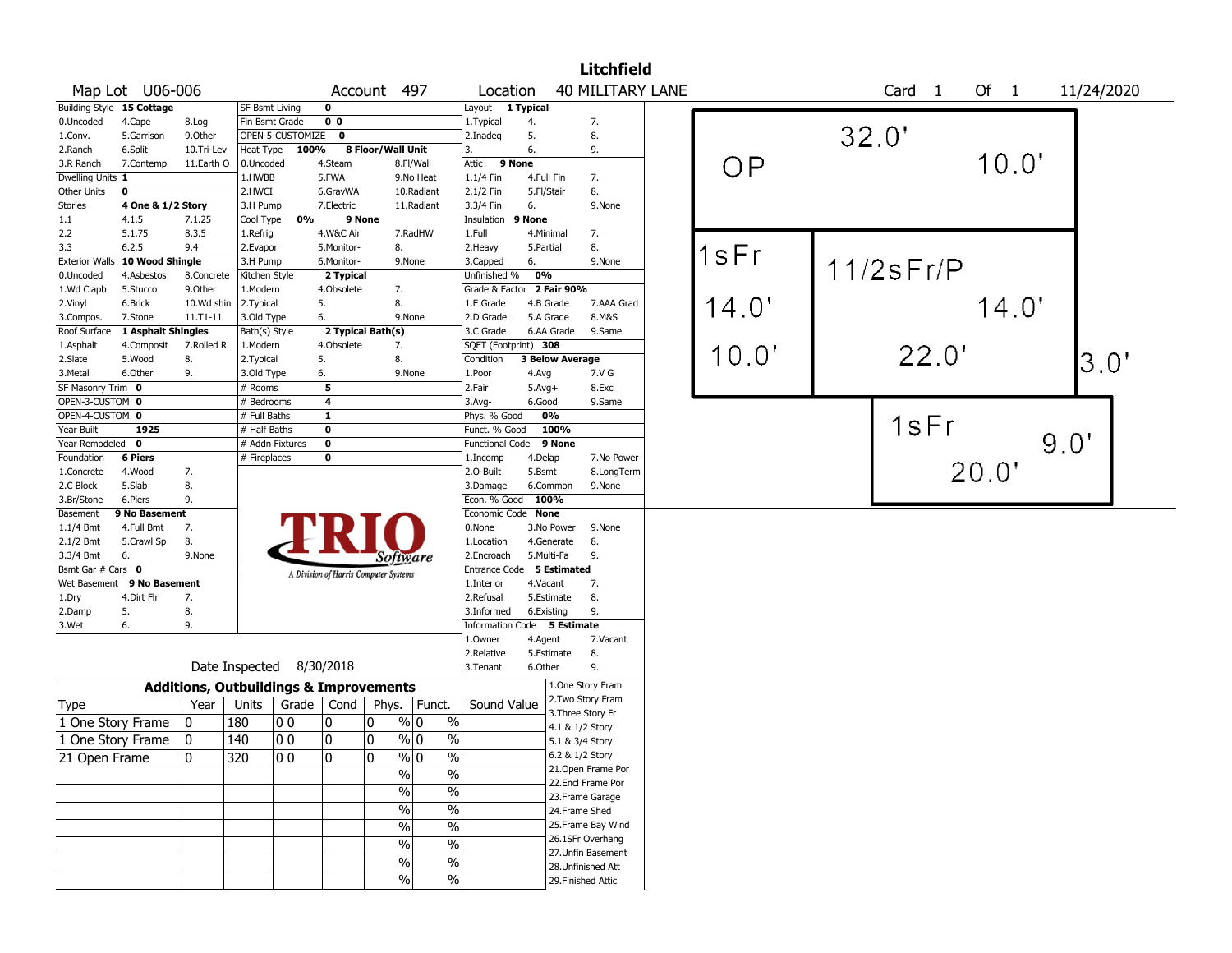|                   | Map Lot U06-007                    | Account 254 | Location                      |                                | <b>38 MILITARY LANE</b>   |                                      |             |                          | Card <sub>1</sub>    | Of $1$        |                                                   | 11/24/2020                            |
|-------------------|------------------------------------|-------------|-------------------------------|--------------------------------|---------------------------|--------------------------------------|-------------|--------------------------|----------------------|---------------|---------------------------------------------------|---------------------------------------|
|                   | WHITMORE, MICHAEL                  |             |                               | <b>Property Data</b>           |                           |                                      |             | <b>Assessment Record</b> |                      |               |                                                   |                                       |
|                   | WHITMORE, KATHLEEN                 |             |                               | Neighborhood 135 Military Lane |                           | Year                                 | Land        |                          | <b>Buildings</b>     |               | Exempt                                            | <b>Total</b>                          |
| 38 MILITARY LANE  |                                    |             |                               |                                |                           | 2007                                 |             | 89,720                   |                      | 85,398        | 13,000                                            | 162,118                               |
|                   | LITCHFIELD ME 04350                |             | Tree Growth Year              | $\mathbf 0$                    |                           | 2008                                 |             | 89,720                   |                      | 84,462        | 12,350                                            | 161,832                               |
|                   |                                    |             | X Coordinate                  |                                | $\mathbf 0$               | 2009                                 |             |                          |                      | 98,570        |                                                   |                                       |
| B6624P207         |                                    |             | Y Coordinate<br>Zone/Land Use | <b>24 Pleasant Pond</b>        | $\mathbf 0$               |                                      |             | 117,220                  |                      |               | 9,500                                             | 206,290                               |
|                   |                                    |             |                               |                                |                           | 2010                                 |             | 117,220                  |                      | 86,933        | 10,000                                            | 194,153                               |
|                   |                                    |             | Secondary Zone                |                                |                           | 2011                                 |             | 120,820                  |                      | 100,872       | 10,000                                            | 211,692                               |
|                   |                                    |             |                               |                                |                           | 2012                                 |             | 120,820                  |                      | 100,872       | 16,000                                            | 205,692                               |
|                   |                                    |             | Topography 2 Rolling          |                                |                           | 2013                                 |             | 120,820                  |                      | 99,711        | 16,000                                            | 204,531                               |
|                   |                                    |             | 1.Level                       | 4.Below St                     | 7.Res Protec              | 2014                                 |             | 120,820                  |                      | 99,711        | 16,000                                            | 204,531                               |
|                   |                                    |             | 2.Rolling<br>3.Above St       | 5.Low<br>6.Swampy              | 8.<br>9.                  | 2015                                 |             | 120,820                  |                      | 98,553        | 16,000                                            | 203,373                               |
|                   |                                    |             | Utilities                     | <b>4 Drilled Well</b>          | <b>6 Septic System</b>    | 2016                                 |             | 120,820                  |                      | 106,320       | 21,000                                            | 206,140                               |
|                   |                                    |             |                               |                                |                           | 2017                                 |             | 120,820                  |                      | 105,078       | 26,000                                            | 199,898                               |
|                   |                                    |             | 1.Public<br>2. Water          | 4.Dr Well<br>5.Dug Well        | 7.Cesspool<br>8.Lake/Pond | 2018                                 |             | 120,820                  |                      | 105,078       | 24,960                                            | 200,938                               |
|                   |                                    |             | 3.Sewer                       | 6.Septic                       | 9.None                    | 2019                                 |             | 131,000                  |                      | 163,600       | 26,000                                            | 268,600                               |
|                   |                                    |             | <b>Street</b>                 | 3 Gravel                       |                           | 2020                                 |             | 131,000                  |                      | 163,600       | 31,000                                            | 263,600                               |
|                   |                                    |             | 1.Paved                       | 4.Proposed                     | 7.                        |                                      |             |                          | <b>Land Data</b>     |               |                                                   |                                       |
|                   |                                    |             | 2.Semi Imp<br>3.Gravel        | 5.R/O/W<br>6.                  | 8.<br>9.None              | <b>Front Foot</b>                    |             |                          | <b>Effective</b>     |               | <b>Influence</b>                                  | <b>Influence</b>                      |
|                   |                                    |             |                               |                                |                           |                                      |             |                          |                      |               |                                                   |                                       |
|                   |                                    |             |                               |                                | 0                         |                                      | <b>Type</b> | Frontage                 | Depth                | <b>Factor</b> | Code                                              | <b>Codes</b>                          |
|                   | Inspection Witnessed By:           |             |                               |                                | $\mathbf 0$               | 11.1-100<br>12.101-200               |             |                          |                      |               | %<br>$\frac{9}{6}$                                | 1.Unimproved<br>2. Excess Frtg        |
|                   |                                    |             |                               | <b>Sale Data</b>               |                           | $13.201+$                            |             |                          |                      |               | %                                                 | 3. Topography                         |
|                   |                                    | Date        | Sale Date                     |                                |                           | 14.<br>15.                           |             |                          |                      |               | %<br>%                                            | 4.Size/Shape<br>5.Access              |
| Χ                 |                                    |             | Price                         |                                |                           |                                      |             |                          |                      |               | %                                                 | 6.Restriction                         |
| No./Date          | Description                        | Date Insp.  | Sale Type                     |                                |                           |                                      |             |                          |                      |               | %                                                 | 7. Right of Way<br>8.View/Environ     |
|                   |                                    |             | 1.Land<br>2.L & B             | 4.MFG UNIT<br>5.Other          | 7.                        | <b>Square Foot</b><br>16.Regular Lot |             |                          | <b>Square Feet</b>   |               | $\frac{9}{6}$                                     | 9.Fract Share                         |
|                   |                                    |             | 3.Building                    | 6.                             | 8.<br>9.                  | 17.Secondary Lot                     |             |                          |                      |               | %                                                 | <b>Acres</b>                          |
|                   |                                    |             | Financing                     |                                |                           | 18.Excess Land                       |             |                          |                      |               | $\frac{9}{6}$                                     | 30. Frontage 1<br>31. Frontage 2      |
|                   |                                    |             | 1.Convent                     | 4.Seller                       | 7.                        | 19.Condominium                       |             |                          |                      |               | $\overline{\frac{9}{6}}$<br>$\frac{9}{6}$         | 32.Tillable                           |
| Notes:            |                                    |             | 2.FHA/VA                      | 5.Private                      | 8.                        | 20.Miscellaneous                     |             |                          |                      |               | $\overline{\frac{9}{6}}$                          | 33.Tillable                           |
|                   | '16 nah add 14x24 garage addition. |             | 3.Assumed                     | 6.Cash                         | 9.Unknown                 |                                      |             |                          |                      |               | %                                                 | 34.Softwood F&O                       |
|                   |                                    |             | Validity                      |                                |                           | <b>Fract. Acre</b>                   |             |                          | <b>Acreage/Sites</b> |               |                                                   | 35. Mixed Wood F&O<br>36.Hardwood F&O |
|                   |                                    |             | 1.Valid                       | 4.Split                        | 7.Renovate                | 21. Houselot (Frac                   | 21          |                          | 0.50                 | 100           | %<br>0                                            | 37.Softwood TG                        |
|                   |                                    |             | 2.Related                     | 5.Partial                      | 8.Other                   | 22.Baselot(Fract)<br>23.             | 30          |                          | 0.44                 | 100           | $\overline{0}$<br>$\frac{9}{6}$<br>$\overline{0}$ | 38. Mixed Wood TG                     |
|                   |                                    |             | 3.Distress                    | 6.Exempt                       | 9.                        | <b>Acres</b>                         | 44          |                          | 1.00                 | 100           | %<br>$\frac{9}{6}$                                | 39.Hardwood TG                        |
|                   |                                    |             | Verified                      |                                |                           | 24. Houselot                         |             |                          |                      |               | %                                                 | 40. Wasteland                         |
|                   |                                    |             | 1.Buyer                       | 4.Agent                        | 7.Family                  | 25.Baselot                           |             |                          |                      |               | %                                                 | 41.Gravel Pit<br>42. Mobile Home Si   |
|                   |                                    |             | 2.Seller                      | 5.Pub Rec                      | 8.Other                   | 26.Rear 1<br>27. Rear 2              |             |                          |                      |               | %                                                 | 43.Camp Site                          |
| <b>Litchfield</b> |                                    |             | 3.Lender                      | 6.MLS                          | 9.                        | 28. Rear 3<br>29. Rear 4             |             |                          | <b>Total Acreage</b> | 0.94          |                                                   | 44.Lot Improvemen<br>45.Access Right  |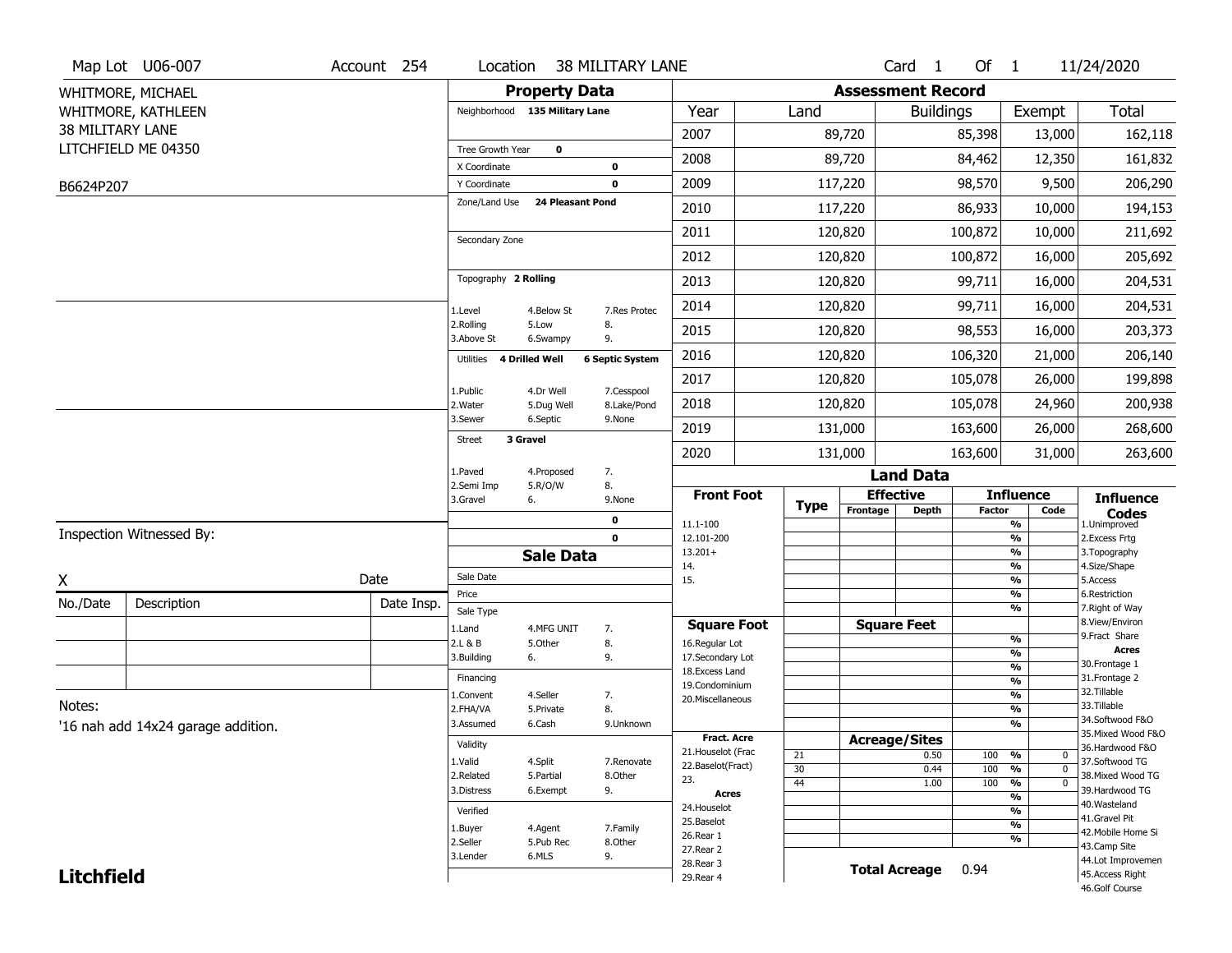|                         |                               |                                                   |                           |                    |                         |                                       |               |                                               |            |                 | <b>Litchfield</b>                     |       |                   |                |                              |  |
|-------------------------|-------------------------------|---------------------------------------------------|---------------------------|--------------------|-------------------------|---------------------------------------|---------------|-----------------------------------------------|------------|-----------------|---------------------------------------|-------|-------------------|----------------|------------------------------|--|
|                         | Map Lot U06-007               |                                                   |                           |                    |                         | Account 254                           |               | Location                                      |            |                 | <b>38 MILITARY LANE</b>               |       | Card <sub>1</sub> | Of             | $\overline{1}$<br>11/24/2020 |  |
|                         | Building Style 1 Conventional |                                                   | SF Bsmt Living            |                    | $\mathbf 0$             |                                       |               | Layout                                        | 1 Typical  |                 |                                       |       |                   |                | 6'                           |  |
| 0.Uncoded               | 4.Cape                        | 8.Log                                             | Fin Bsmt Grade            |                    | 0 <sub>0</sub>          |                                       |               | 1. Typical                                    | 4.         |                 | 7.                                    |       |                   | 30.0'          | 10.0'<br>6                   |  |
| 1.Conv.                 | 5.Garrison                    | 9.0ther                                           |                           | OPEN-5-CUSTOMIZE 0 |                         |                                       |               | 2.Inadeq                                      | 5.         |                 | 8.                                    |       |                   |                | WD                           |  |
| 2.Ranch                 | 6.Split                       | 10.Tri-Lev                                        | Heat Type                 | 100%               |                         | 1 Hot Water BB                        |               | 3.                                            | 6.         |                 | 9.                                    |       |                   | 1sFr/B         | 20.0'<br>6.0'                |  |
| 3.R Ranch               | 7.Contemp                     | 11.Earth O                                        | 0.Uncoded                 |                    | 4.Steam                 |                                       | 8.Fl/Wall     | Attic<br>9 None                               |            |                 |                                       |       |                   |                | 8.0<br>8.0'                  |  |
| Dwelling Units 1        |                               |                                                   | 1.HWBB                    |                    | 5.FWA                   |                                       | 9.No Heat     | 1.1/4 Fin                                     | 4.Full Fin |                 | 7.                                    |       | 36.0'             |                |                              |  |
| Other Units             | $\mathbf 0$                   |                                                   | 2.HWCI                    |                    | 6.GravWA                |                                       | 10.Radiant    | 2.1/2 Fin                                     | 5.Fl/Stair |                 | 8.                                    |       |                   |                | 8.0'                         |  |
| <b>Stories</b>          | 1 One Story                   |                                                   | 3.H Pump                  |                    | 7.Electric              |                                       | 11.Radiant    | 3.3/4 Fin                                     | 6.         |                 | 9.None                                |       |                   |                |                              |  |
| 1.1                     | 4.1.5                         | 7.1.25                                            | Cool Type                 | 0%                 | 9 None                  |                                       |               | Insulation                                    | 1 Full     |                 |                                       |       |                   | 60.0           |                              |  |
| 2.2                     | 5.1.75                        | 8.3.5                                             | 1.Refrig                  |                    | 4.W&C Air               |                                       | 7.RadHW       | 1.Full                                        | 4.Minimal  |                 | 7.                                    | 18.0' | 12.0'             |                |                              |  |
| 3.3                     | 6.2.5                         | 9.4                                               | 2.Evapor                  |                    | 5.Monitor-              | 8.                                    |               | 2. Heavy                                      | 5.Partial  |                 | 8.                                    |       |                   |                |                              |  |
| <b>Exterior Walls</b>   | 2 Vinyl                       |                                                   | 3.H Pump                  |                    | 6.Monitor-              | 9.None                                |               | 3.Capped                                      | 6.<br>0%   |                 | 9.None                                | 20.0" | OP.               |                |                              |  |
| 0.Uncoded<br>1.Wd Clapb | 4.Asbestos<br>5.Stucco        | 8.Concrete<br>9.Other                             | Kitchen Style<br>1.Modern |                    | 2 Typical<br>4.Obsolete | 7.                                    |               | Unfinished %<br>Grade & Factor 3 Average 100% |            |                 |                                       | Shed  |                   |                |                              |  |
| 2.Vinyl                 | 6.Brick                       | 10.Wd shin                                        | 2. Typical                |                    | 5.                      | 8.                                    |               | 1.E Grade                                     | 4.B Grade  |                 | 7.AAA Grad                            |       | 24.0'             |                |                              |  |
| 3.Compos.               | 7.Stone                       | 11.T1-11                                          | 3.Old Type                |                    | 6.                      | 9.None                                |               | 2.D Grade                                     | 5.A Grade  |                 | 8.M&S                                 |       |                   |                |                              |  |
| Roof Surface            | <b>3 Sheet Metal</b>          |                                                   | Bath(s) Style             |                    |                         | 2 Typical Bath(s)                     |               | 3.C Grade                                     |            | 6.AA Grade      | 9.Same                                |       | 12.0'             | $18.0^{\circ}$ |                              |  |
| 1.Asphalt               | 4.Composit                    | 7.Rolled R                                        | 1.Modern                  |                    | 4.Obsolete              | 7.                                    |               | SQFT (Footprint) 1512                         |            |                 |                                       |       |                   |                |                              |  |
| 2.Slate                 | 5.Wood                        | 8.                                                | 2. Typical                |                    | 5.                      | 8.                                    |               | Condition                                     | 4 Average  |                 |                                       |       |                   |                |                              |  |
| 3.Metal                 | 6.Other                       | 9.                                                | 3.Old Type                |                    | 6.                      | 9.None                                |               | 1.Poor                                        | 4.Avg      |                 | 7.V G                                 |       |                   |                |                              |  |
| SF Masonry Trim 0       |                               |                                                   | # Rooms                   |                    | 4                       |                                       |               | 2.Fair                                        | $5.Avg+$   |                 | 8.Exc                                 |       |                   |                | 24.0'                        |  |
| OPEN-3-CUSTOM 0         |                               |                                                   | # Bedrooms                |                    | $\mathbf{2}$            |                                       |               | $3.Avg-$                                      | 6.Good     |                 | 9.Same                                |       |                   |                |                              |  |
| OPEN-4-CUSTOM 0         |                               |                                                   | # Full Baths              |                    | $\mathbf{2}$            |                                       |               | Phys. % Good                                  | 0%         |                 |                                       |       |                   |                | Gar                          |  |
| Year Built              | 1995                          |                                                   | # Half Baths              |                    | 0                       |                                       |               | Funct. % Good                                 |            | 100%            |                                       |       |                   |                |                              |  |
| Year Remodeled          | $\mathbf 0$                   |                                                   | # Addn Fixtures           |                    | $\bf{0}$                |                                       |               | <b>Functional Code</b>                        |            | 9 None          |                                       |       |                   |                | 34.0'                        |  |
| Foundation              | 1 Concrete                    |                                                   | # Fireplaces              |                    | 0                       |                                       |               | 1.Incomp                                      | 4.Delap    |                 | 7.No Power                            |       |                   |                |                              |  |
| 1.Concrete              | 4.Wood                        | 7.                                                |                           |                    |                         |                                       |               | 2.O-Built                                     | 5.Bsmt     |                 | 8.LongTerm                            |       |                   |                |                              |  |
| 2.C Block               | 5.Slab                        | 8.                                                |                           |                    |                         |                                       |               | 3.Damage                                      | 6.Common   |                 | 9.None                                |       |                   |                |                              |  |
| 3.Br/Stone              | 6.Piers                       | 9.                                                |                           |                    |                         |                                       |               | Econ. % Good 100%                             |            |                 |                                       |       |                   |                |                              |  |
| Basement                | <b>4 Full Basement</b>        |                                                   |                           |                    |                         |                                       |               | Economic Code None                            |            |                 |                                       |       |                   |                |                              |  |
| $1.1/4$ Bmt             | 4.Full Bmt                    | 7.                                                |                           |                    |                         |                                       |               | 0.None                                        |            | 3.No Power      | 9.None                                |       |                   |                |                              |  |
| 2.1/2 Bmt<br>3.3/4 Bmt  | 5.Crawl Sp<br>6.              | 8.<br>9.None                                      |                           |                    |                         |                                       |               | 1.Location<br>2.Encroach                      | 5.Multi-Fa | 4.Generate      | 8.<br>9.                              |       |                   |                |                              |  |
| Bsmt Gar # Cars 0       |                               |                                                   |                           |                    |                         | Software                              |               | Entrance Code                                 |            |                 | 1 Interior Inspect                    |       |                   |                |                              |  |
|                         | Wet Basement 1 Dry Basement   |                                                   |                           |                    |                         | A Division of Harris Computer Systems |               | 1.Interior                                    | 4.Vacant   |                 | 7.                                    |       |                   |                |                              |  |
| 1.Dry                   | 4.Dirt Flr                    | 7.                                                |                           |                    |                         |                                       |               | 2.Refusal                                     | 5.Estimate |                 | 8.                                    |       |                   |                |                              |  |
| 2.Damp                  | 5.                            | 8.                                                |                           |                    |                         |                                       |               | 3.Informed                                    | 6.Existing |                 | 9.                                    |       |                   |                |                              |  |
| 3.Wet                   | 6.                            | 9.                                                |                           |                    |                         |                                       |               | Information Code                              |            | 1 Owner         |                                       |       |                   |                |                              |  |
|                         |                               |                                                   |                           |                    |                         |                                       |               | 1.0wner                                       | 4.Agent    |                 | 7.Vacant                              |       |                   |                |                              |  |
|                         |                               |                                                   |                           |                    |                         |                                       |               | 2.Relative                                    | 5.Estimate |                 | 8.                                    |       |                   |                |                              |  |
|                         |                               |                                                   | Date Inspected 8/30/2018  |                    |                         |                                       |               | 3.Tenant                                      | 6.Other    |                 | 9.                                    |       |                   |                |                              |  |
|                         |                               | <b>Additions, Outbuildings &amp; Improvements</b> |                           |                    |                         |                                       |               |                                               |            |                 | 1.One Story Fram                      |       |                   |                |                              |  |
| Type                    |                               | Year                                              | Units                     | Grade              | Cond                    | Phys.                                 | Funct.        | Sound Value                                   |            |                 | 2. Two Story Fram                     |       |                   |                |                              |  |
|                         |                               |                                                   |                           |                    |                         |                                       |               |                                               |            |                 | 3. Three Story Fr                     |       |                   |                |                              |  |
| 21 Open Frame           |                               | 10                                                | 288                       | 2 100              | 9                       | $\frac{9}{0}$ 0<br>10                 | $\%$          |                                               |            | 4.1 & 1/2 Story |                                       |       |                   |                |                              |  |
| 68 Wood Deck/s          |                               | $\mathbf{0}$                                      | 238                       | 4 100              | 9                       | 10<br>$\sqrt[6]{0}$                   | $\frac{0}{0}$ |                                               |            | 5.1 & 3/4 Story |                                       |       |                   |                |                              |  |
| 24 Frame Shed           |                               | 1950 360                                          |                           | 2 100              | 4                       | 10                                    | % 75<br>%     |                                               |            | 6.2 & 1/2 Story |                                       |       |                   |                |                              |  |
| 23 Frame Garage         |                               | 2015 816                                          |                           | 3100               | 4                       | 10                                    | % 100 %       |                                               |            |                 | 21.Open Frame Por                     |       |                   |                |                              |  |
|                         |                               |                                                   |                           |                    |                         | $\%$                                  | $\%$          |                                               |            |                 | 22.Encl Frame Por                     |       |                   |                |                              |  |
|                         |                               |                                                   |                           |                    |                         |                                       | $\frac{1}{2}$ |                                               |            |                 | 23. Frame Garage                      |       |                   |                |                              |  |
|                         |                               |                                                   |                           |                    |                         | $\%$                                  |               |                                               |            | 24.Frame Shed   |                                       |       |                   |                |                              |  |
|                         |                               |                                                   |                           |                    |                         | $\%$                                  | $\frac{1}{2}$ |                                               |            |                 | 25. Frame Bay Wind                    |       |                   |                |                              |  |
|                         |                               |                                                   |                           |                    |                         | $\%$                                  | $\frac{1}{2}$ |                                               |            |                 | 26.1SFr Overhang<br>27.Unfin Basement |       |                   |                |                              |  |
|                         |                               |                                                   |                           |                    |                         | %                                     | $\%$          |                                               |            |                 | 28.Unfinished Att                     |       |                   |                |                              |  |
|                         |                               |                                                   |                           |                    |                         | $\%$                                  | $\%$          |                                               |            |                 | 29. Finished Attic                    |       |                   |                |                              |  |
|                         |                               |                                                   |                           |                    |                         |                                       |               |                                               |            |                 |                                       |       |                   |                |                              |  |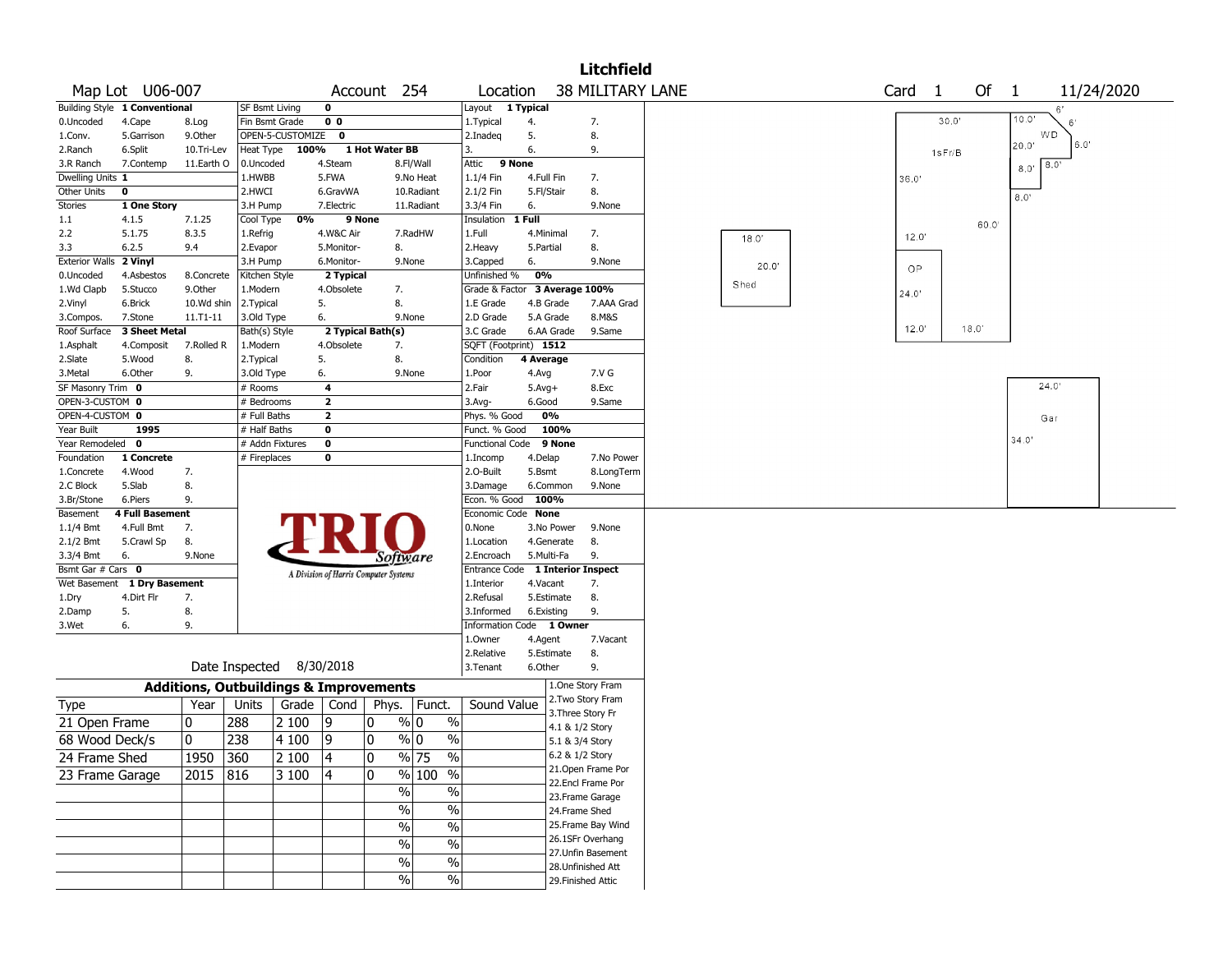|                         | Map Lot U06-008              | Account 237 | Location                       |                          | <b>36 MILITARY LANE</b> |                                         |             |                          | Card <sub>1</sub>    | Of 1          |                                                                 | 11/24/2020                            |
|-------------------------|------------------------------|-------------|--------------------------------|--------------------------|-------------------------|-----------------------------------------|-------------|--------------------------|----------------------|---------------|-----------------------------------------------------------------|---------------------------------------|
|                         | BULLINER, JUDITH C (TRUSTEE) |             |                                | <b>Property Data</b>     |                         |                                         |             | <b>Assessment Record</b> |                      |               |                                                                 |                                       |
|                         | <b>JUDITH BULLINER TRUST</b> |             | Neighborhood 135 Military Lane |                          |                         | Year                                    | Land        |                          | <b>Buildings</b>     |               | Exempt                                                          | <b>Total</b>                          |
| <b>36 MILITARY LANE</b> |                              |             |                                |                          |                         | 2007                                    |             | 75,920                   |                      | 41,863        | 0                                                               | 117,783                               |
|                         | LITCHFIELD ME 04350          |             | Tree Growth Year               | $\mathbf 0$              |                         | 2008                                    |             | 75,920                   |                      | 41,656        | $\mathbf{0}$                                                    | 117,576                               |
|                         |                              |             | X Coordinate                   |                          | $\mathbf 0$             |                                         |             |                          |                      |               |                                                                 |                                       |
|                         | B7835P278 B11146P209         |             | Y Coordinate                   |                          | $\mathbf 0$             | 2009                                    |             | 101,420                  |                      | 52,019        | 0                                                               | 153,439                               |
| Previous Owner          | <b>BULLINER FAMILY TRUST</b> |             | Zone/Land Use                  | <b>24 Pleasant Pond</b>  |                         | 2010                                    |             | 101,420                  |                      | 49,952        | 0                                                               | 151,372                               |
|                         | <b>46 SORRENTO COURT</b>     |             | Secondary Zone                 |                          |                         | 2011                                    |             | 105,020                  |                      | 68,162        | 0                                                               | 173,182                               |
|                         |                              |             |                                |                          |                         | 2012                                    |             | 105,020                  |                      | 68,162        | 0                                                               | 173,182                               |
|                         | SATELLITE BEACH FL 32937     |             | Topography 2 Rolling           |                          |                         | 2013                                    |             | 105,020                  |                      | 68,162        | 0                                                               | 173,182                               |
|                         | Sale Date: 8/21/2012         |             |                                |                          |                         | 2014                                    |             | 105,020                  |                      | 68,162        | 0                                                               | 173,182                               |
|                         |                              |             | 1.Level<br>2.Rolling           | 4.Below St<br>5.Low      | 7.Res Protec<br>8.      |                                         |             |                          |                      |               |                                                                 |                                       |
|                         |                              |             | 3.Above St                     | 6.Swampy                 | 9.                      | 2015                                    |             | 105,020                  |                      | 68,162        | 0                                                               | 173,182                               |
|                         |                              |             | 4 Drilled Well<br>Utilities    |                          | <b>6 Septic System</b>  | 2016                                    |             | 105,020                  |                      | 68,162        | 0                                                               | 173,182                               |
|                         |                              |             | 1.Public                       | 4.Dr Well                | 7.Cesspool              | 2017                                    |             | 105,020                  |                      | 68,162        | 0                                                               | 173,182                               |
|                         |                              |             | 2. Water                       | 5.Dug Well               | 8.Lake/Pond             | 2018                                    |             | 105,020                  |                      | 68,162        | 0                                                               | 173,182                               |
|                         |                              |             | 3.Sewer                        | 6.Septic                 | 9.None                  | 2019                                    |             | 122,300                  |                      | 82,500        | 0                                                               | 204,800                               |
|                         |                              |             | 3 Gravel<br>Street             |                          |                         | 2020                                    |             | 122,300                  |                      | 82,500        | 0                                                               | 204,800                               |
|                         |                              |             | 1.Paved                        | 4.Proposed               | 7.                      |                                         |             |                          | <b>Land Data</b>     |               |                                                                 |                                       |
|                         |                              |             | 2.Semi Imp<br>3.Gravel         | 5.R/O/W<br>6.            | 8.                      | <b>Front Foot</b>                       |             | <b>Effective</b>         |                      |               | <b>Influence</b>                                                | <b>Influence</b>                      |
|                         |                              |             |                                |                          | 9.None                  |                                         | <b>Type</b> | Frontage                 | <b>Depth</b>         | <b>Factor</b> | Code                                                            | <b>Codes</b>                          |
|                         | Inspection Witnessed By:     |             |                                |                          | 0<br>$\mathbf{0}$       | 11.1-100<br>12.101-200                  |             |                          |                      |               | %<br>$\frac{9}{6}$                                              | 1.Unimproved<br>2.Excess Frtg         |
|                         |                              |             |                                | <b>Sale Data</b>         |                         | $13.201+$                               |             |                          |                      |               | %                                                               | 3. Topography                         |
| X                       |                              | Date        | Sale Date                      |                          | 8/21/2012               | 14.<br>15.                              |             |                          |                      |               | %<br>$\frac{9}{6}$                                              | 4.Size/Shape<br>5.Access              |
| No./Date                | Description                  | Date Insp.  | Price                          |                          | 151,372                 |                                         |             |                          |                      |               | %                                                               | 6.Restriction                         |
|                         |                              |             | Sale Type                      | 2 Land & Buildings       |                         | <b>Square Foot</b>                      |             | <b>Square Feet</b>       |                      |               | %                                                               | 7. Right of Way<br>8.View/Environ     |
|                         |                              |             | 1.Land<br>2.L & B              | 4.MFG UNIT<br>5.Other    | 7.<br>8.                | 16.Regular Lot                          |             |                          |                      |               | $\frac{9}{6}$                                                   | 9. Fract Share                        |
|                         |                              |             | 3.Building                     | 6.                       | 9.                      | 17.Secondary Lot                        |             |                          |                      |               | $\frac{9}{6}$                                                   | <b>Acres</b><br>30. Frontage 1        |
|                         |                              |             | Financing                      | 9 Unknown                |                         | 18.Excess Land                          |             |                          |                      |               | $\overline{\frac{9}{6}}$<br>$\frac{9}{6}$                       | 31. Frontage 2                        |
|                         |                              |             | 1.Convent                      | 4.Seller                 | 7.                      | 19.Condominium<br>20.Miscellaneous      |             |                          |                      |               | $\frac{9}{6}$                                                   | 32. Tillable                          |
| Notes:                  |                              |             | 2.FHA/VA                       | 5.Private                | 8.                      |                                         |             |                          |                      |               | $\frac{9}{6}$                                                   | 33.Tillable                           |
|                         |                              |             | 3.Assumed                      | 6.Cash                   | 9.Unknown               |                                         |             |                          |                      |               | $\overline{\frac{9}{6}}$                                        | 34.Softwood F&O<br>35. Mixed Wood F&O |
|                         |                              |             | Validity                       | <b>2 Related Parties</b> |                         | <b>Fract. Acre</b>                      |             | <b>Acreage/Sites</b>     |                      |               |                                                                 | 36.Hardwood F&O                       |
|                         |                              |             | 1.Valid                        | 4.Split                  | 7.Renovate              | 21. Houselot (Frac<br>22.Baselot(Fract) | 21          |                          | 0.50                 | 100           | %<br>0                                                          | 37.Softwood TG                        |
|                         |                              |             | 2.Related                      | 5.Partial                | 8.Other                 | 23.                                     | 30<br>44    |                          | 0.09                 | 100<br>100    | $\frac{9}{6}$<br>$\mathbf 0$<br>$\frac{9}{6}$<br>$\overline{0}$ | 38. Mixed Wood TG                     |
|                         |                              |             | 3.Distress                     | 6.Exempt                 | 9.                      | <b>Acres</b>                            |             |                          | 1.00                 |               | $\frac{9}{6}$                                                   | 39.Hardwood TG                        |
|                         |                              |             | Verified                       | <b>5 Public Record</b>   |                         | 24. Houselot                            |             |                          |                      |               | $\frac{9}{6}$                                                   | 40. Wasteland                         |
|                         |                              |             | 1.Buyer                        | 4.Agent                  | 7.Family                | 25.Baselot                              |             |                          |                      |               | $\frac{9}{6}$                                                   | 41.Gravel Pit                         |
|                         |                              |             | 2.Seller                       | 5.Pub Rec                | 8.0ther                 | 26.Rear 1                               |             |                          |                      |               | $\frac{9}{6}$                                                   | 42. Mobile Home Si<br>43.Camp Site    |
|                         |                              |             |                                |                          |                         |                                         |             |                          |                      |               |                                                                 |                                       |
|                         |                              |             | 3.Lender                       | 6.MLS                    | 9.                      | 27. Rear 2                              |             |                          |                      |               |                                                                 |                                       |
| <b>Litchfield</b>       |                              |             |                                |                          |                         | 28. Rear 3<br>29. Rear 4                |             |                          | <b>Total Acreage</b> | 0.59          |                                                                 | 44.Lot Improvemen<br>45.Access Right  |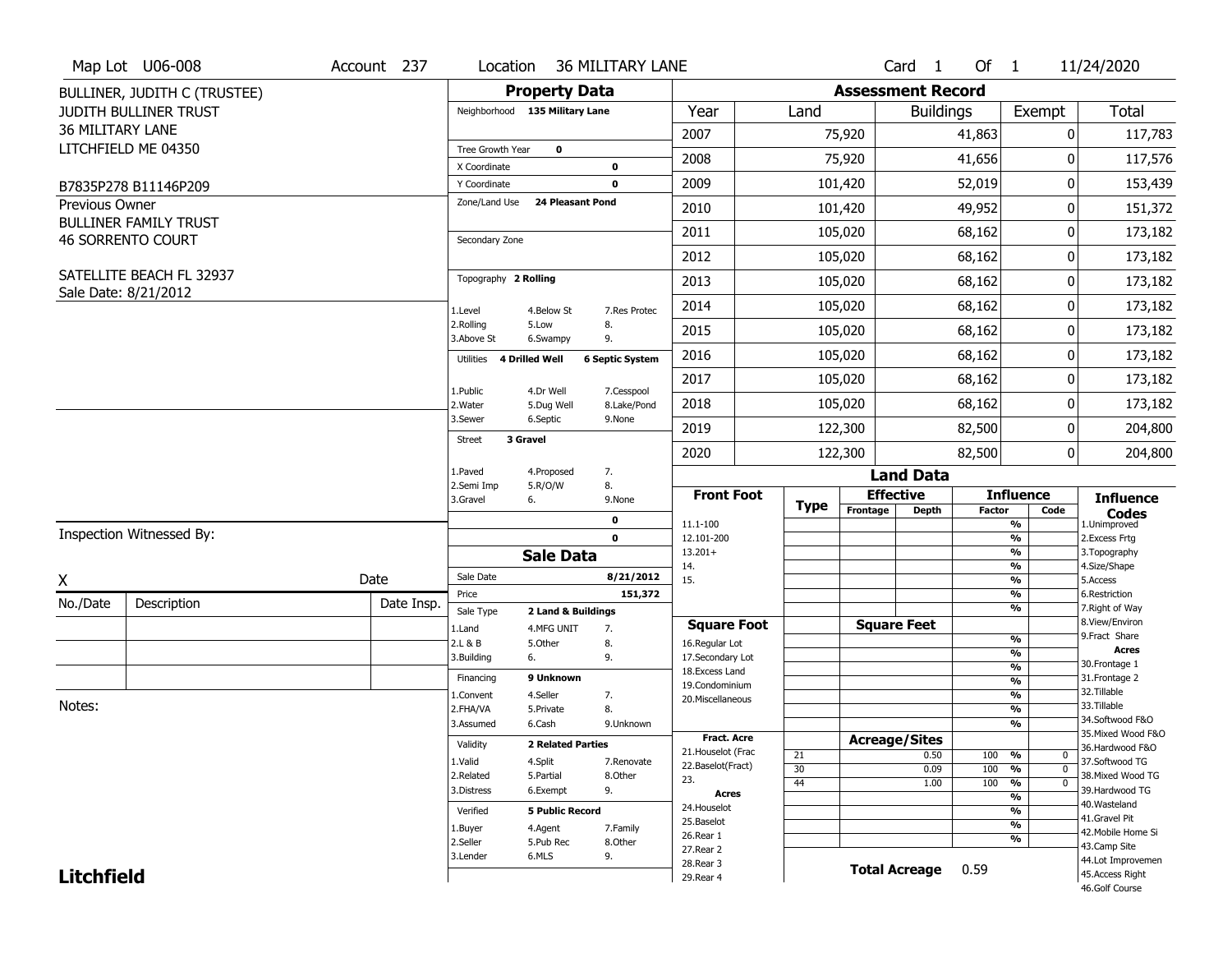|                       |                               |               |                 |                                                   |                                       |        |                                 |                                  |            |                 | <b>Litchfield</b>       |       |       |      |       |       |                   |       |       |        |             |                |
|-----------------------|-------------------------------|---------------|-----------------|---------------------------------------------------|---------------------------------------|--------|---------------------------------|----------------------------------|------------|-----------------|-------------------------|-------|-------|------|-------|-------|-------------------|-------|-------|--------|-------------|----------------|
|                       | Map Lot U06-008               |               |                 |                                                   |                                       |        | Account 237                     | Location                         |            |                 | <b>36 MILITARY LANE</b> |       |       |      |       |       | Card <sub>1</sub> |       | Of 1  |        | 11/24/2020  |                |
|                       | Building Style 1 Conventional |               | SF Bsmt Living  |                                                   | $\mathbf 0$                           |        |                                 | Layout                           | 1 Typical  |                 |                         |       |       |      |       |       |                   | 53.0  |       |        |             |                |
| 0.Uncoded             | 4.Cape                        | 8.Log         |                 | Fin Bsmt Grade                                    | 0 <sub>0</sub>                        |        |                                 | 1. Typical                       | 4.         |                 | 7.                      |       |       | 8.0  |       | WD    |                   |       |       |        |             |                |
| 1.Conv.               | 5.Garrison                    | 9.0ther       |                 | OPEN-5-CUSTOMIZE                                  | $\mathbf 0$                           |        |                                 | 2.Inadeg                         | 5.         |                 | 8.                      |       |       |      |       |       |                   |       |       |        | 12.0'       |                |
| 2.Ranch               | 6.Split                       | 10.Tri-Lev    | Heat Type       | 100%                                              |                                       |        | 8 Floor/Wall Unit               | 3.                               | 6.         |                 | 9.                      |       |       |      |       |       |                   |       |       |        |             |                |
| 3.R Ranch             | 7.Contemp                     | 11.Earth O    | 0.Uncoded       |                                                   | 4.Steam                               |        | 8.Fl/Wall                       | Attic                            | 9 None     |                 |                         |       |       |      | 4.0'  |       | 24.0'             |       |       | 21.0'  | 8.0         |                |
| Dwelling Units 1      |                               |               | 1.HWBB          |                                                   | 5.FWA                                 |        | 9.No Heat                       | 1.1/4 Fin                        | 4.Full Fin |                 | 7.                      |       |       |      |       | 12.0' |                   |       | 12.0' |        |             | $4.0^\circ$ OP |
| Other Units           | $\mathbf 0$                   |               | 2.HWCI          |                                                   | 6.GravWA                              |        | 10.Radiant                      | 2.1/2 Fin                        | 5.Fl/Stair |                 | 8.                      |       |       |      |       |       | EP                |       |       |        | 11.0'       |                |
| Stories               | 1 One Story                   |               | 3.H Pump        |                                                   | 7.Electric                            |        | 11.Radiant                      | 3.3/4 Fin                        | 6.         |                 | 9.None                  |       |       |      |       |       |                   |       |       |        |             |                |
| 1.1                   | 4.1.5                         | 7.1.25        | Cool Type       | 0%                                                |                                       | 9 None |                                 | Insulation                       | 9 None     |                 |                         |       |       |      |       |       | 24.0'             |       |       | 1sFr/P |             | 80'            |
| 2.2                   | 5.1.75                        | 8.3.5         | 1.Refrig        |                                                   | 4.W&C Air                             |        | 7.RadHW                         | 1.Full                           | 4.Minimal  |                 | 7.                      | Shed  |       |      |       |       |                   |       |       |        |             | $\sqrt{2}$ .0' |
| 3.3                   | 6.2.5                         | 9.4           | 2.Evapor        |                                                   | 5.Monitor-                            |        | 8.                              | 2.Heavy                          | 5.Partial  |                 | 8.                      |       | 11.0' |      |       | 14.0' |                   |       |       |        |             |                |
| <b>Exterior Walls</b> | 13 Log                        |               | 3.H Pump        |                                                   | 6.Monitor-                            |        | 9.None                          | 3.Capped                         | 6.         |                 | 9.None                  | 21.0' |       |      |       | 16.0' |                   | 8.0   |       |        | 10.0'       |                |
| 0.Uncoded             | 4.Asbestos                    | 8.Concrete    | Kitchen Style   |                                                   | 2 Typical                             |        |                                 | Unfinished %                     | 0%         |                 |                         |       |       |      |       |       |                   | J2.0" |       |        | 9.0"        |                |
| 1.Wd Clapb            | 5.Stucco                      | 9.0ther       | 1.Modern        |                                                   | 4.Obsolete                            |        | 7.                              | Grade & Factor 2 Fair 100%       |            |                 |                         |       |       |      |       |       |                   |       |       |        |             |                |
| 2.Vinyl               | 6.Brick                       | 10.Wd shin    | 2. Typical      |                                                   | 5.                                    |        | 8.                              | 1.E Grade                        | 4.B Grade  |                 | 7.AAA Grad              |       |       |      |       |       |                   |       | 12.0' |        | OP<br>10.0' |                |
| 3.Compos.             | 7.Stone                       | $11. T1 - 11$ | 3.Old Type      |                                                   | 6.                                    |        | 9.None                          | 2.D Grade                        | 5.A Grade  |                 | 8.M&S                   |       |       |      |       |       |                   |       |       | 21.0'  | 8.0'        |                |
| Roof Surface          | 1 Asphalt Shingles            |               | Bath(s) Style   |                                                   | 2 Typical Bath(s)                     |        |                                 | 3.C Grade                        |            | 6.AA Grade      | 9.Same                  |       |       |      |       |       |                   |       |       |        |             |                |
| 1.Asphalt             | 4.Composit                    | 7.Rolled R    | 1.Modern        |                                                   | 4.Obsolete                            |        | 7.                              | SQFT (Footprint) 1254            |            |                 |                         |       |       |      |       |       |                   |       |       |        |             |                |
| 2.Slate               | 5.Wood                        | 8.            | 2.Typical       |                                                   | 5.                                    |        | 8.                              | Condition                        | 4 Average  |                 |                         |       |       |      |       |       |                   |       |       |        |             |                |
| 3.Metal               | 6.Other                       | 9.            | 3.Old Type      |                                                   | 6.                                    |        | 9.None                          | 1.Poor                           | 4.Avg      |                 | 7.V G                   |       |       | 24.0 |       |       |                   |       |       |        |             |                |
| SF Masonry Trim 0     |                               |               | # Rooms         |                                                   | $\mathbf 0$                           |        |                                 | 2.Fair                           | $5.Avg+$   |                 | 8.Exc                   | Gar   |       |      |       |       |                   |       |       |        |             |                |
| OPEN-3-CUSTOM 0       |                               |               | # Bedrooms      |                                                   | $\bf{0}$                              |        |                                 | 3.Avg-                           | 6.Good     |                 | 9.Same                  |       |       |      |       |       |                   |       |       |        |             |                |
| OPEN-4-CUSTOM 0       |                               |               | # Full Baths    |                                                   | $\overline{2}$                        |        |                                 | Phys. % Good                     |            | 0%              |                         |       |       |      |       |       |                   |       |       |        |             |                |
| Year Built            | 1900                          |               | # Half Baths    |                                                   | $\bf{0}$                              |        |                                 | Funct. % Good                    |            | 100%            |                         | 30.0' |       |      |       |       |                   |       |       |        |             |                |
| Year Remodeled        | 1995                          |               |                 | # Addn Fixtures                                   | $\bf{0}$                              |        |                                 | <b>Functional Code</b>           |            | 9 None          |                         |       |       |      |       |       |                   |       |       |        |             |                |
| Foundation            | <b>6 Piers</b>                |               | # Fireplaces    |                                                   | $\bf{0}$                              |        |                                 | 1.Incomp                         | 4.Delap    |                 | 7.No Power              |       |       |      | 10.0' |       |                   |       |       |        |             |                |
| 1.Concrete            | 4.Wood                        | 7.            |                 |                                                   |                                       |        |                                 | 2.O-Built                        | 5.Bsmt     |                 | 8.LongTerm              |       |       |      |       |       |                   |       |       |        |             |                |
| 2.C Block             | 5.Slab                        | 8.            |                 |                                                   |                                       |        |                                 | 3.Damage                         | 6.Common   |                 | 9.None                  |       |       | 8.0' | Bhed  |       |                   |       |       |        |             |                |
| 3.Br/Stone            | 6.Piers                       | 9.            |                 |                                                   |                                       |        |                                 | Econ. % Good                     | 100%       |                 |                         |       |       |      |       |       |                   |       |       |        |             |                |
| Basement              | 9 No Basement                 |               |                 |                                                   |                                       |        |                                 | Economic Code None               |            |                 |                         |       |       |      |       |       |                   |       |       |        |             |                |
| $1.1/4$ Bmt           | 4.Full Bmt                    | 7.            |                 |                                                   |                                       |        |                                 | 0.None                           |            | 3.No Power      | 9.None                  |       |       |      |       |       |                   |       |       |        |             |                |
| 2.1/2 Bmt             | 5.Crawl Sp                    | 8.            |                 |                                                   |                                       |        |                                 | 1.Location                       |            | 4.Generate      | 8.                      |       |       |      |       |       |                   |       |       |        |             |                |
| 3.3/4 Bmt             | 6.                            | 9.None        |                 |                                                   |                                       |        |                                 | 2.Encroach                       | 5.Multi-Fa |                 | 9.                      |       |       |      |       |       |                   |       |       |        |             |                |
| Bsmt Gar # Cars 0     |                               |               |                 |                                                   |                                       |        | Software                        | Entrance Code 1 Interior Inspect |            |                 |                         |       |       |      |       |       |                   |       |       |        |             |                |
| Wet Basement          | 9 No Basement                 |               |                 |                                                   | A Division of Harris Computer Systems |        |                                 | 1.Interior                       | 4.Vacant   |                 | 7.                      |       |       |      |       |       |                   |       |       |        |             |                |
| 1.Dry                 | 4.Dirt Flr                    | 7.            |                 |                                                   |                                       |        |                                 | 2.Refusal                        | 5.Estimate |                 | 8.                      |       |       |      |       |       |                   |       |       |        |             |                |
| 2.Damp                | 5.                            | 8.            |                 |                                                   |                                       |        |                                 | 3.Informed                       | 6.Existing |                 | 9.                      |       |       |      |       |       |                   |       |       |        |             |                |
| 3.Wet                 | 6.                            | 9.            |                 |                                                   |                                       |        |                                 | Information Code                 |            | 1 Owner         |                         |       |       |      |       |       |                   |       |       |        |             |                |
|                       |                               |               |                 |                                                   |                                       |        |                                 | 1.Owner                          | 4.Agent    |                 | 7.Vacant                |       |       |      |       |       |                   |       |       |        |             |                |
|                       |                               |               |                 |                                                   |                                       |        |                                 | 2.Relative                       | 5.Estimate |                 | 8.                      |       |       |      |       |       |                   |       |       |        |             |                |
|                       |                               |               | Date Inspected  |                                                   | 8/30/2018                             |        |                                 | 3.Tenant                         | 6.Other    |                 | 9.                      |       |       |      |       |       |                   |       |       |        |             |                |
|                       |                               |               |                 |                                                   |                                       |        |                                 |                                  |            |                 |                         |       |       |      |       |       |                   |       |       |        |             |                |
|                       |                               |               |                 | <b>Additions, Outbuildings &amp; Improvements</b> |                                       |        |                                 |                                  |            |                 | 1.One Story Fram        |       |       |      |       |       |                   |       |       |        |             |                |
| Type                  |                               | Year          | Units           | Grade   Cond                                      |                                       | Phys.  | Funct.                          | Sound Value                      |            |                 | 2. Two Story Fram       |       |       |      |       |       |                   |       |       |        |             |                |
| 22 Encl Frame         |                               | 0             | 288             | 00                                                | 10                                    | 10     | $\frac{9}{0}$ 0<br>$\%$         |                                  |            |                 | 3. Three Story Fr       |       |       |      |       |       |                   |       |       |        |             |                |
| 68 Wood Deck/s        |                               | 0             |                 |                                                   |                                       |        | $\frac{9}{0}$ 0<br>$\%$         |                                  |            | 4.1 & 1/2 Story |                         |       |       |      |       |       |                   |       |       |        |             |                |
|                       |                               |               | 440             | 3 100                                             | 9                                     | 10     |                                 |                                  |            | 5.1 & 3/4 Story |                         |       |       |      |       |       |                   |       |       |        |             |                |
| 21 Open Frame         |                               | 0             | $\overline{44}$ | 00                                                | 0                                     | 0      | $\sqrt[6]{0}$<br>$\%$           |                                  |            | 6.2 & 1/2 Story |                         |       |       |      |       |       |                   |       |       |        |             |                |
| 21 Open Frame         |                               | 2017          | 80              | 00                                                | 0                                     | 10     | $\frac{9}{0}$ 0<br>$\%$         |                                  |            |                 | 21. Open Frame Por      |       |       |      |       |       |                   |       |       |        |             |                |
| 24 Frame Shed         |                               | 0             | 231             | 2 100                                             | 3                                     | 0      | $\sqrt{96}$ 75<br>$\frac{1}{2}$ |                                  |            |                 | 22.Encl Frame Por       |       |       |      |       |       |                   |       |       |        |             |                |
|                       |                               |               |                 |                                                   |                                       |        |                                 |                                  |            |                 | 23. Frame Garage        |       |       |      |       |       |                   |       |       |        |             |                |
| 23 Frame Garage       |                               | 10            | 720             | $\sqrt{2}100$                                     | 3                                     | 10     | $\frac{9}{6}$ 100 %             |                                  |            | 24.Frame Shed   |                         |       |       |      |       |       |                   |       |       |        |             |                |
| 24 Frame Shed         |                               | 0             |                 |                                                   |                                       |        | $\sqrt{6}$                      | % 800                            |            |                 | 25.Frame Bay Wind       |       |       |      |       |       |                   |       |       |        |             |                |
|                       |                               |               |                 |                                                   |                                       |        | $\frac{1}{2}$<br>$\frac{0}{0}$  |                                  |            |                 | 26.1SFr Overhang        |       |       |      |       |       |                   |       |       |        |             |                |
|                       |                               |               |                 |                                                   |                                       |        | %<br>$\%$                       |                                  |            |                 | 27.Unfin Basement       |       |       |      |       |       |                   |       |       |        |             |                |
|                       |                               |               |                 |                                                   |                                       |        |                                 |                                  |            |                 | 28.Unfinished Att       |       |       |      |       |       |                   |       |       |        |             |                |
|                       |                               |               |                 |                                                   |                                       |        | %<br>$\%$                       |                                  |            |                 | 29. Finished Attic      |       |       |      |       |       |                   |       |       |        |             |                |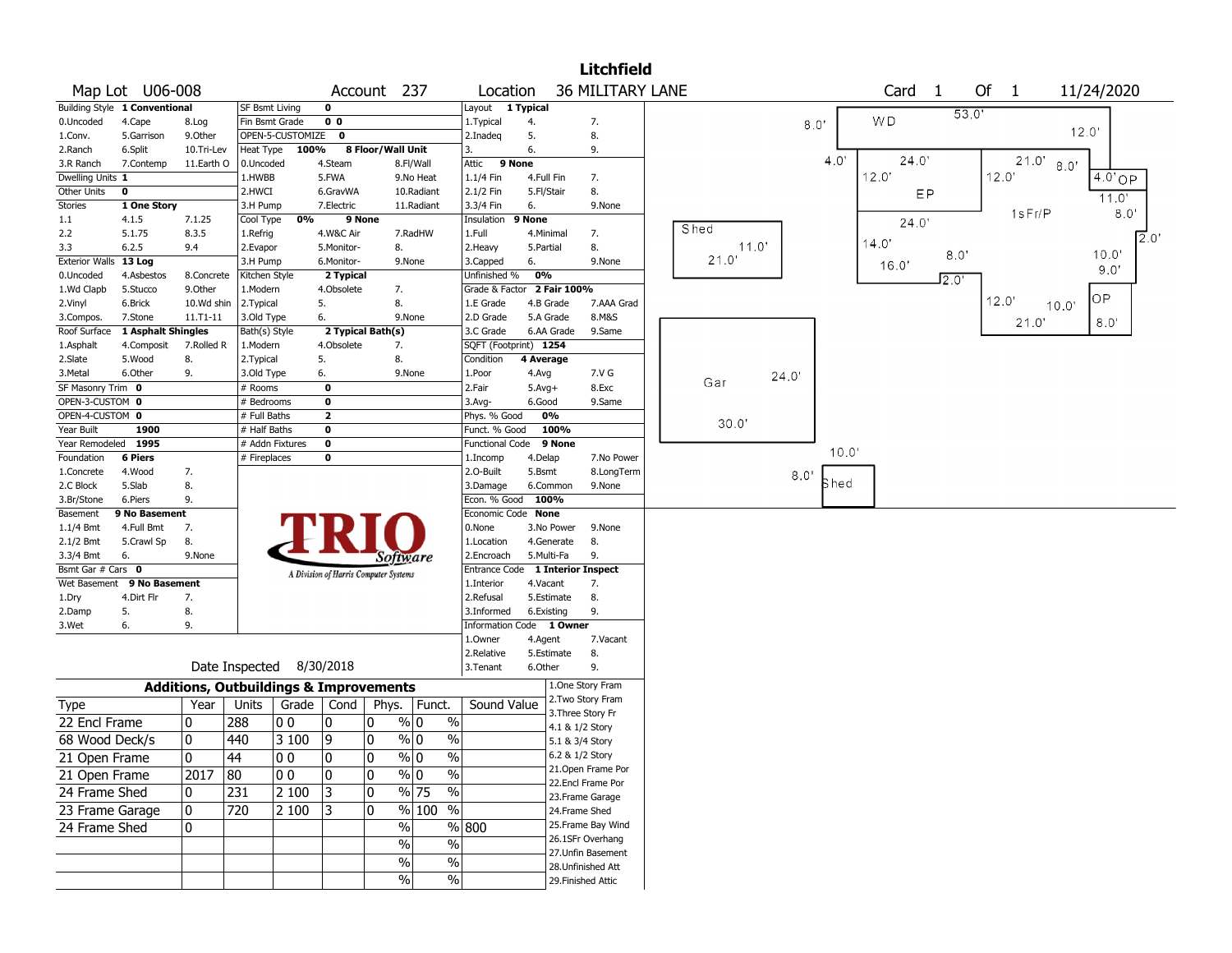|                                   | Map Lot U06-009          | Account 1923 | Location                           |                                  | <b>30 MILITARY LANE</b> |                                         |                       |                          | Card <sub>1</sub>    | Of $1$        |                                                      | 11/24/2020                            |
|-----------------------------------|--------------------------|--------------|------------------------------------|----------------------------------|-------------------------|-----------------------------------------|-----------------------|--------------------------|----------------------|---------------|------------------------------------------------------|---------------------------------------|
| JACKSON, MICHAEL                  |                          |              |                                    | <b>Property Data</b>             |                         |                                         |                       | <b>Assessment Record</b> |                      |               |                                                      |                                       |
|                                   | JACKSON, CHRISTINA       |              | Neighborhood 135 Military Lane     |                                  |                         | Year                                    | Land                  |                          | <b>Buildings</b>     |               | Exempt                                               | <b>Total</b>                          |
| <b>30 MILITARY LANE</b>           |                          |              |                                    |                                  |                         | 2007                                    |                       | 117,700                  |                      | 210,328       | 0                                                    | 328,028                               |
|                                   | LITCHFIELD ME 04350      |              | Tree Growth Year                   | $\mathbf 0$                      |                         | 2008                                    |                       | 117,700                  |                      | 210,098       | 12,350                                               | 315,448                               |
|                                   |                          |              | X Coordinate                       |                                  | 0                       |                                         |                       |                          |                      |               |                                                      |                                       |
| B13088P203                        |                          |              | Y Coordinate<br>Zone/Land Use      | <b>24 Pleasant Pond</b>          | $\mathbf 0$             | 2009                                    |                       | 144,125                  |                      | 265,156       | 9,500                                                | 399,781                               |
| Previous Owner<br>KEOUGH, JAMES E |                          |              |                                    |                                  |                         | 2010                                    |                       | 144,125                  |                      | 203,296       | 10,000                                               | 337,421                               |
| KEOUGH, MARY G                    |                          |              | Secondary Zone                     |                                  |                         | 2011                                    |                       | 144,125                  |                      | 178,691       | 10,000                                               | 312,816                               |
| <b>30 MILTARY LANE</b>            |                          |              |                                    |                                  |                         | 2012                                    |                       | 144,125                  |                      | 178,691       | 10,000                                               | 312,816                               |
|                                   | LITCHFIELD ME 04350      |              | Topography 2 Rolling               |                                  |                         | 2013                                    |                       | 144,125                  |                      | 177,445       | 10,000                                               | 311,570                               |
|                                   | Sale Date: 11/16/2018    |              |                                    |                                  |                         | 2014                                    |                       | 144,125                  |                      | 176,652       | 10,000                                               | 310,777                               |
| Previous Owner                    | DOIRON, ROBERT & FAITH   |              | 1.Level<br>2.Rolling               | 4.Below St<br>5.Low              | 7.Res Protec<br>8.      |                                         |                       |                          |                      |               |                                                      |                                       |
| 20 DEER PATH                      |                          |              | 3.Above St                         | 6.Swampy                         | 9.                      | 2015                                    |                       | 144,125                  |                      | 176,473       | 10,000                                               | 310,598                               |
|                                   |                          |              | <b>4 Drilled Well</b><br>Utilities |                                  | <b>6 Septic System</b>  | 2016                                    |                       | 144,125                  |                      | 175,355       | 15,000                                               | 304,480                               |
| HUDSON MA 01749                   |                          |              | 1.Public                           | 4.Dr Well                        | 7.Cesspool              | 2017                                    |                       | 144,125                  |                      | 174,615       | 20,000                                               | 298,740                               |
|                                   | Sale Date: 7/30/2004     |              | 2. Water                           | 5.Dug Well                       | 8.Lake/Pond             | 2018                                    |                       | 144,125                  |                      | 174,382       | 19,200                                               | 299,307                               |
|                                   |                          |              | 3.Sewer                            | 6.Septic                         | 9.None                  | 2019                                    |                       | 153,900                  |                      | 215,200       | ŋ                                                    | 369,100                               |
|                                   |                          |              | 3 Gravel<br><b>Street</b>          |                                  |                         | 2020                                    |                       | 153,900                  |                      | 215,200       | 25,000                                               | 344,100                               |
|                                   |                          |              | 1.Paved                            | 4.Proposed                       | 7.                      |                                         |                       |                          | <b>Land Data</b>     |               |                                                      |                                       |
|                                   |                          |              | 2.Semi Imp<br>3.Gravel<br>6.       | 5.R/O/W                          | 8.<br>9.None            | <b>Front Foot</b>                       |                       |                          | <b>Effective</b>     |               | <b>Influence</b>                                     | <b>Influence</b>                      |
|                                   |                          |              |                                    |                                  | 0                       |                                         | <b>Type</b>           | Frontage                 | <b>Depth</b>         | <b>Factor</b> | Code                                                 | <b>Codes</b>                          |
|                                   | Inspection Witnessed By: |              |                                    |                                  | $\mathbf 0$             | 11.1-100<br>12.101-200                  |                       |                          |                      |               | $\overline{\frac{9}{6}}$<br>$\frac{9}{6}$            | 1.Unimproved<br>2. Excess Frtg        |
|                                   |                          |              |                                    | <b>Sale Data</b>                 |                         | $13.201+$                               |                       |                          |                      |               | $\overline{\frac{9}{6}}$<br>$\overline{\frac{9}{6}}$ | 3. Topography                         |
| X                                 |                          | Date         | Sale Date                          |                                  | 11/16/2018              | 14.<br>15.                              |                       |                          |                      |               | $\overline{\frac{9}{6}}$                             | 4.Size/Shape<br>5.Access              |
| No./Date                          | Description              | Date Insp.   | Price                              |                                  | 390,000                 |                                         |                       |                          |                      |               | %<br>%                                               | 6.Restriction<br>7. Right of Way      |
|                                   |                          |              | Sale Type<br>1.Land                | 2 Land & Buildings<br>4.MFG UNIT | 7.                      | <b>Square Foot</b>                      |                       |                          | <b>Square Feet</b>   |               |                                                      | 8.View/Environ                        |
|                                   |                          |              | 2.L & B                            | 5.0ther                          | 8.                      | 16.Regular Lot                          |                       |                          |                      |               | $\frac{9}{6}$                                        | 9.Fract Share<br><b>Acres</b>         |
|                                   |                          |              | 3.Building<br>6.                   |                                  | 9.                      | 17.Secondary Lot<br>18.Excess Land      |                       |                          |                      |               | %<br>$\frac{9}{6}$                                   | 30. Frontage 1                        |
|                                   |                          |              | Financing                          | 9 Unknown                        |                         | 19.Condominium                          |                       |                          |                      |               | $\frac{9}{6}$                                        | 31. Frontage 2<br>32.Tillable         |
| Notes:                            |                          |              | 1.Convent<br>2.FHA/VA              | 4.Seller<br>5.Private            | 7.<br>8.                | 20.Miscellaneous                        |                       |                          |                      |               | $\frac{9}{6}$<br>%                                   | 33.Tillable                           |
|                                   |                          |              | 3.Assumed                          | 6.Cash                           | 9.Unknown               |                                         |                       |                          |                      |               | %                                                    | 34.Softwood F&O                       |
|                                   |                          |              | Validity                           | 1 Arms Length Sale               |                         | <b>Fract. Acre</b>                      |                       | <b>Acreage/Sites</b>     |                      |               |                                                      | 35. Mixed Wood F&O<br>36.Hardwood F&O |
|                                   |                          |              | 1.Valid                            | 4.Split                          | 7.Renovate              | 21. Houselot (Frac<br>22.Baselot(Fract) | 21                    |                          | 0.50                 | 100           | %<br>0<br>$\overline{\mathfrak{o}}$                  | 37.Softwood TG                        |
|                                   |                          |              | 2.Related                          | 5.Partial                        | 8.Other                 | 23.                                     | 30<br>$\overline{26}$ |                          | 0.67<br>5.00         | 100<br>100    | %<br>$\frac{9}{6}$<br>$\overline{0}$                 | 38. Mixed Wood TG                     |
|                                   |                          |              | 3.Distress                         | 6.Exempt                         | 9.                      | Acres                                   | $\overline{27}$       |                          | 2.93                 | 100           | $\frac{9}{6}$<br>$\overline{0}$                      | 39.Hardwood TG                        |
|                                   |                          |              | Verified                           | <b>5 Public Record</b>           |                         | 24. Houselot                            | 44                    |                          | 1.00                 | 100           | %<br>$\mathbf 0$                                     | 40.Wasteland<br>41.Gravel Pit         |
|                                   |                          |              | 1.Buyer                            | 4.Agent                          | 7.Family                | 25.Baselot<br>26.Rear 1                 |                       |                          |                      |               | %                                                    | 42. Mobile Home Si                    |
|                                   |                          |              | 2.Seller                           | 5.Pub Rec                        | 8.Other                 | 27. Rear 2                              |                       |                          |                      |               | %                                                    | 43.Camp Site                          |
| <b>Litchfield</b>                 |                          |              | 3.Lender                           | 6.MLS                            | 9.                      | 28.Rear 3                               |                       |                          | <b>Total Acreage</b> | 9.10          |                                                      | 44.Lot Improvemen                     |
|                                   |                          |              |                                    |                                  |                         | 29. Rear 4                              |                       |                          |                      |               |                                                      | 45.Access Right                       |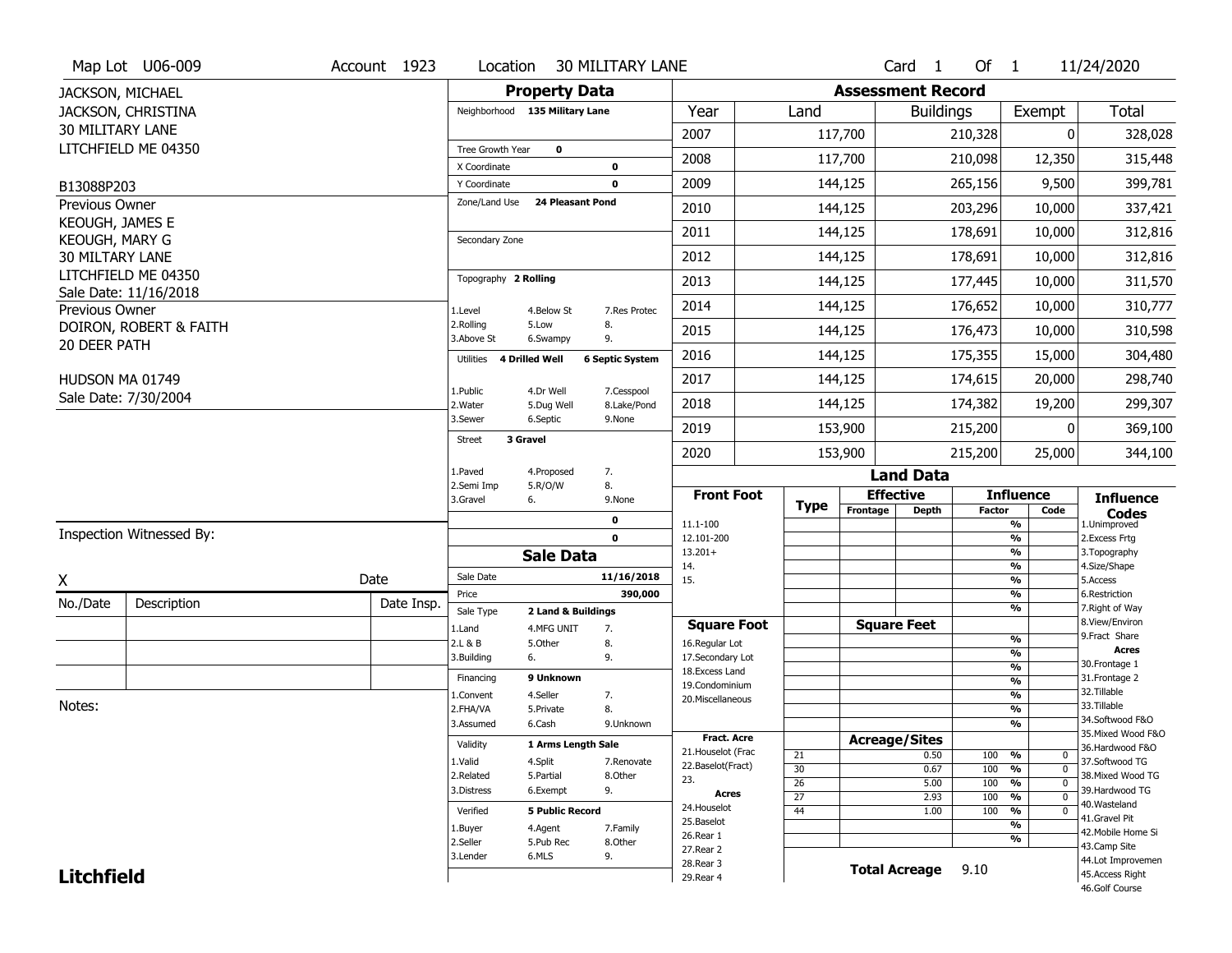|                              |                               |                                                   |                           |                  |                |                                       |               |                             |               |                 | <b>Litchfield</b>       |    |       |          |       |                   |           |      |            |
|------------------------------|-------------------------------|---------------------------------------------------|---------------------------|------------------|----------------|---------------------------------------|---------------|-----------------------------|---------------|-----------------|-------------------------|----|-------|----------|-------|-------------------|-----------|------|------------|
|                              | Map Lot U06-009               |                                                   |                           |                  |                | Account 1923                          |               | Location                    |               |                 | <b>30 MILITARY LANE</b> |    |       |          |       | Card <sub>1</sub> |           | Of 1 | 11/24/2020 |
|                              | Building Style 1 Conventional |                                                   | SF Bsmt Living            |                  | $\mathbf 0$    |                                       |               | Layout                      | 1 Typical     |                 |                         |    |       |          |       |                   |           |      |            |
| 0.Uncoded                    | 4.Cape                        | 8.Log                                             | Fin Bsmt Grade            |                  | 0 <sub>0</sub> |                                       |               | 1. Typical                  | 4.            |                 | 7.                      |    |       |          |       |                   |           |      |            |
| 1.Conv.                      | 5.Garrison                    | 9.0ther                                           |                           | OPEN-5-CUSTOMIZE | $\bf{0}$       |                                       |               | 2.Inadeg                    | 5.            |                 | 8.                      |    |       |          |       |                   |           |      |            |
| 2.Ranch                      | 6.Split                       | 10.Tri-Lev                                        | Heat Type                 | 100%             |                | 1 Hot Water BB                        |               | 3.                          | 6.            |                 | 9.                      |    |       |          |       |                   |           |      |            |
| 3.R Ranch                    | 7.Contemp                     | 11.Earth O                                        | 0.Uncoded                 |                  | 4.Steam        |                                       | 8.Fl/Wall     | Attic                       | 21/2 Finished |                 |                         |    |       |          |       |                   |           |      |            |
| Dwelling Units 1             |                               |                                                   | 1.HWBB                    |                  | 5.FWA          |                                       | 9.No Heat     | 1.1/4 Fin                   | 4.Full Fin    |                 | 7.                      |    |       |          |       |                   |           |      |            |
| Other Units                  | 0                             |                                                   | 2.HWCI                    |                  | 6.GravWA       |                                       | 10.Radiant    | 2.1/2 Fin                   | 5.Fl/Stair    |                 | 8.                      |    |       |          |       |                   |           |      |            |
| Stories                      | 1 One Story                   |                                                   | 3.H Pump                  |                  | 7.Electric     |                                       | 11.Radiant    | 3.3/4 Fin                   | 6.            |                 | 9.None                  |    |       |          |       |                   | 4.0'      |      |            |
| $1.1\,$                      | 4.1.5                         | 7.1.25                                            | Cool Type                 | 0%               |                | 9 None                                |               | Insulation                  | 1 Full        |                 |                         |    |       |          |       |                   |           |      |            |
| 2.2                          | 5.1.75                        | 8.3.5                                             | 1.Refrig                  |                  | 4.W&C Air      |                                       | 7.RadHW       | 1.Full                      | 4.Minimal     |                 | 7.                      |    |       |          |       |                   | 10.0      |      |            |
| 3.3<br><b>Exterior Walls</b> | 6.2.5                         | 9.4                                               | 2.Evapor                  |                  | 5.Monitor-     | 8.                                    |               | 2.Heavy                     | 5.Partial     |                 | 8.                      |    |       | 34.0'    |       |                   | <b>WD</b> |      |            |
|                              | 1 Clapboard                   |                                                   | 3.H Pump<br>Kitchen Style |                  | 6.Monitor-     |                                       | 9.None        | 3.Capped<br>Unfinished %    | 6.<br>0%      |                 | 9.None                  |    |       |          |       | 1sFr              |           |      |            |
| 0.Uncoded                    | 4.Asbestos                    | 8.Concrete                                        |                           |                  | 2 Typical      |                                       |               |                             |               | 4 Good 100%     |                         |    |       |          |       |                   |           |      |            |
| 1.Wd Clapb                   | 5.Stucco<br>6.Brick           | 9.0ther<br>10.Wd shin                             | 1.Modern                  |                  | 4.Obsolete     | 7.<br>8.                              |               | Grade & Factor              |               | 4.B Grade       | 7.AAA Grad              | BE |       |          |       | 44.0              |           |      |            |
| 2.Vinyl                      | 7.Stone                       | $11.71 - 11$                                      | 2. Typical<br>3.Old Type  |                  | 5.<br>6.       |                                       | 9.None        | 1.E Grade<br>2.D Grade      |               | 5.A Grade       | 8.M&S                   |    | 31.0' | 1sA&Fr/B | 31.0' |                   |           |      |            |
| 3.Compos.<br>Roof Surface    | 3 Sheet Metal                 |                                                   | Bath(s) Style             |                  |                | 2 Typical Bath(s)                     |               | 3.C Grade                   |               | 6.AA Grade      | 9.Same                  |    |       |          |       |                   |           |      | 38.0'      |
| 1.Asphalt                    | 4.Composit                    | 7.Rolled R                                        | 1.Modern                  |                  | 4.Obsolete     | 7.                                    |               | SQFT (Footprint) 1054       |               |                 |                         |    |       |          |       |                   |           |      |            |
| 2.Slate                      | 5.Wood                        | 8.                                                | 2. Typical                |                  | 5.             | 8.                                    |               | Condition                   |               | 5 Above Average |                         |    |       |          |       |                   |           | 22.0 | 11/2sGar   |
| 3.Metal                      | 6.Other                       | 9.                                                | 3.Old Type                |                  | 6.             |                                       | 9.None        | 1.Poor                      | 4.Avg         |                 | 7.V G                   |    |       |          |       |                   |           |      |            |
| SF Masonry Trim 0            |                               |                                                   | # Rooms                   |                  | 6              |                                       |               | 2.Fair                      | $5.$ Avg $+$  |                 | 8.Exc                   |    |       | 34.0     |       |                   |           |      |            |
| OPEN-3-CUSTOM 0              |                               |                                                   | # Bedrooms                |                  | 3              |                                       |               | 3.Avg-                      | 6.Good        |                 | 9.Same                  |    |       |          | 4.0'  | 17.0'             |           |      |            |
| OPEN-4-CUSTOM 0              |                               |                                                   | # Full Baths              |                  | $\overline{2}$ |                                       |               | Phys. % Good                |               | 0%              |                         |    |       |          |       |                   |           |      |            |
| Year Built                   | 1984                          |                                                   | # Half Baths              |                  | 0              |                                       |               | Funct. % Good               |               | 100%            |                         |    |       |          |       |                   |           |      |            |
| Year Remodeled               | 2004                          |                                                   |                           | # Addn Fixtures  | $\mathbf 0$    |                                       |               | <b>Functional Code</b>      |               | 9 None          |                         |    |       |          |       |                   |           |      |            |
| Foundation                   | 1 Concrete                    |                                                   | # Fireplaces              |                  | 0              |                                       |               | 1.Incomp                    | 4.Delap       |                 | 7.No Power              |    |       |          |       |                   |           |      |            |
| 1.Concrete                   | 4.Wood                        | 7.                                                |                           |                  |                |                                       |               | 2.O-Built                   | 5.Bsmt        |                 | 8.LongTerm              |    |       |          |       |                   |           |      |            |
| 2.C Block                    | 5.Slab                        | 8.                                                |                           |                  |                |                                       |               | 3.Damage                    |               | 6.Common        | 9.None                  |    |       |          |       |                   |           |      |            |
| 3.Br/Stone                   | 6.Piers                       | 9.                                                |                           |                  |                |                                       |               | Econ. % Good                |               | 100%            |                         |    |       |          |       |                   |           |      |            |
| Basement                     | <b>4 Full Basement</b>        |                                                   |                           |                  |                |                                       |               | Economic Code None          |               |                 |                         |    |       |          |       |                   |           |      |            |
| 1.1/4 Bmt                    | 4.Full Bmt                    | 7.                                                |                           |                  |                |                                       |               | 0.None                      |               | 3.No Power      | 9.None                  |    |       |          |       |                   |           |      |            |
| 2.1/2 Bmt                    | 5.Crawl Sp                    | 8.                                                |                           |                  |                |                                       |               | 1.Location                  |               | 4.Generate      | 8.                      |    |       |          |       |                   |           |      |            |
| 3.3/4 Bmt                    | 6.                            | 9.None                                            |                           |                  |                | Software                              |               | 2.Encroach                  |               | 5.Multi-Fa      | 9.                      |    |       |          |       |                   |           |      |            |
| Bsmt Gar # Cars 0            |                               |                                                   |                           |                  |                | A Division of Harris Computer Systems |               | Entrance Code               |               | 5 Estimated     |                         |    |       |          |       |                   |           |      |            |
| Wet Basement                 | 1 Dry Basement                |                                                   |                           |                  |                |                                       |               | 1.Interior                  | 4.Vacant      |                 | 7.                      |    |       |          |       |                   |           |      |            |
| 1.Dry                        | 4.Dirt Flr                    | 7.                                                |                           |                  |                |                                       |               | 2.Refusal                   |               | 5.Estimate      | 8.                      |    |       |          |       |                   |           |      |            |
| 2.Damp                       | 5.                            | 8.                                                |                           |                  |                |                                       |               | 3.Informed                  |               | 6.Existing      | 9.                      |    |       |          |       |                   |           |      |            |
| 3.Wet                        | 6.                            | 9.                                                |                           |                  |                |                                       |               | Information Code 5 Estimate |               |                 |                         |    |       |          |       |                   |           |      |            |
|                              |                               |                                                   |                           |                  |                |                                       |               | 1.0wner                     | 4.Agent       |                 | 7.Vacant                |    |       |          |       |                   |           |      |            |
|                              |                               |                                                   |                           |                  |                |                                       |               | 2.Relative                  |               | 5.Estimate      | 8.                      |    |       |          |       |                   |           |      |            |
|                              |                               |                                                   | Date Inspected            |                  | 8/31/2018      |                                       |               | 3.Tenant                    | 6.Other       |                 | 9.                      |    |       |          |       |                   |           |      |            |
|                              |                               | <b>Additions, Outbuildings &amp; Improvements</b> |                           |                  |                |                                       |               |                             |               |                 | 1.One Story Fram        |    |       |          |       |                   |           |      |            |
| Type                         |                               | Year                                              | Units                     |                  | Grade   Cond   | Phys.                                 | Funct.        | Sound Value                 |               |                 | 2. Two Story Fram       |    |       |          |       |                   |           |      |            |
| 1 One Story Frame            |                               | 2000                                              | 748                       | O O              | 4              | 0                                     | % 100 %       |                             |               |                 | 3. Three Story Fr       |    |       |          |       |                   |           |      |            |
| 68 Wood Deck/s               |                               | 2011                                              | 40                        | 0 <sub>0</sub>   | 4              | 0                                     | % 100 %       |                             |               | 4.1 & 1/2 Story |                         |    |       |          |       |                   |           |      |            |
|                              |                               |                                                   |                           |                  |                |                                       |               |                             |               | 5.1 & 3/4 Story |                         |    |       |          |       |                   |           |      |            |
| 73 1 1/2s Garage             |                               | 1985                                              | 836                       | 3 100            | 14             | 0                                     | % 100 %       |                             |               | 6.2 & 1/2 Story | 21. Open Frame Por      |    |       |          |       |                   |           |      |            |
|                              |                               |                                                   |                           |                  |                | $\frac{0}{0}$                         | $\frac{0}{0}$ |                             |               |                 | 22.Encl Frame Por       |    |       |          |       |                   |           |      |            |
|                              |                               |                                                   |                           |                  |                | $\frac{1}{2}$                         | $\%$          |                             |               |                 | 23. Frame Garage        |    |       |          |       |                   |           |      |            |
|                              |                               |                                                   |                           |                  |                | $\frac{1}{2}$                         | $\%$          |                             |               | 24.Frame Shed   |                         |    |       |          |       |                   |           |      |            |
|                              |                               |                                                   |                           |                  |                | $\frac{0}{0}$                         | $\%$          |                             |               |                 | 25. Frame Bay Wind      |    |       |          |       |                   |           |      |            |
|                              |                               |                                                   |                           |                  |                |                                       |               |                             |               |                 | 26.1SFr Overhang        |    |       |          |       |                   |           |      |            |
|                              |                               |                                                   |                           |                  |                | $\frac{0}{0}$                         | $\frac{0}{0}$ |                             |               |                 | 27. Unfin Basement      |    |       |          |       |                   |           |      |            |
|                              |                               |                                                   |                           |                  |                | $\frac{0}{0}$                         | $\%$          |                             |               |                 | 28. Unfinished Att      |    |       |          |       |                   |           |      |            |
|                              |                               |                                                   |                           |                  |                | $\frac{0}{0}$                         | $\%$          |                             |               |                 | 29. Finished Attic      |    |       |          |       |                   |           |      |            |
|                              |                               |                                                   |                           |                  |                |                                       |               |                             |               |                 |                         |    |       |          |       |                   |           |      |            |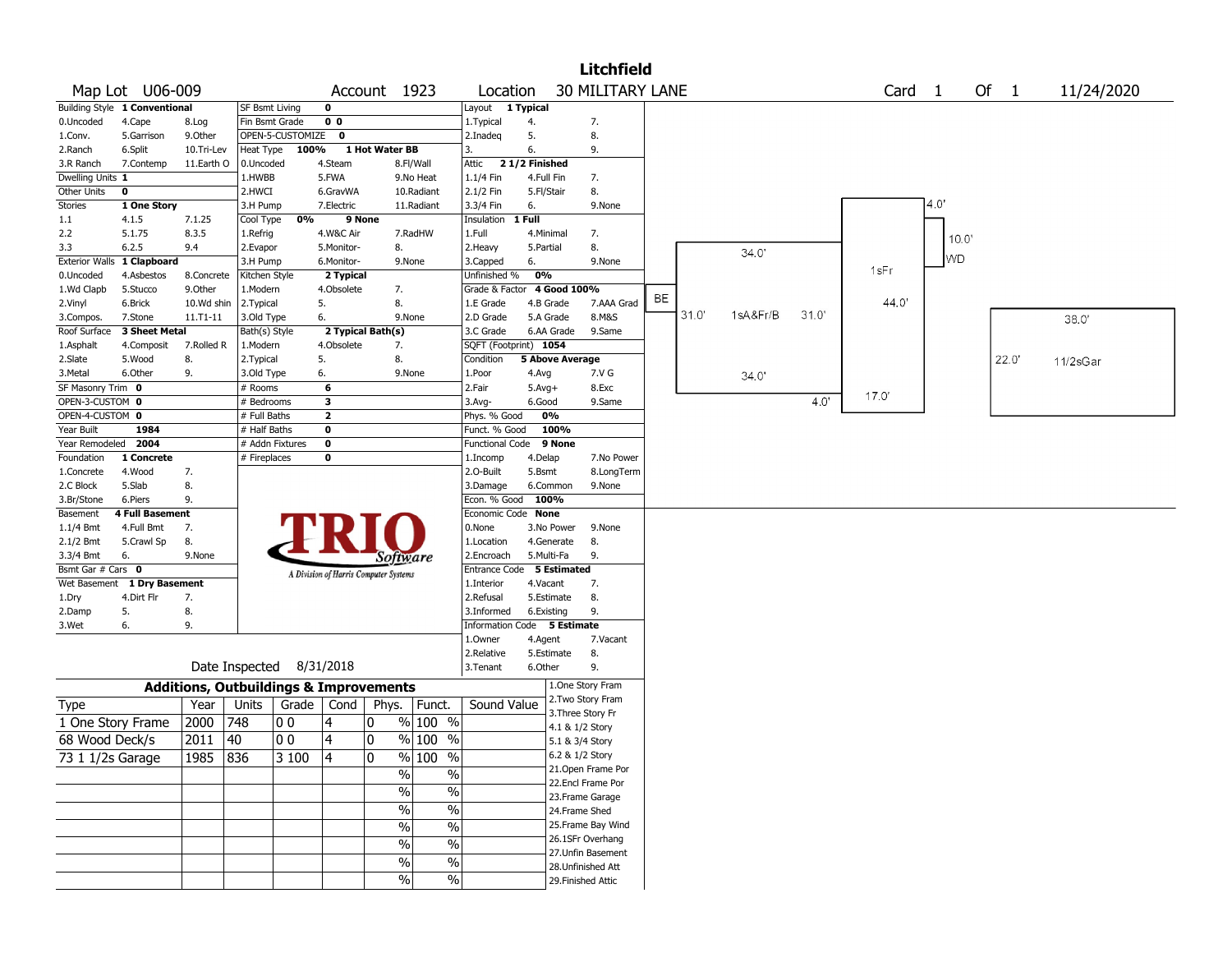|                   | Map Lot U06-010                       | Account 1310 | Location                      |                          | 33 COMPUTER LANE       |                                         |                 |                          | Card <sub>1</sub>    | Of $1$        |                                       | 11/24/2020                                             |
|-------------------|---------------------------------------|--------------|-------------------------------|--------------------------|------------------------|-----------------------------------------|-----------------|--------------------------|----------------------|---------------|---------------------------------------|--------------------------------------------------------|
| NORRIS, JOHN J    |                                       |              |                               | <b>Property Data</b>     |                        |                                         |                 | <b>Assessment Record</b> |                      |               |                                       |                                                        |
|                   | 2177 GREEN HILL ROAD                  |              | Neighborhood 45 Computer Lane |                          |                        | Year                                    | Land            |                          | <b>Buildings</b>     |               | Exempt                                | <b>Total</b>                                           |
| CHATHAM NH 03813  |                                       |              |                               |                          |                        | 2007                                    |                 | 146,850                  |                      | 82,789        | 13,000                                | 216,639                                                |
|                   |                                       |              | Tree Growth Year              | $\mathbf{o}$             |                        | 2008                                    |                 | 146,850                  |                      | 82,789        | 12,350                                | 217,289                                                |
| B5214P1 B12969P61 |                                       |              | X Coordinate<br>Y Coordinate  |                          | 0<br>$\mathbf 0$       | 2009                                    |                 | 189,025                  |                      | 120,721       | 9,500                                 | 300,246                                                |
| Previous Owner    |                                       |              | Zone/Land Use                 | <b>24 Pleasant Pond</b>  |                        | 2010                                    |                 | 189,025                  |                      | 141,346       | 10,000                                | 320,371                                                |
|                   | NORRIS, JEANNE E (HEIRS OF)           |              |                               |                          |                        |                                         |                 |                          |                      |               |                                       |                                                        |
|                   | C/O JOHN J NORRIS PR                  |              | Secondary Zone                |                          |                        | 2011                                    |                 | 189,025                  |                      | 85,673        | 10,000                                | 264,698                                                |
|                   | 2177 GREEN HILL ROAD                  |              |                               |                          |                        | 2012                                    |                 | 189,025                  |                      | 85,673        | 10,000                                | 264,698                                                |
| CHATHAM NH 03813  | Sale Date: 7/17/2018                  |              | Topography 2 Rolling          |                          |                        | 2013                                    |                 | 189,025                  |                      | 84,883        | 10,000                                | 263,908                                                |
|                   |                                       |              | 1.Level                       | 4.Below St               | 7.Res Protec           | 2014                                    |                 | 189,025                  |                      | 84,587        | 10,000                                | 263,612                                                |
|                   |                                       |              | 2.Rolling<br>3.Above St       | 5.Low<br>6.Swampy        | 8.<br>9.               | 2015                                    |                 | 189,025                  |                      | 84,028        | 10,000                                | 263,053                                                |
|                   |                                       |              | Utilities 4 Drilled Well      |                          | <b>6 Septic System</b> | 2016                                    |                 | 189,025                  |                      | 83,706        | 15,000                                | 257,731                                                |
|                   |                                       |              | 1.Public                      | 4.Dr Well                | 7.Cesspool             | 2017                                    |                 | 189,025                  |                      | 83,143        | 20,000                                | 252,168                                                |
|                   |                                       |              | 2. Water                      | 5.Dug Well               | 8.Lake/Pond            | 2018                                    |                 | 189,025                  |                      | 82,844        | 19,200                                | 252,669                                                |
|                   |                                       |              | 3.Sewer                       | 6.Septic                 | 9.None                 | 2019                                    |                 | 169,700                  |                      | 73,000        | 0                                     | 242,700                                                |
|                   |                                       |              | 9 None<br><b>Street</b>       |                          |                        | 2020                                    |                 | 166,700                  |                      | 73,000        | 0                                     | 239,700                                                |
|                   |                                       |              | 1.Paved                       | 4.Proposed               | 7.                     |                                         |                 |                          | <b>Land Data</b>     |               |                                       |                                                        |
|                   |                                       |              | 2.Semi Imp<br>3.Gravel        | 5.R/O/W<br>6.            | 8.<br>9.None           | <b>Front Foot</b>                       | <b>Type</b>     |                          | <b>Effective</b>     |               | <b>Influence</b>                      | <b>Influence</b>                                       |
|                   |                                       |              |                               |                          | $\mathbf 0$            | 11.1-100                                |                 | Frontage                 | <b>Depth</b>         | <b>Factor</b> | Code<br>$\frac{9}{6}$                 | <b>Codes</b><br>1.Unimproved                           |
|                   | Inspection Witnessed By:              |              |                               |                          | $\mathbf 0$            | 12.101-200                              |                 |                          |                      |               | $\overline{\frac{9}{6}}$              | 2.Excess Frtg                                          |
|                   |                                       |              |                               | <b>Sale Data</b>         |                        | $13.201+$<br>14.                        |                 |                          |                      |               | %<br>%                                | 3. Topography<br>4.Size/Shape                          |
| X                 |                                       | Date         | Sale Date                     |                          | 7/17/2018              | 15.                                     |                 |                          |                      |               | $\frac{9}{6}$                         | 5.Access                                               |
| No./Date          | Description                           | Date Insp.   | Price<br>Sale Type            | 2 Land & Buildings       |                        |                                         |                 |                          |                      |               | %<br>%                                | 6.Restriction<br>7. Right of Way                       |
|                   |                                       |              | 1.Land                        | 4.MFG UNIT               | 7.                     | <b>Square Foot</b>                      |                 |                          | <b>Square Feet</b>   |               |                                       | 8.View/Environ                                         |
|                   |                                       |              | 2.L & B                       | 5.Other                  | 8.                     | 16.Regular Lot                          |                 |                          |                      |               | $\frac{9}{6}$                         | 9. Fract Share<br><b>Acres</b>                         |
|                   |                                       |              | 3.Building                    | 6.                       | 9.                     | 17.Secondary Lot                        |                 |                          |                      |               | %<br>%                                | 30. Frontage 1                                         |
|                   |                                       |              | Financing                     | 9 Unknown                |                        | 18. Excess Land<br>19.Condominium       |                 |                          |                      |               | %                                     | 31. Frontage 2                                         |
|                   |                                       |              | 1.Convent                     | 4.Seller                 | 7.                     | 20.Miscellaneous                        |                 |                          |                      |               | $\frac{9}{6}$                         | 32. Tillable                                           |
| Notes:            |                                       |              | 2.FHA/VA                      | 5.Private                | 8.                     |                                         |                 |                          |                      |               | %                                     | 33.Tillable                                            |
|                   | '20 2 ACRES & CARD TWO TO NEW LOT 10A |              | 3.Assumed                     | 6.Cash                   | 9.Unknown              |                                         |                 |                          |                      |               | %                                     | 34.Softwood F&O<br>35. Mixed Wood F&O                  |
|                   |                                       |              | Validity                      | <b>2 Related Parties</b> |                        | <b>Fract. Acre</b>                      |                 |                          | <b>Acreage/Sites</b> |               |                                       | 36.Hardwood F&O                                        |
|                   |                                       |              | 1.Valid                       | 4.Split                  | 7.Renovate             | 21. Houselot (Frac<br>22.Baselot(Fract) | 21              |                          | 0.50                 | 100           | %<br>0                                | 37.Softwood TG                                         |
|                   |                                       |              | 2.Related                     | 5.Partial                | 8.Other                | 23.                                     | 30<br>31        |                          | 1.00<br>0.78         | 100<br>100    | %<br>$\mathbf 0$<br>%<br>$\mathbf{0}$ | 38. Mixed Wood TG                                      |
|                   |                                       |              | 3.Distress                    | 6.Exempt                 | 9.                     | Acres                                   | $\overline{26}$ |                          | 3.32                 | 100           | %<br>$\mathbf 0$                      | 39.Hardwood TG                                         |
|                   |                                       |              | Verified                      | <b>5 Public Record</b>   |                        | 24. Houselot                            | 44              |                          | 1.00                 | 100           | %<br>$\mathbf 0$                      | 40. Wasteland                                          |
|                   |                                       |              | 1.Buyer                       | 4.Agent                  | 7.Family               | 25.Baselot                              |                 |                          |                      |               | %                                     | 41.Gravel Pit                                          |
|                   |                                       |              | 2.Seller                      | 5.Pub Rec                | 8.Other                | 26.Rear 1                               |                 |                          |                      |               | %                                     | 42. Mobile Home Si<br>43.Camp Site                     |
|                   |                                       |              | 3.Lender                      | 6.MLS                    | 9.                     | 27. Rear 2                              |                 |                          |                      |               |                                       |                                                        |
|                   |                                       |              |                               |                          |                        |                                         |                 |                          |                      |               |                                       |                                                        |
| <b>Litchfield</b> |                                       |              |                               |                          |                        | 28. Rear 3<br>29. Rear 4                |                 |                          | <b>Total Acreage</b> | 5.60          |                                       | 44.Lot Improvemen<br>45.Access Right<br>46.Golf Course |